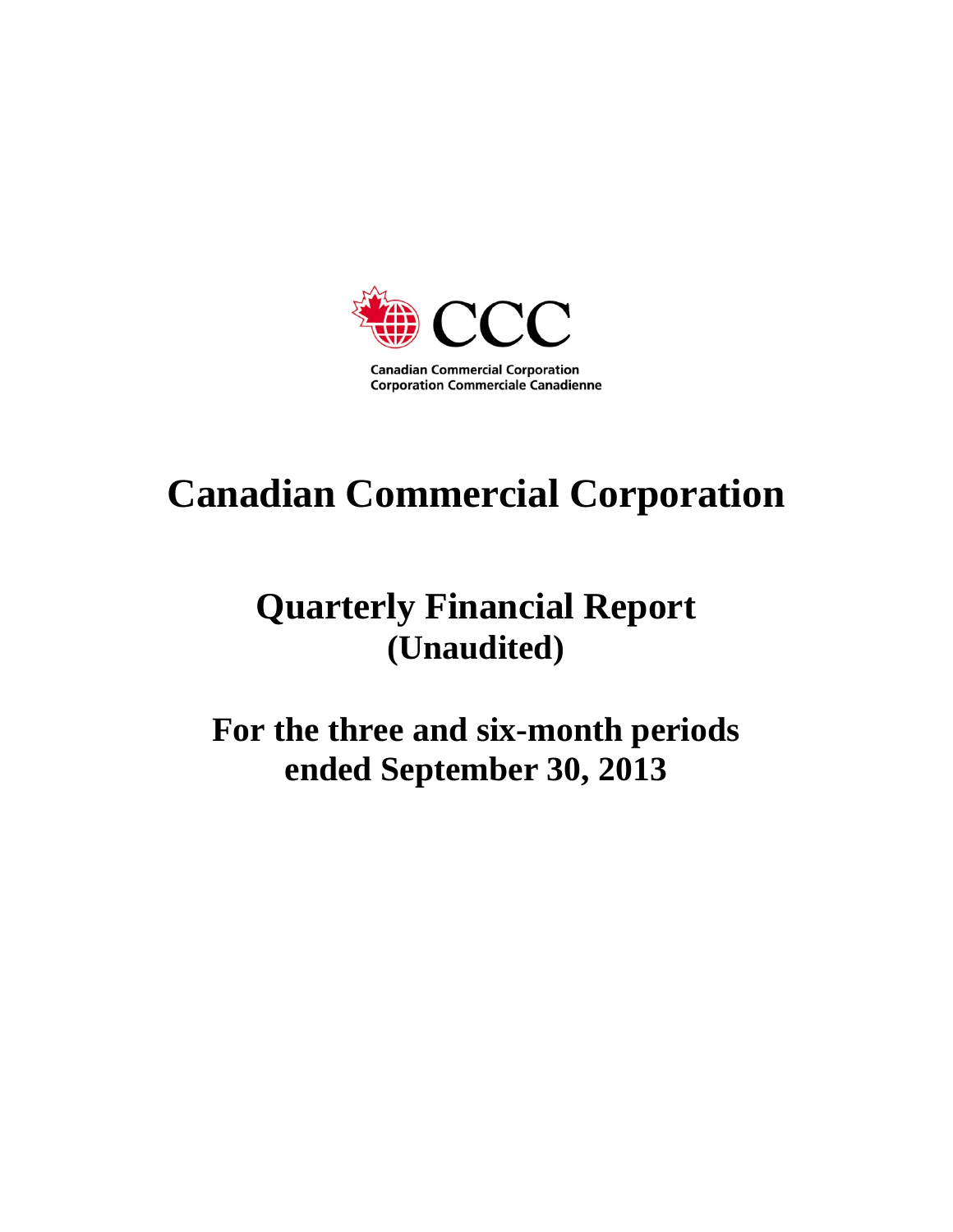# **Management's Discussion and Analysis**

# **Overview**

CCC was established in 1946 under the *Canadian Commercial Corporation Act*. The Act outlines CCC's broad mandate, which is to assist in the development of trade by helping Canadian exporters access markets abroad and by helping foreign buyers obtain goods from Canada. The legislation also provides the Corporation with a range of powers, including the ability to export goods from Canada either as principal or as agent in such a manner and to such an extent as it deems appropriate. As a result, CCC negotiates and executes bilateral government-to-government procurement arrangements, facilitating export transactions on behalf of Canadian exporters.

# **Nature of Business and Operating Environment**

In this current climate of underperforming and uncertain state of the global economy, Canadian companies continue to face a period of dramatic economic shift in certain key industry sectors. For the Canadian Commercial Corporation (CCC), this shift is manifested in the decreasing volume of the Defence Production Sharing Agreement (DPSA) related business; nevertheless, the Corporation plays an important role in promoting Canadian capabilities and increasing exports beyond the United States (U.S.) and DPSA markets. CCC works with its base of exporters in global defence and security markets to leverage Canadian and U.S. military and security related procurements that are export-ready in order to open new markets with allied nations. The DPSA, Global Defense and Security (GDS) and International Commercial Business (ICB) business line strategy that CCC has developed continues to prove its effectiveness through increased sales for Canadian exporters and a greater number of jobs for Canadians. These accomplishments are being achieved while managing the Corporation in a cost efficient manner.

# **Financial Highlights**

CCC's year to date net results of operations and total comprehensive income for the sixmonth period ended September 30, 2013 was a deficit of \$48 thousand, compared to a deficit of \$0.9 million reported for the six-month period ended September 30, 2012. The bottom line improvement by \$0.8 million, was the result of \$0.3 million in revenue increase and savings to total expenses of \$0.5 million. The parliamentary appropriation was the same as compared to last year. Of the \$0.3 million increase in revenue, \$0.2 million was the result of a gain on foreign exchange upon conversion of the Corporation's unhedged U.S. dollar cash balances to Canadian dollars for financial statement purposes. The Canadian dollar weakened in relationship to its U.S. dollar counterpart as at September 30, 2013 compared to September 30, 2012.

Expenses continue to be incurred in a controlled manner with a resulting decrease of \$0.5 million, relative to revenues earned and respective of the spirit of the Government of Canada's cost containment measures set out in the 2010 Budget.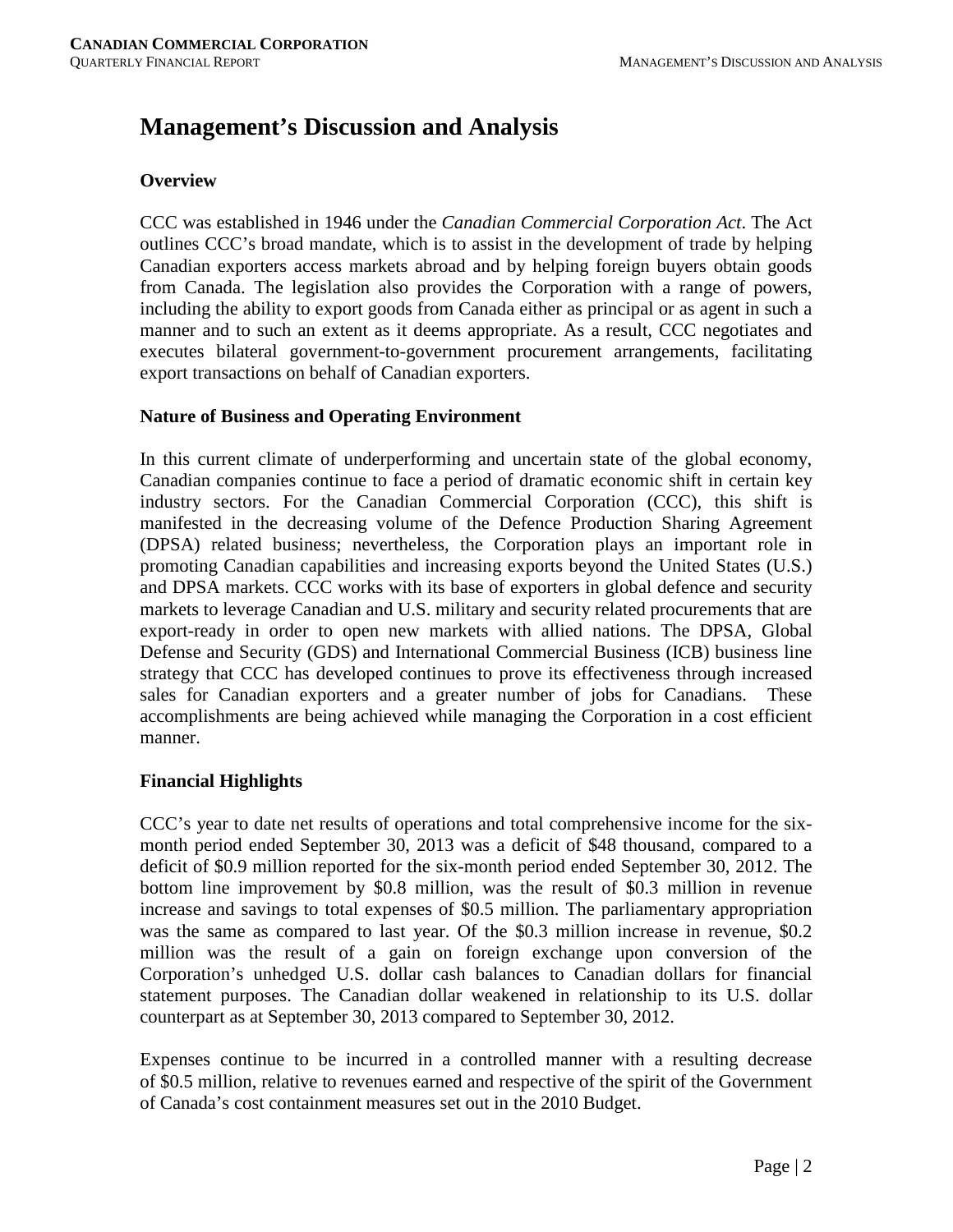The net results of operations and total comprehensive income for the three-month period ended September 30, 2013 was a profit of \$0.4 million compared to a deficit of \$0.8 million for the three-month period ended September 30, 2012. The increase of \$1.2 million was the result of revenues increasing by \$0.9 million and total expenses decreasing by \$0.3 million. Of the \$0.9 million increase in revenues, \$0.8 million or 89% was the result of increase in fees for service**.**

For the fiscal year ended March 31, 2014, the Corporation is forecasting an operating deficit of \$0.3 million, versus an operating surplus of \$1.3 million for the fiscal year ended March 31, 2013 and an improvement of \$1.1 million over the 2013-14 Corporate Plan budget. For the fiscal year ended March 31, 2014, fees for service are forecasted to be \$11.5 million, \$3.7 million or 24% lower than the fiscal year ended March 31, 2013 and the same as the 2013-14 Corporate Plan budget. For the fiscal year ended March 31, 2014, commercial trading and procurement services transactions combined are forecasted to be \$1.43 billion, \$822.7 million or 37% lower than the fiscal year ended March 31, 2013 and \$156.4 million or 10% lower than the 2013-14 Corporate Plan budget.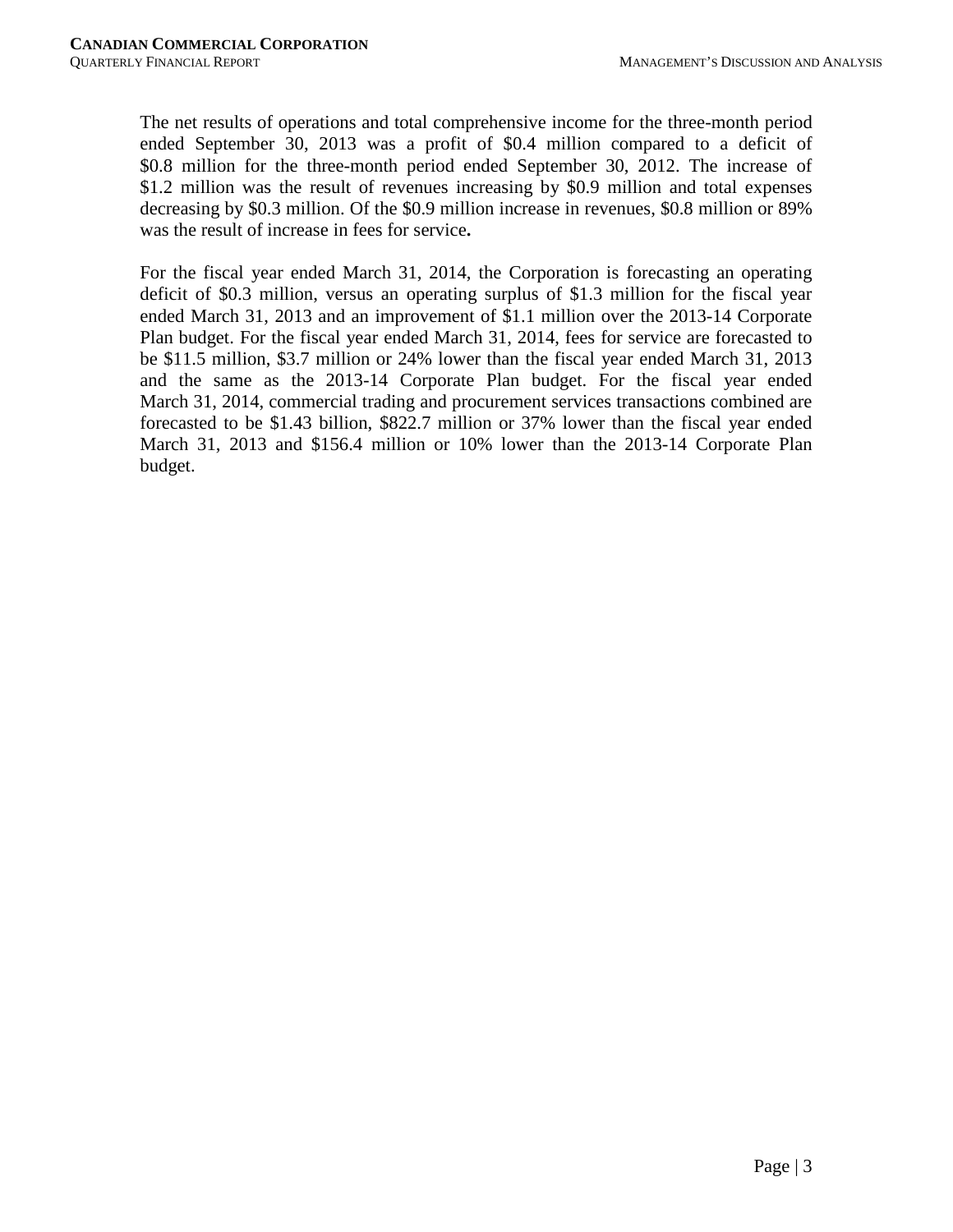A more detailed discussion of CCC's 2013-14 financial highlights follows:

# **Statement of Comprehensive Income Discussion**

#### *Summary results*

|                        |                      | FOR THE THREE MONTHS ENDED |                               | FOR THE SIX MONTHS ENDED |                      |                               |  |  |  |
|------------------------|----------------------|----------------------------|-------------------------------|--------------------------|----------------------|-------------------------------|--|--|--|
|                        | September 30<br>2013 | September 30<br>2012       | $\frac{0}{0}$                 | September 30<br>2013     | September 30<br>2012 | $\frac{0}{0}$                 |  |  |  |
|                        | (\$ Millions)        | (\$ Millions)              | <b>Increase</b><br>(Decrease) | (\$ Millions)            | (\$ Millions)        | <b>Increase</b><br>(Decrease) |  |  |  |
| Revenues:              |                      |                            |                               |                          |                      |                               |  |  |  |
| Commercial trading     | \$<br>348.1          | 579.8<br>\$                | $(40\%)$                      | \$<br>721.9              | \$1,272.4            | (43%)                         |  |  |  |
| transactions - prime   |                      |                            |                               |                          |                      |                               |  |  |  |
| contracts              |                      |                            |                               |                          |                      |                               |  |  |  |
| Cost of commercial     | (348.1)              | (582.5)                    | $(40\%)$                      | (721.9)                  | (1,272.4)            | (43%)                         |  |  |  |
| trading transactions - |                      |                            |                               |                          |                      |                               |  |  |  |
| prime contracts        |                      |                            |                               |                          |                      |                               |  |  |  |
| Fees for service       | 3.4                  | 2.7                        | 30%                           | 6.1                      | 6.0                  | 2%                            |  |  |  |
| Other revenues         | 0.1                  | (0.1)                      | 200%                          | 0.3                      | 0.2                  | 50%                           |  |  |  |
| <b>Total Revenues</b>  | 3.5                  | 2.6                        | 34%                           | 6.4                      | 6.2                  | 4%                            |  |  |  |
| Expenses:              |                      |                            |                               |                          |                      |                               |  |  |  |
| Administrative         | 6.9                  | 7.2                        | (4%)                          | 14.2                     | 14.8                 | (4%)                          |  |  |  |
| expenses               |                      |                            |                               |                          |                      |                               |  |  |  |
| Contract remediation   | ۰                    | $\overline{\phantom{a}}$   | $-$ %                         | ۰                        |                      | $-$ %                         |  |  |  |
| expenses               |                      |                            |                               |                          |                      |                               |  |  |  |
| <b>Total Expenses</b>  | 6.9                  | 7.2                        | (4%)                          | 14.2                     | 14.8                 | (4%)                          |  |  |  |
| International          | 20.4                 | 4.6                        | 342%                          | 30.6                     | 9.2                  | 233%                          |  |  |  |
| procurement services   |                      |                            |                               |                          |                      |                               |  |  |  |
| for government clients |                      |                            |                               |                          |                      |                               |  |  |  |
| Cost of international  | (20.4)               | (4.6)                      | 342%                          | (30.6)                   | (9.2)                | 233%                          |  |  |  |
| procurement services   |                      |                            |                               |                          |                      |                               |  |  |  |
| for government clients |                      |                            |                               |                          |                      |                               |  |  |  |
| Parliamentary          | 3.9                  | 3.9                        | $-$ %                         | 7.7                      | 7.7                  | $-$ %                         |  |  |  |
| appropriations         |                      |                            |                               |                          |                      |                               |  |  |  |
| Net results of         | \$<br>0.4            | \$<br>(0.8)                | (154%)                        | \$<br>0.1                | \$<br>(0.9)          | (95%)                         |  |  |  |
| operations and         |                      |                            |                               |                          |                      |                               |  |  |  |
| comprehensive income   |                      |                            |                               |                          |                      |                               |  |  |  |

# *Revenues*

Revenues consist of Commercial Trading Transactions (CTT) on prime contracts, fees for service, other income, net interest income, and gains (or an offset to revenues if a loss) on foreign exchange. It is important to note that revenues from commercial trading transactions on prime contracts are fully offset by the cost of commercial trading transactions on prime contracts. After offsetting the cost of commercial trading transactions, total revenues were \$6.4 million for the six-month period ended September 30, 2013 compared to \$6.2 million for the six-month period ended September 30, 2012, an increase of \$0.2 million or 4%. Total revenues were \$3.5 million for the three-month period ended September 30, 2013 compared to the \$2.6 million for the threemonth period ended September 30, 2012, an increase of \$0.9 million or 34%.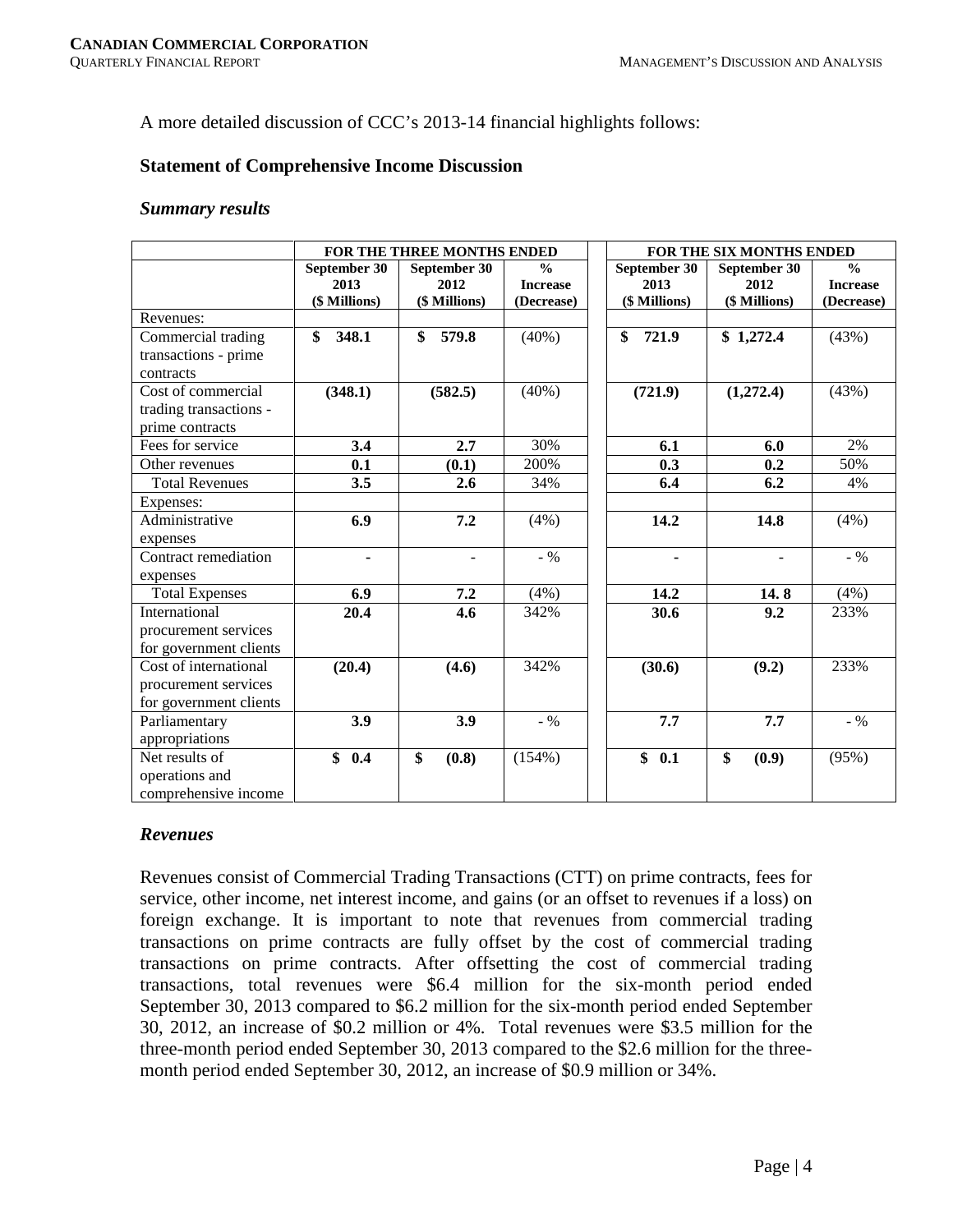Commercial trading transactions and procurement services transactions combined were \$752.5 million for the six-month period ended September 30, 2013, compared to the \$1,281.6 million for the six-month period ended September 30, 2012, a decrease of \$529.1 million or 41%. Commercial trading transactions and procurement services transactions combined were \$368.5 million for the three-month period ended September 30, 2013, compared to the \$584.4 million for the three-month period ended September 30, 2012, a decrease of \$215.9 million or 37%. CTT are anticipated to trend downward through the remaining delivery period of the Light Armoured Vehicles (LAV) contract signed with the U.S. Department of Defense Foreign Military Sales organization (U.S. DoD FMS) in 2009-2010 valued at \$2.22 billion. This LAV contract was the largest contract signed by the Corporation in its history and has contributed to significantly higher levels of CTT for the last several years.

GDS CTT of \$66.5 million represents 9% of the Corporation's total CTT and is \$36.1 million or 119% higher than GDS CTT for the six-month period ended September 30, 2012. ICB CTT of \$96.1 million represent 13% of the Corporation's total CTT and is \$44.0 million or 31% lower than ICB CTT for the six-month period ended September 30, 2012. The ICB CTT total of \$96.1 million includes \$11.3 million from the Cuba Contracting Program.

CCC does not charge fees for its DPSA business line transactions as these are funded through parliamentary appropriations. For the six-month period ended September 30, 2013, commercial trading transactions generated from DPSA activity (including sales of LAVs to the U.S. DoD) represent 77% of the Corporation's total commercial trading transactions compared to the six-month period ended September 30, 2012 of 87%.

For all of its other business lines, the Corporation charges fees, generally as a percentage of the contract value. Fees are recognized as revenue when goods and services are delivered. Fees for service are \$6.1 million for the six-month period ended September 30, 2013 compared to \$6.0 million for the six-month period ended September 30, 2012, an increase of \$0.1 million or 2%. GDS fees for services of \$2.4 million account for 40% of the total fees for service and are \$0.8 million or 48% higher than GDS fees for services for the six-month period ended September 30, 2012. ICB fees for service of \$1.8 million account for 30% of the total fees for service and are \$0.6 million or 24% lower than the ICB fees for service for the six-month period ended September 30, 2012. Procurement and Other Service (including China-regional offices and PPP Canada Inc.-shared services agreement) fees for service of \$1.8 million account for 30% of the total fees for service and are \$0.1 million or 6% lower than procurement services for the six-month period ended September 30, 2012. Fees for service are \$3.4 million for the three-month period ended September 30, 2013 compared to \$2.7 million for the three-month period ended September 30, 2012, an increase of \$0.7 million or 30%.

Other revenues include: (1) Foreign exchange gains or losses due to the weakening or strengthening of the Canadian dollar compared to its U.S. dollar counterpart on exposed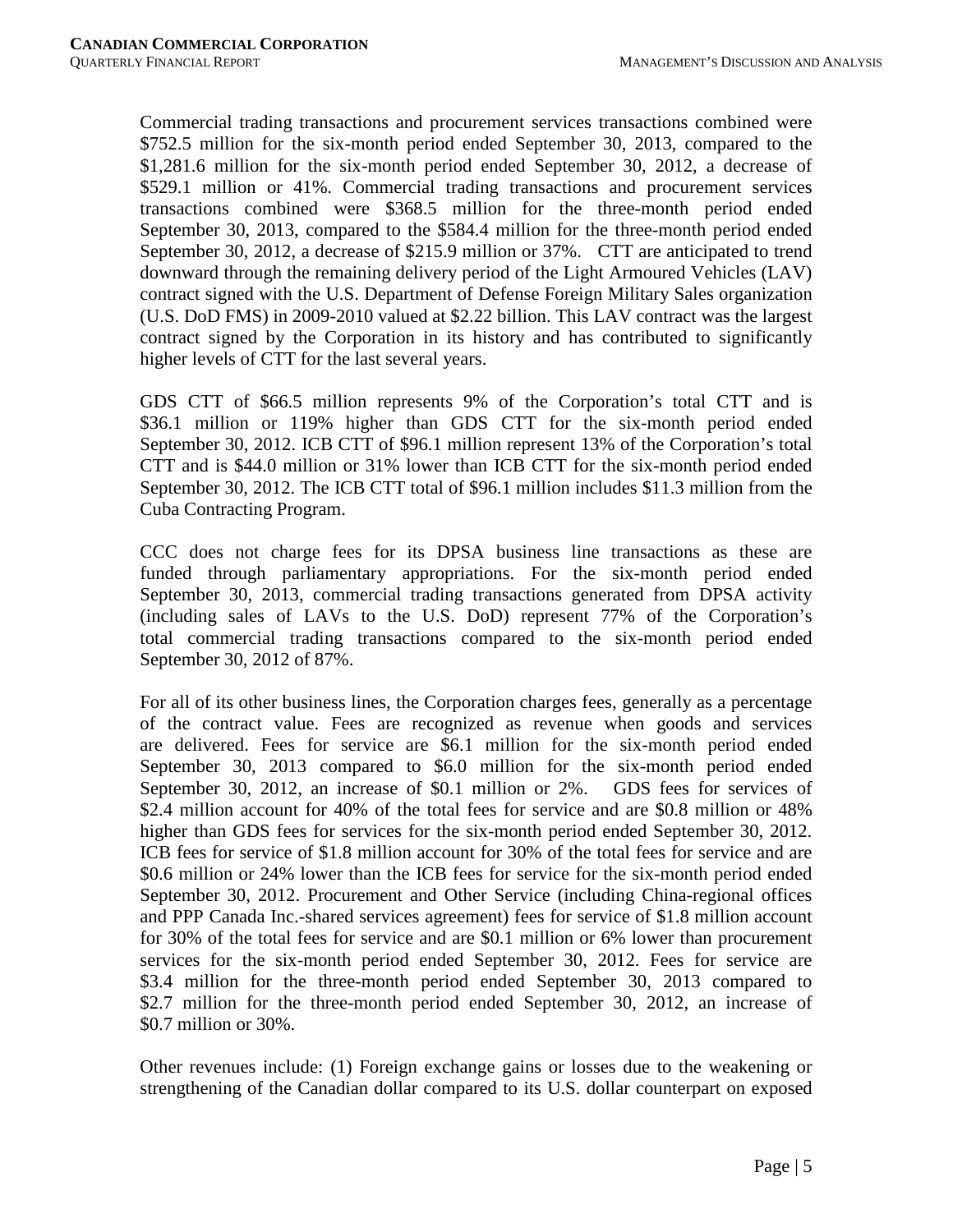U.S. cash balances; (2) Finance income earned on the Corporation's cash balances; and (3) Other income comprised primarily of fees earned for providing early payment discounts and payment wiring to Canadian exporters.

For the six-month period ended September 30, 2013: (1) The foreign exchange gain of \$0.1 million, due to the weakening of the Canadian dollar compared to its U.S. dollar counterpart was \$0.1 million higher compared to the foreign exchange loss of \$0.1 million for the six-month period ended September 30, 2012; (2) Finance income of \$0.1 million was \$45 thousand lower compared to the result for the six-month period ended September 30, 2012 as cash balances were generally lower; and (3) Other income of \$0.1 million was \$37 thousand higher compared to the result for the six-month period ended September 30, 2012 as Canadian exporters opted for more early payment discounts in the current year.

For the three-month period ended September 30, 2013: (1) The foreign exchange loss of \$0.1 million, due to the fluctuation of the Canadian dollar compared to its U.S. dollar counterpart was \$64 thousand lower compared to the foreign exchange loss for the three-month period ended September 30, 2012; (2) Finance income was \$31 thousand lower compared to the result for the three-month period ended September 30, 2012; and (3) Other income was \$57 thousand higher compared to the result for the three-month period ended September 30, 2012 as Canadian exporters opted for more early payment discounts in the current year.

# *Expenses*

For the six-month period ended September 30, 2013, total expenses were \$14.2 million, a decrease of \$0.6 million or 4% lower than the six-month period ended September 30, 2012. For the three-month period ended September 30, 2013, total expenses were \$6.9 million, a decrease of \$0.3 million or 4% lower than the three-month period ended September 30, 2012. For the six-month period ended September 30, 2013, Management did not incur or accrue any contract remediation expenses and will defer recognition until such time as actual amounts are or can be determined. Administrative expenses are paid primarily in Canadian dollars, are not impacted by foreign exchange fluctuations, and included the following:

- Workforce compensation and related expenses of \$9.3 million for the six-month period ended September 30, 2013 was \$0.4 million, or 5%, higher than the six-month period ended September 30, 2012. Workforce compensation and related expenses of \$4.7 million for the three-month period ended September 30, 2013 was \$0.3 million, or 6%, higher than the three-month period ended September 30, 2012. The increase is due to regular collective bargaining and annual salary band increment increases. Workforce compensation and related expenses accounts for approximately 65% of CCC's administrative expenditures.
- PWGSC costs for core contract management services under the DPSA that where not transferred to CCC, were \$2.1 million for the six-month period ended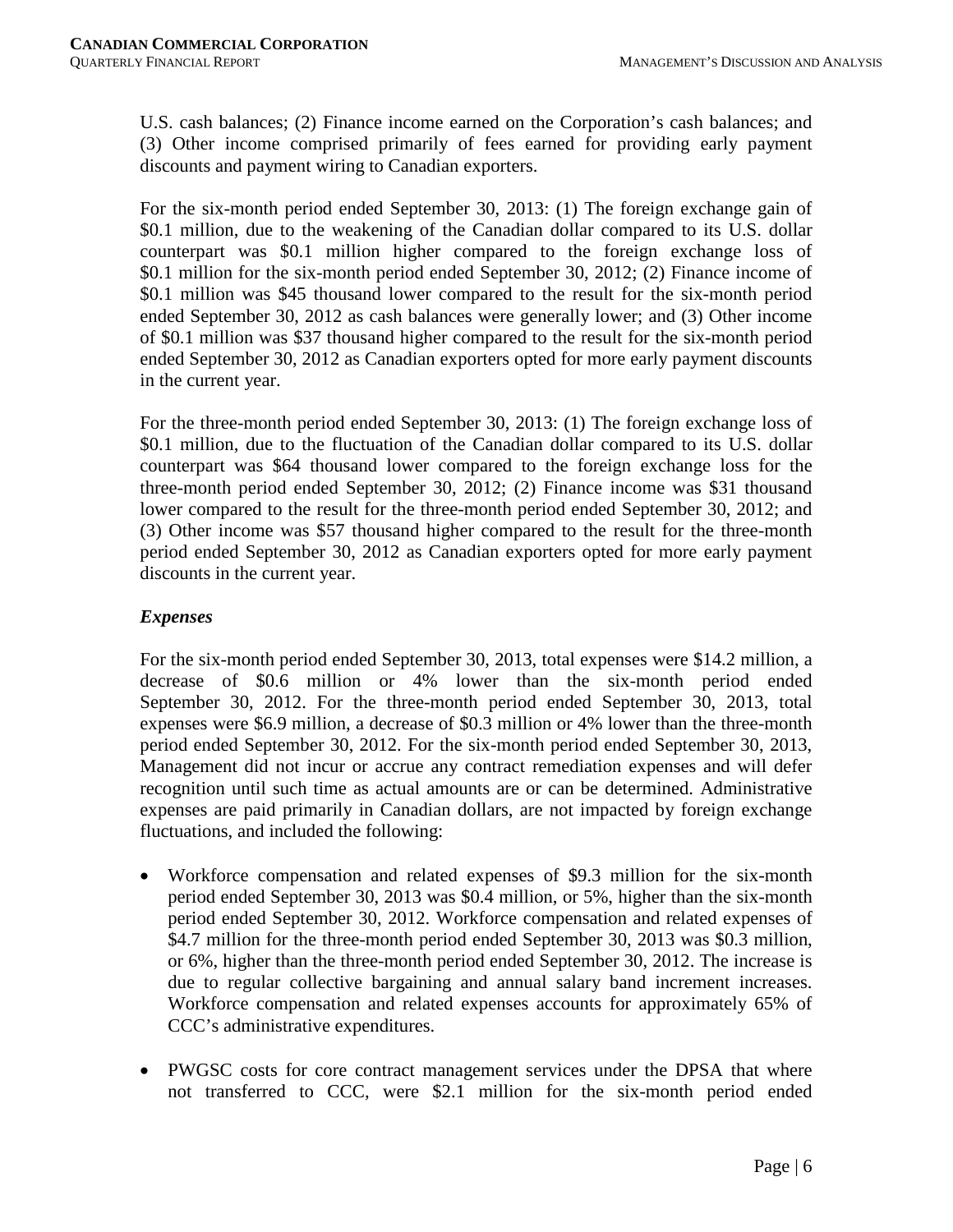September 30, 2013, \$0.2 million or 8% lower than the six-month period ended September 30, 2012. PWGSC costs of \$1.0 million for the three-month period ended were \$0.2 million or 16% lower than the three-month period ended September 30, 2012.

- Rent and related expenses of \$1.1 million for the six-month period ended September 30, 2013 was \$0.1 million, or 9%, lower than the six-month period ended September 30, 2012. Rent and related expenses of \$0.5 million for the three-month period ended September 30, 2013 was \$0.1 million, or 13%, lower than the threemonth period ended September 30, 2012.
- Travel and hospitality expenses of \$0.6 million for the six-month period ended September 30, 2013 were \$0.2 million, or 23%, lower than the six-month period ended September 30, 2012. Travel and hospitality expenses of \$0.3 million for the three-month period ended September 30, 2013 were the same for the three-month period ended September 30, 2012. Travel and hospitality expenses are incurred due primarily to business development activity in support of Canadian exporters in pursuit of and to secure of projects in Colombia, Ghana and the Middle East and the management of the projects once they are secured and effective.
- Consultant expenses of \$0.4 million for the six-month period ended September 30, 2013 were \$154 thousand, or 30%, lower than the six-month period ended September 30, 2012. Consultant expenses of \$0.2 million for the three-month period September 30, 2013 were \$39 thousand, or 17%, lower in the three-month period ended September 30, 2012. Consultant expenses complement CCC's workforce and perform assignments requiring a specific expertise. The Corporation was able to negotiate significant savings on in-country consultation services related to the delivery of export promotion undertaken in China.
- The amortization of intangible assets and depreciation of property and equipment and leasehold improvement costs of \$0.1 million were 79% lower for the six-month period ended September 30, 2013 compared to the six-month period ended September 30, 2012. Amortization and depreciation of \$42 thousand was 11% lower for the three-month period ended September 30, 2013 compared to the three-month period ended September 30, 2012. The Enterprise Resource Planning (ERP) system that was implemented during 2008, along with related upgrades, was fully amortized by the end of fiscal year 2012-13.
- Computer software, hardware and support costs of \$0.3 million, over and above the information management personnel included in workforce compensation or consultants, were approximately the same for the six-month period ended September 30, 2013 compared to the six-month period ended September 30, 2012. Computer software, hardware and support costs were \$59 thousand or 155% lower for the three-month period ended September 30, 2013 compared to the three-month period ended September 30, 2012. During the six-month and three-month period ended September 30, 2013, the Corporation recovered costs it had incurred on behalf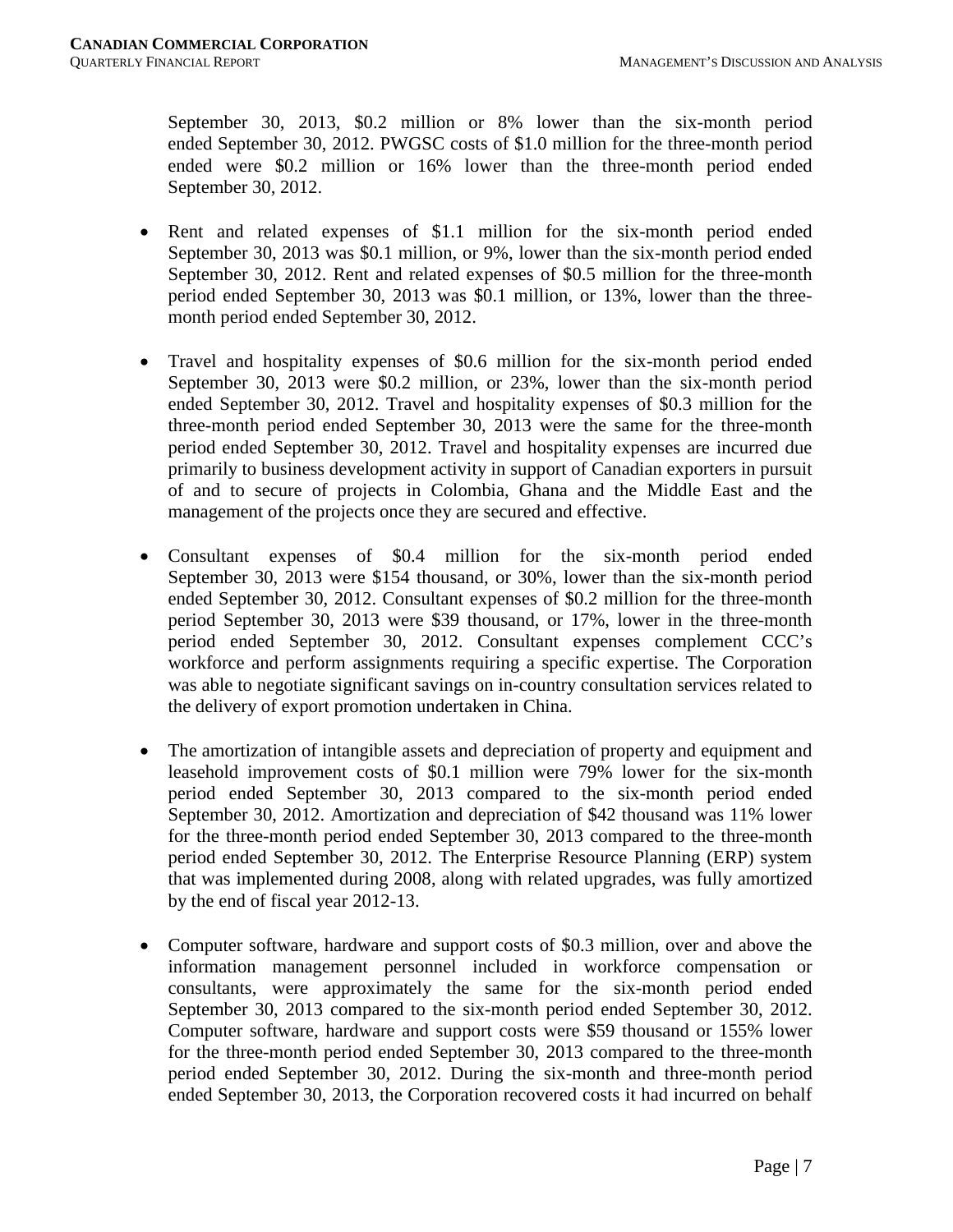of PPP Canada Inc. in accordance with the revised shared service Memorandum Of Understanding (MOU). The recovery of these costs were not specifically detailed in the prior MOU, therefore not recovered during fiscal year 2012-13.

• Other expenses of \$0.3 million were \$89 thousand, or 22%, lower for the six-month period ended September 30, 2013 compared to the six-month period ended September 30, 2012. Other expenses of \$0.1 million for the three-month period September 30, 2013 were 17% lower for the three-month period ended September 30, 2013 compared to the three-month period ended September 30, 2012. Other expenses include Corporate communication costs (marketing, advertising, and the design and printing of corporate promotional material) telecommunications and bank charges.

For the six-month period ended September 30, 2013, Management did not incur any contract remediation expenses, the same as the six-month period ended September 30, 2012.

# *Parliamentary Appropriations*

The Corporation is to receive parliamentary appropriations of \$15.5 million in fiscal year 2013-14, the same amount as in fiscal year 2012-13. The appropriation is drawn down in equal monthly instalments throughout the year. The amount drawn down of \$7.7 million for the six-month period ended September 30, 2013 was the same as six-month period ended September 30, 2012. The amount drawn down of \$3.9 million for the three-month period ended September 30, 2013 was the same as three-month period ended September 30, 2012.

# **Statement of Financial Position Discussion**

# *Summary of financial position*

|                          | September 30          | March 31              | $\frac{0}{0}$                 |
|--------------------------|-----------------------|-----------------------|-------------------------------|
|                          | 2013<br>(\$ Millions) | 2013<br>(\$ Millions) | <b>Increase</b><br>(Decrease) |
| Total assets             | \$1,188.4             | 1,172.6               | 1%                            |
| <b>Total liabilities</b> | \$1.138.1             | 1.122.2               | $1\%$                         |
| Shareholder's Equity     | 50.3                  | 50.4                  | $-$ %                         |

CCC's total assets were \$1,188.4 million as at September 30, 2013, \$15.8 million, or 1%, higher than at March 31, 2013. The increase is due to an increase from March 31, 2013 in the amount of progress payments to Canadian exporters of \$69.4 million or 8%, offset by a net decrease from March 31, 2013 across all other asset statement line items combined of \$53.6 million or 16%.

CCC's total liabilities were \$1,138.1 million as at September 30, 2013, \$15.9 million, or 1%, higher than at March 31, 2013. The increase from March 31, 2013 is due to an increase in the amount of progress payments from foreign customers of \$69.1 million or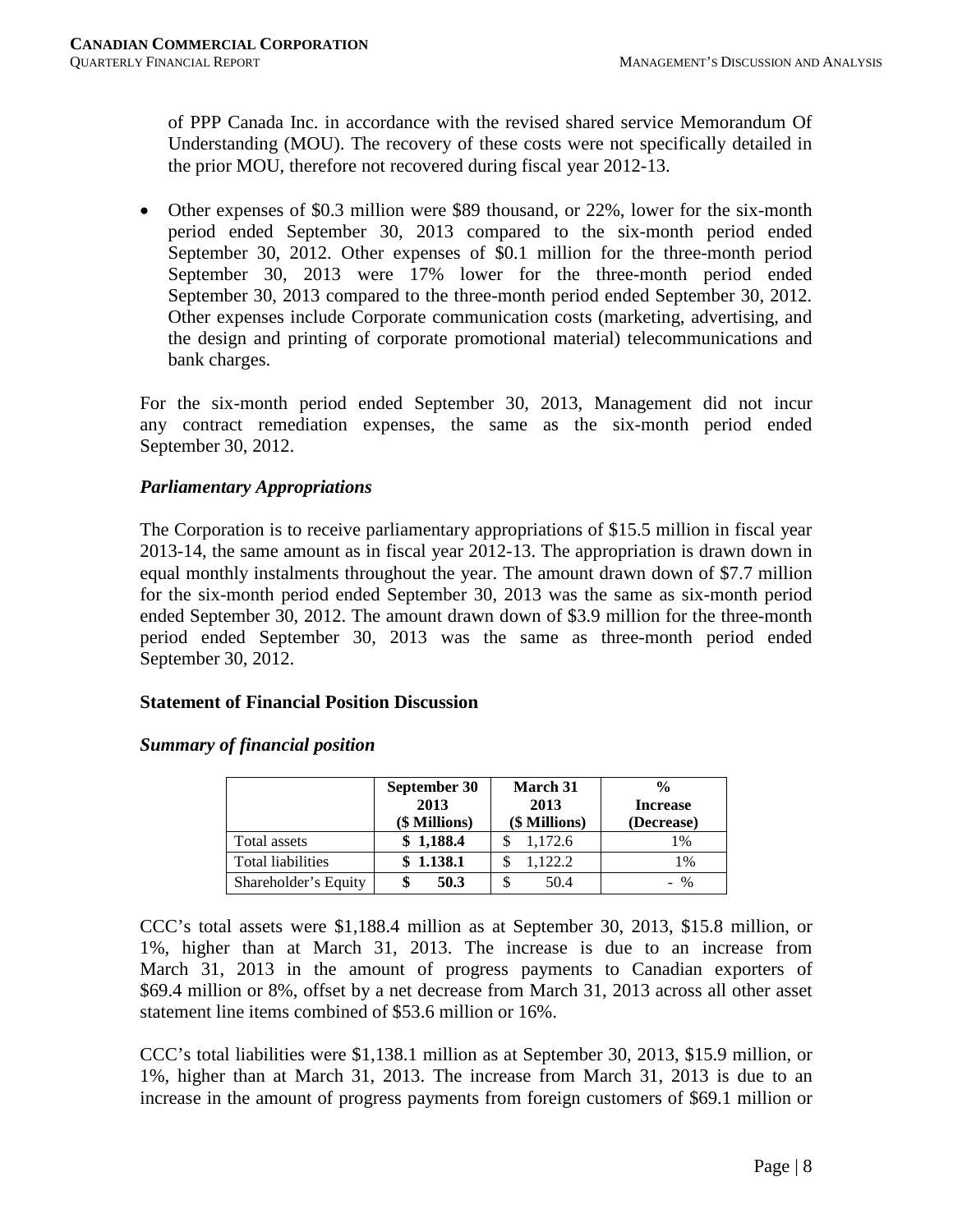8%, offset by a net decrease from March 31, 2013 across all other liability statement line items combined of \$53.2 million or 19%.

As an international trade intermediary, CCC offsets its trade-related assets with matching liabilities. Therefore, trade receivables from foreign customers and progress payments to Canadian exporters are normally offset by trade payables and accrued liabilities to Canadian exporters, and progress payments from foreign customers, respectively.

Trade receivables of \$110.7 million were \$36.2 million or 25% lower than the balance at March 31, 2013 and represents 9% of the total assets of \$1,188.4 million. Trade payables and accrued liabilities of \$95.0 million were \$25.9 million or 21% lower than the balance at March 31, 2013 and represent 8% of the total liability of \$1,138.1 million.

Progress payments to Canadian exporters of \$909.6 million represent 77% of the total assets of \$1,188.4 million. Progress payments from foreign customers of \$911.9 million represent 80% of the total liabilities of \$1,138.1 million. Contractually, progress payments occur predominantly on the DPSA business line and are required to flow through in their entirety to the Canadian exporter. Of the total progress payments to Canadian exporters and from foreign customers, \$775.3 million or 85% relate to the significant \$2.22 billion U.S. DoD FMS LAV contract.

Advances from foreign customers of \$129.0 million, decreased by \$25.8 million or 17% compared to the balance at March 31, 2013. Advances to Canadian exporters of \$107.8 million, decreased by \$15.7 million or 13% compared to the balance at March 31, 2013. Of the \$129.0 million in advances from foreign customers, \$116.6 million or 90%, were related to projects for Colombia, Ecuador, Ghana, Norway, and Peru. Of these advances from foreign customers, \$106.1 million were passed on to Canadian exporters, accounting for 98% of advances to Canadian exporters. Contractually, advances are not offered on the DPSA business line. For all other business lines, CCC's risk mitigation practices require that for most projects CCC holds back advance payments made by foreign customers and releases them to Canadian exporters as delivery obligations are fulfilled. This explains the period-over-period variations that occur.

For the six-month period ended September 30, 2013, CCC's equity, fully ascribed to the Government of Canada, was \$50.3 million, a decrease of \$48 thousand from March 31, 2013 as detailed in the Statement of Comprehensive Income Discussion. CCC's equity backstops the commercial risks inherent in its portfolio of undelivered contracts which totalled approximately \$2,071.1 billion at September 30, 2013. It is worth noting that in 2009-2010, CCC signed the U.S. DoD FMS LAV contract. The maximum potential value of this contract is \$2.22 billion of which \$1.08 billion had been delivered as of September 30, 2013. The undelivered portion of this contract represents 51% of the Corporation's total undelivered commitments.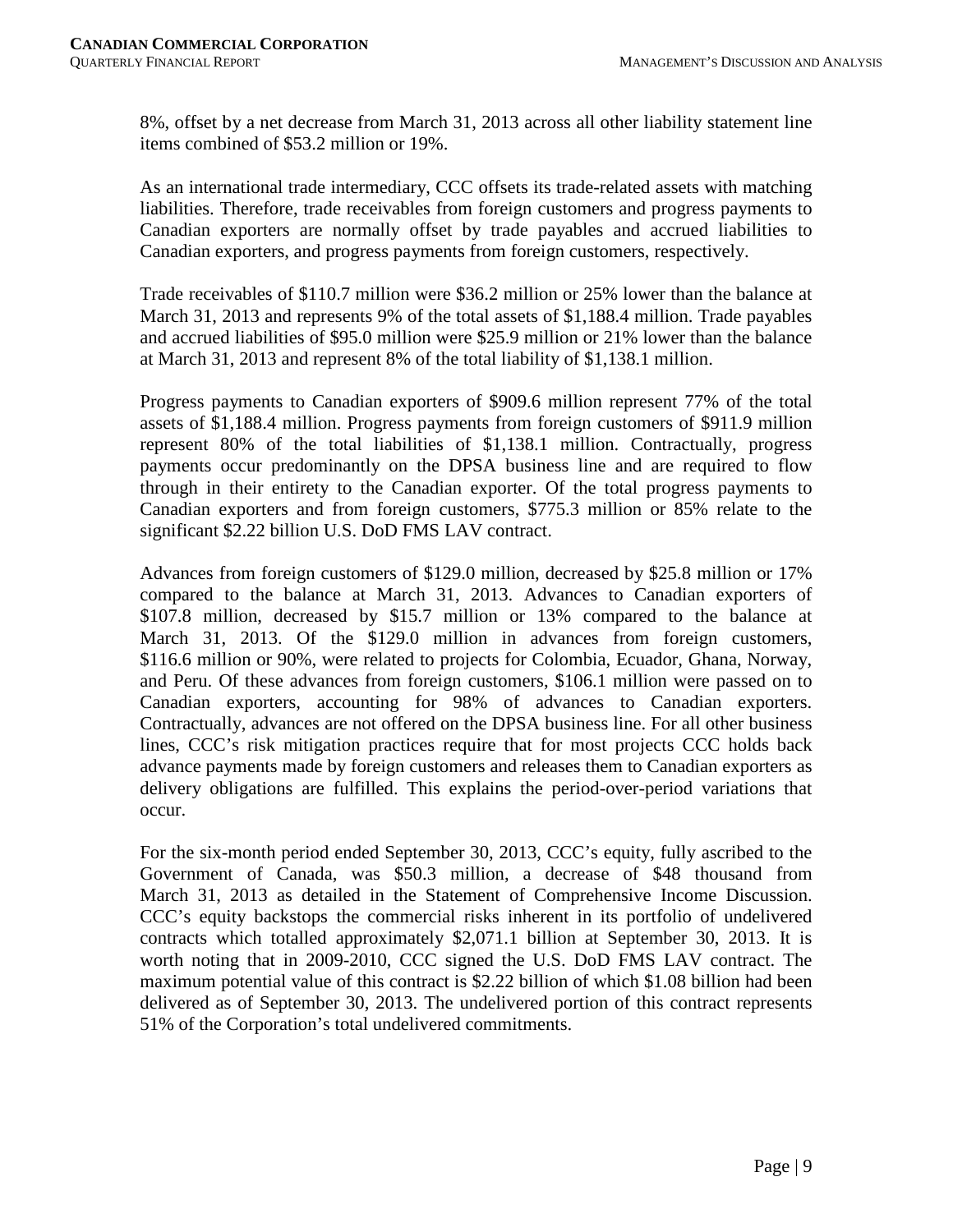## **Statement of Cash Flows Discussion**

|                      | <b>FOR THE THREE MONTHS ENDED</b> |               |                 |  | <b>FOR THE SIX MONTHS ENDED</b> |               |                 |  |  |  |
|----------------------|-----------------------------------|---------------|-----------------|--|---------------------------------|---------------|-----------------|--|--|--|
|                      | September 30                      | September 30  | $\frac{6}{9}$   |  | September 30                    | September 30  | $\frac{0}{0}$   |  |  |  |
|                      | 2013                              | 2012          | <b>Increase</b> |  | 2013                            | 2012          | <b>Increase</b> |  |  |  |
| Source (use) of cash | (\$ Millions)                     | (\$ Millions) | (Decrease)      |  | (\$ Millions)                   | (\$ Millions) | (Decrease)      |  |  |  |
| Operating activities | (17.5)                            | 8.6           | $(304\%)$       |  | (1.8)<br>\$                     | <b>33.8</b>   | 105%            |  |  |  |
| Investing activities |                                   | (0.1)         | 100%            |  | ۰<br>D                          | (0.1)         | $(100\%)$       |  |  |  |
| Effect of exchange   | (0.1)<br>\$                       | (0.2)         | (40%)           |  | 0.1<br>\$                       | (0.1)         | (244%)          |  |  |  |
| rate changes on cash |                                   |               |                 |  |                                 |               |                 |  |  |  |
| and cash equivalents |                                   |               |                 |  |                                 |               |                 |  |  |  |

#### *Summary of cash flows*

# *Operating activities*

Generally, the Corporation pays its Canadian exporters within 30 days of receipt of an invoice and substantiating documentation according to the terms and conditions of the contract under its core DPSA program. Consequently the Corporation may use its own cash to pay Canadian exporters on the  $30<sup>th</sup>$  day and funds its trade receivables in instances where there are collection delays and payment is not received from the foreign customer until beyond the 30 days. On certain contracts (generally outside of the core DPSA program), the Corporation only pays its Canadian exporters, usually within five days, after CCC receives payment from the foreign customer. Depending on the timing of receipts compared to payments, the actual execution of these transactions often cross reporting periods and can cause wide variations in cash flows from one period to the next. In this instance, cash is momentarily provided to the operation at the end of one period until the payment is made to the Canadian exporter, as stipulated in the contract, early in the next period.

During the six-month period ended September 30, 2013, CCC used \$1.8 million in cash from its operating activities, as compared to the \$33.8 million provided during the six-month period ended September 30, 2012, a decrease of \$35.6 million. Details are as follows:

- Receipts from foreign customers include cash received for deliveries, progress work performed and advances as stipulated under the foreign customer contract. Receipts from foreign customers were \$831.9 million for the six-month period ended September 30, 2013, \$802.9 million or 49% lower than the amount reported for the six-month period ended September 30, 2012. The decrease is due to the downward trend in CTT during the remaining delivery period under the significant LAV contract.
- Payments to Canadian suppliers include cash paid for deliveries, progress work performed and advances as stipulated under the domestic contract. Payments to Canadian suppliers were \$832.2 million for the six-month period ended September 30, 2013, \$768.6 or 48% lower than the amount reported in the six-month period ended September 30, 2012. The decrease is due to the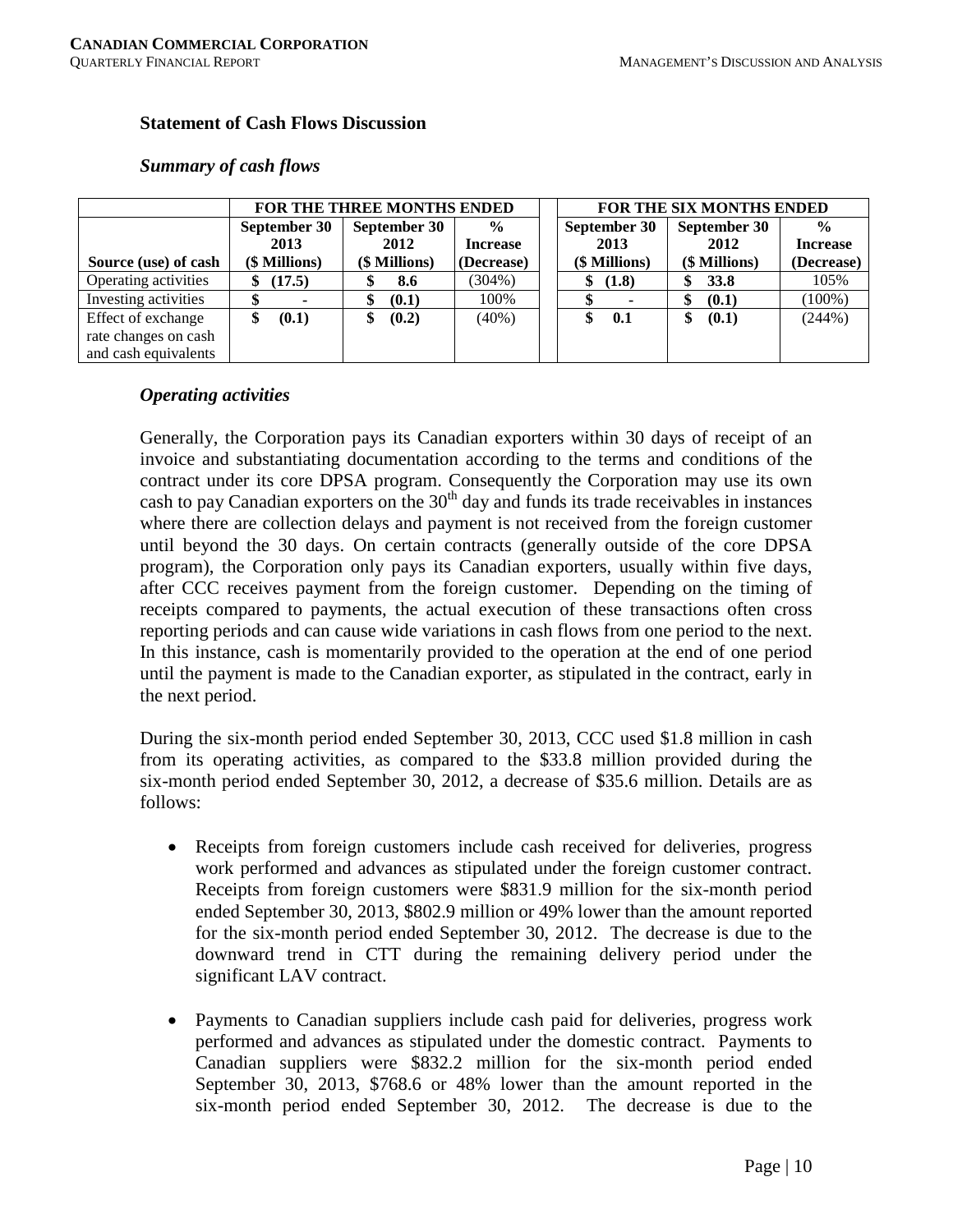downward trend in CTT during the remaining delivery period under the significant LAV contract.

• For the six-month period ended September 30, 2013 compared to the six-month period ended September 30, 2012, the decrease in receipts from foreign customers were greater than the decrease in payments to Canadian suppliers, therefore reducing the cash by \$34.3 million. In addition to the \$34.3 million cash reduction by export transactions, another \$1.3 million decrease in cash came from finance income, fees for services, use of cash for administrative payments and other income received combined.

During the three-month period ended September 30, 2013, CCC used \$17.5 million in cash from its operating activities, as compared to the \$8.6 million provided during the three-month period ended September 30, 2012, a change of \$26.1 million. Details are as follows:

- Receipts from foreign customers include cash received for deliveries, progress work performed and advances as stipulated under the foreign customer contract. Receipts from foreign customers were \$378.5 million for the three-month period ended September 30, 2013, \$386.0 million or 50% lower than the amount reported for the three-month period ended September 30, 2012. The decrease is due to the downward trend in CTT during the remaining delivery period under the significant LAV contract.
- Payments to Canadian suppliers include cash paid for deliveries, progress work performed and advances as stipulated under the domestic contract. Payments to Canadian suppliers were \$396.5 million for the three-month period ended September 30, 2013, \$358.3 million or 47% lower than the amount reported in the three-month period ended September 30, 2012. The decrease is due to the downward trend in CTT during the remaining delivery period under the significant LAV contract.
- For the three-month period ended September 30, 2013 compared to the threemonth period ended September 30, 2012, decrease in receipts from foreign customers were greater than increase in payments to Canadian suppliers, therefore using \$27.7 million of cash for export transactions.
- In addition to the \$27.7 million cash used by export transactions, \$0.3 million increase in cash was provided from finance income, fees for service and other income received. The combined total of \$27.4 million used was offset by \$1.3 million as cash was provided from a reduction to spending on administrative expenses.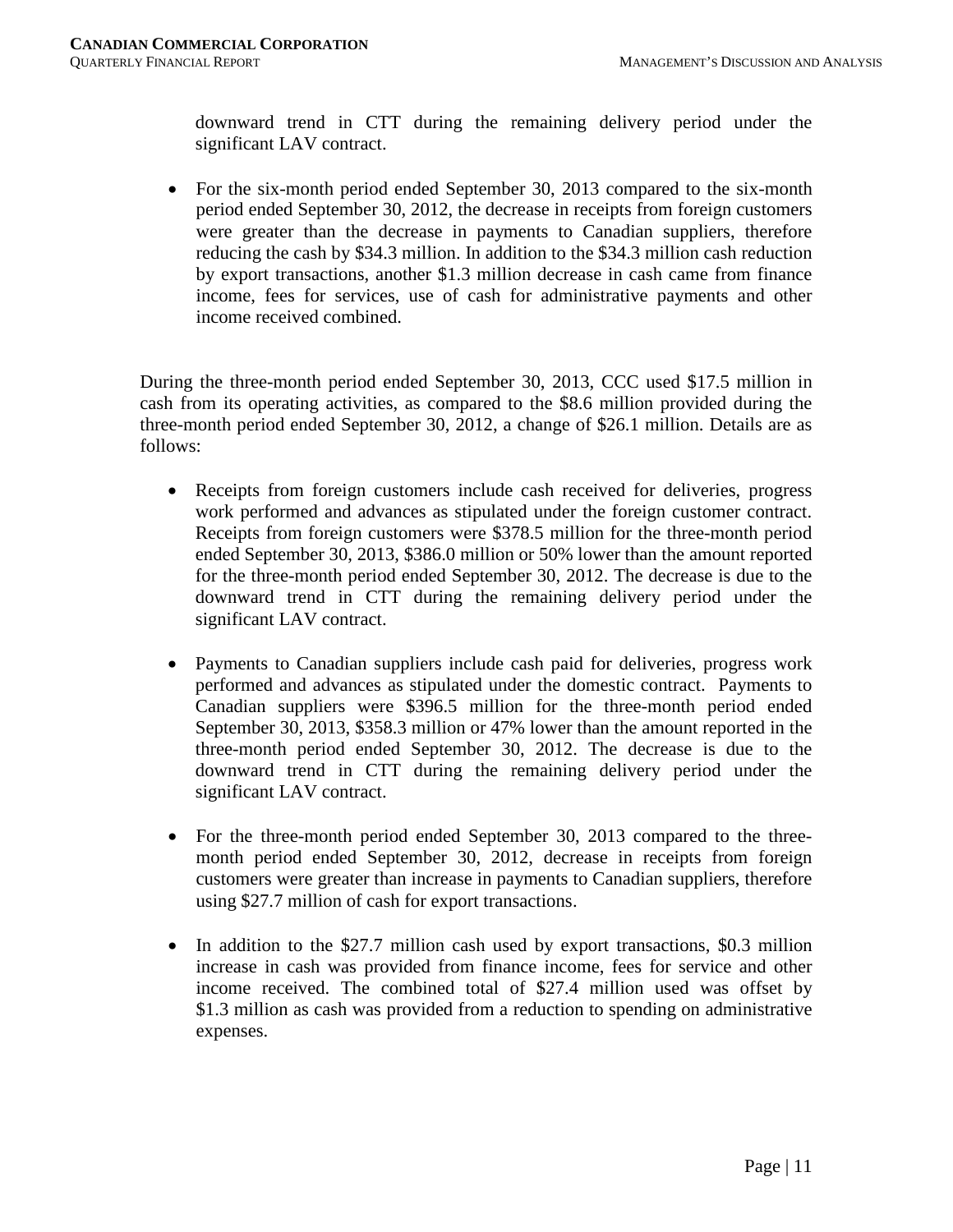# *Investing activities*

For the six-month period ended September 30, 2012, the Corporation capitalized \$0.1 million related to property, equipment or intangible but only capitalized a negligible amount related to property, equipment or intangible for the six-month period ended September 30, 2013, resulting in a negligible use of cash for investing activities.

For the three-month period ended September 30, 2012, the Corporation capitalized \$0.1 million related to property, equipment or intangible but only capitalized a negligible amount related to property, equipment or intangible for the three-month period ended September 30, 2013, resulting in a negligible use of cash for investing activities.

#### *Effect of exchange rate changes on cash and cash equivalents*

For the six-month period ended September 30, 2013, CCC recorded a foreign exchange translation gain of \$0.1 million as a result of the Canadian dollar's decreasing compared to its U.S. dollar (USD) counterpart, from \$0.9843 USD at March 31, 2013 to \$0.9706 USD at September 30, 2013. This resulted in \$0.1 million use of cash when compared to the six-month period ended September 30, 2012.

# **Comparison of Financial Results to the Budget contained in the 2013-2014 to 2017-2018 Corporate Plan**

For the six-month period ended September 30, 2013, total commercial trading transactions (including procurement services transactions) of \$752.3 million were \$1.5 million, or less than 1%, lower than budget.

Fees for service of \$6.1 million were higher than budget by \$0.9 million, or 18%. Fees for service are earned as contract work is delivered or completed. For the six-month period ended September 30, 2013, fees generated from the ICB business line were \$0.5 million higher than budget, mainly due to Cuba Contracting Program fees which are \$0.4 million or 38% higher than budget as the Corporation continues to finance Cuba Contracting Program transactions and earn related financing fees until the financing components of the program are transferred to Export Development Canada (EDC), while fees generated from all other business lines were \$0.4 million higher than budget as there were more scheduled contracted milestones (on which fees are recognized) occurring in the six-month period ended September 30, 2013 as originally expected.

Results for the six-month period ended September 30, 2013 include a foreign exchange gain of \$0.1 million resulting from movements in the Canadian dollar relative to its U.S. dollar counterpart decreasing from \$0.9843 USD at March 31, 2013 to \$0.9706 USD at September 30, 2013. The Corporation manages exchange gains and losses through monitoring and maintaining unhedged foreign currency balances at negligible levels. The Corporation does not budget for gains or losses on foreign exchange.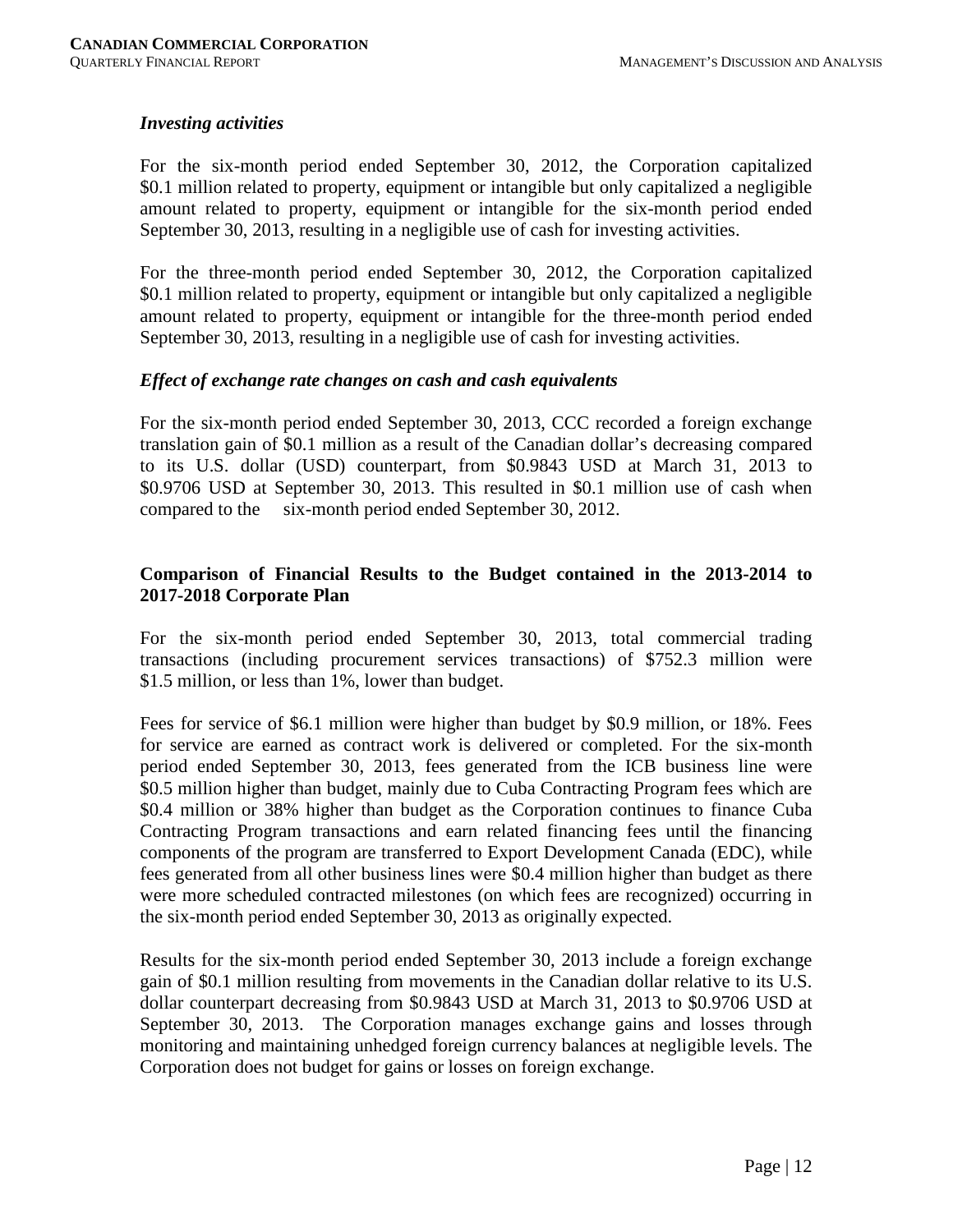The Corporation did not record any contract remediation expenses as of September 30, 2013 and will only do so once actual amounts are or can be determined. As a result, contract remediation expenses were under budget by \$50 thousand. This reflects the Corporation's robust risk management practices, including its updated Enterprise Risk Management (ERM) framework and improved contract management practices.

Administrative expenses of \$14.2 million were \$0.5 million, or 3%, lower than the budgeted amount of \$14.7 million. Direct expenses of \$9.4 million are \$0.1 million or 1% below budget. Indirect expenses of \$4.8 million are \$0.4 million or 7% under budget. This result reflects Management's continued control of expenditures relative to revenues earned.

As explained under the *Parliamentary Appropriations* section of the Statement of Comprehensive Income Discussion, the Corporation was approved to receive parliamentary appropriations of \$15.5 million in fiscal year 2013-2014, which will be drawn down in equal monthly instalments throughout the year. For the six-month period ended September 30, 2013, the amount drawn down was \$7.7 million, the same amount as was budgeted for this quarter.

# **2013-2014 Forecast**

For the fiscal year ending March 31, 2014, the Corporation is forecasting an operating deficit of \$0.3 million, versus an operating surplus of \$1.3 million for the fiscal year ended March 31, 2013. The \$0.3 million is a significant improvement over the \$1.4 million deficit which was planned and contained in the Board of Director approved 2013-2014 to 2017-18 Corporate Plan. Deficits are expected in the first couple of years of the five-year Corporate Plan as the Corporation transitions out of or reduces activity in certain lines of business and refocuses pursuit of remaining business line opportunities which will eventually replace and increase fee revenue, and simultaneously implement cost reduction measures which will be achieved through an improved alignment between CCC's resources and future activities.

For fiscal year 2013-2014, revenues after offsetting the cost of commercial trading transactions are expected to be \$12.1 million, \$4.2 million or 26% lower than the results achieved in fiscal year 2012-2013. This decrease is largely attributed to the transfer of the trade financing currently carried out by CCC to EDC. Working with EDC, the Corporation is working through an approach to transfer its trade financing in a manner that will improve the balance of risks while continuing to ensure support to the Canadian exporters that CCC has been in business with over the past twenty years and to other Canadian exporters present in this market. In addition, in 2012-2013 under the ICB business line, two major infrastructure projects in Ecuador and Ghana were substantially completed and a significant project signed in Kenya was completed. As a result, fees in 2013-2014 are expected to be lower, given the long timelines associated with winning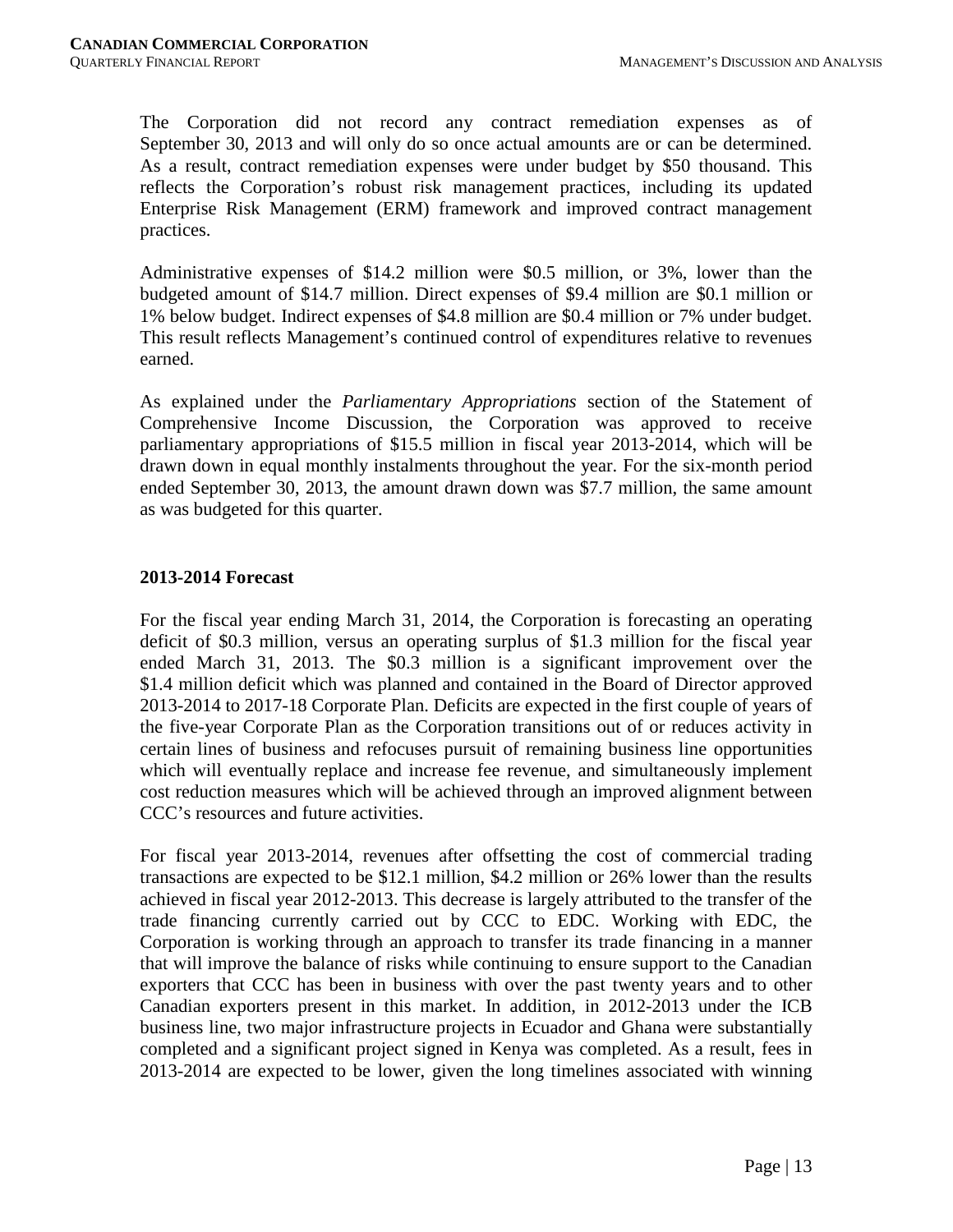infrastructure procurement contracts, until replacement projects emerge from the Corporation's pipeline of opportunities being explored.

Average annual revenues are forecast to return to traditional levels of approximately \$13.0 to \$14.0 million over the five year period of the Corporate Plan. Net finance income for fiscal year 2013-2014 is anticipated to be \$0.3 million, approximately the same as in fiscal year 2012-2013.

With respect to expenses, CCC is not anticipating to incur any contract remediation expenses, the same as in fiscal year 2012-2013. This reflects the high degree of risk management that is applied to all of CCC's business. This amount is achievable given CCC's current portfolio of active and potential projects and the robust nature of its ERM framework, as well as the Corporation's continued investments to improve contract due diligence and management practices.

Administrative expenses are forecast to be \$28.0 million, \$2.4 million or 8% lower than in fiscal year 2012-2013. A large portion of the reduction is due to savings achieved through attrition as positions vacated through fiscal year 2012-2013 year were not staffed. A further reduction of \$0.7 million occurs due to a non-recurring, one-time charge recorded in 2012-2013 related to the additional severance expense in accordance with the newly signed collective bargaining agreement.

As noted earlier, the parliamentary appropriation for fiscal year 2013-2014 has been approved at \$15.5 million at the same level as in fiscal year 2012-2013.

# **CCC's Commitment to Performance and Risk Management**

CCC manages a wide range of risks as it undertakes to fulfill its mandate of promoting and facilitating international trade on behalf of Canadian exporters. The strategy for managing these risks is discussed in detail in the Corporation's fiscal 2012-2013 Annual Report and 2013-2014 Corporate Plan Summary.

The Government of the United States remains at a AAA rating for most rating agencies and as a AA+ by one agency. These ratings remain within the requirements of CCC's credit policy.

There are no other significant changes, new risks or uncertainties identified during the three and six-months period ended September 30, 2013 as compared to those previously reported or discussed.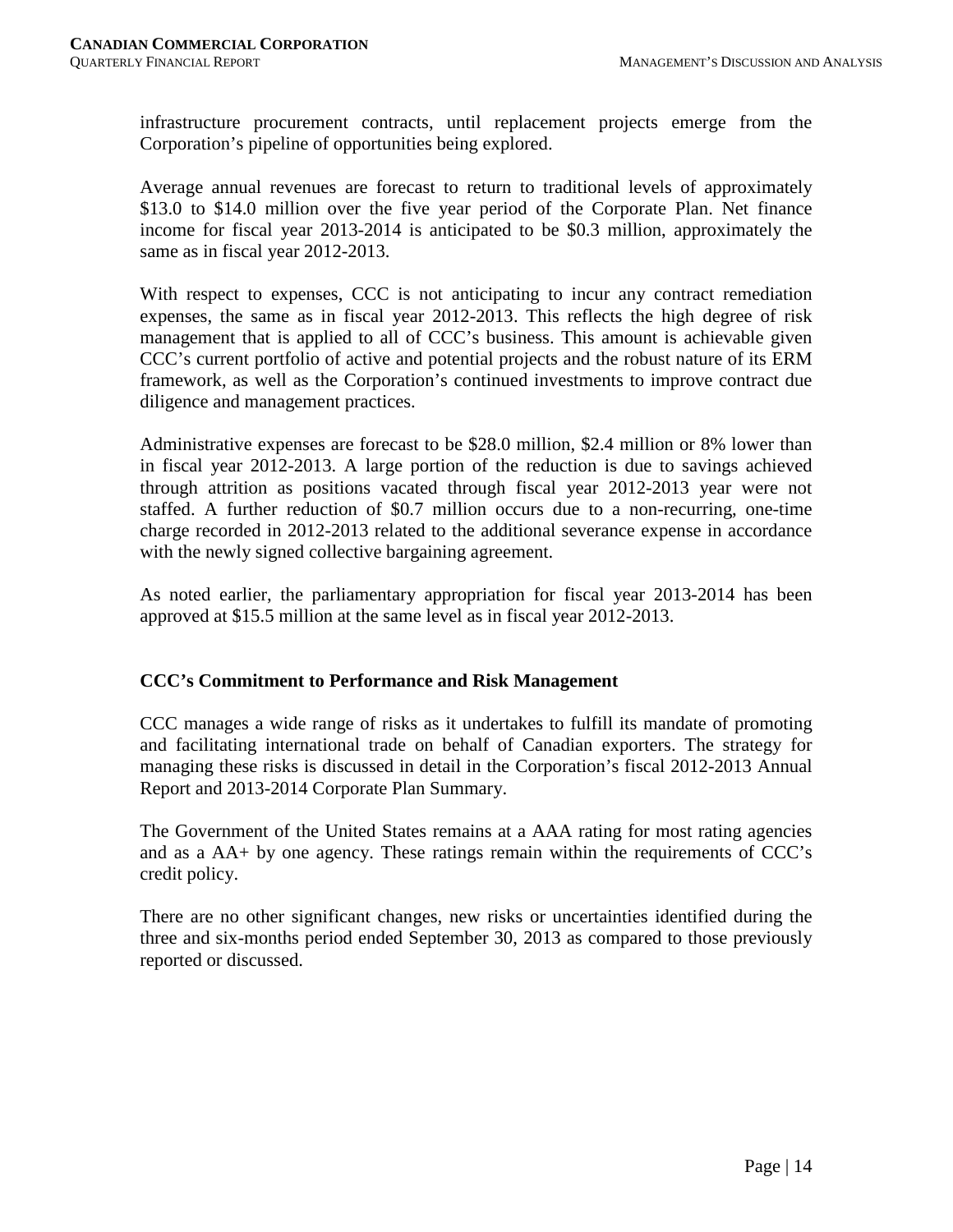# **Management Representation**

Management is responsible for the preparation and fair presentation of these quarterly financial statements in accordance with the Treasury Board of Canada Standard on Quarterly Financial Reports for Crown Corporations, and for such internal controls as management determines is necessary to enable the preparation of quarterly financial statements that are free from material misstatement. Management is also responsible for ensuring all other information in this quarterly financial report is consistent, where appropriate, with the quarterly financial statements. These quarterly financial statements have not been audited or reviewed by an external auditor.

Based on our knowledge, these unaudited quarterly financial statements present fairly, in all material respects, the financial position, results of operations and cash flows of the corporation, as at the date of and for the periods presented in the quarterly financial statements.

Marc Whittingham Anthony Carty

Ottawa, Canada November 13, 2013

President and CEO Vice-President, Risk and Finance, and CFO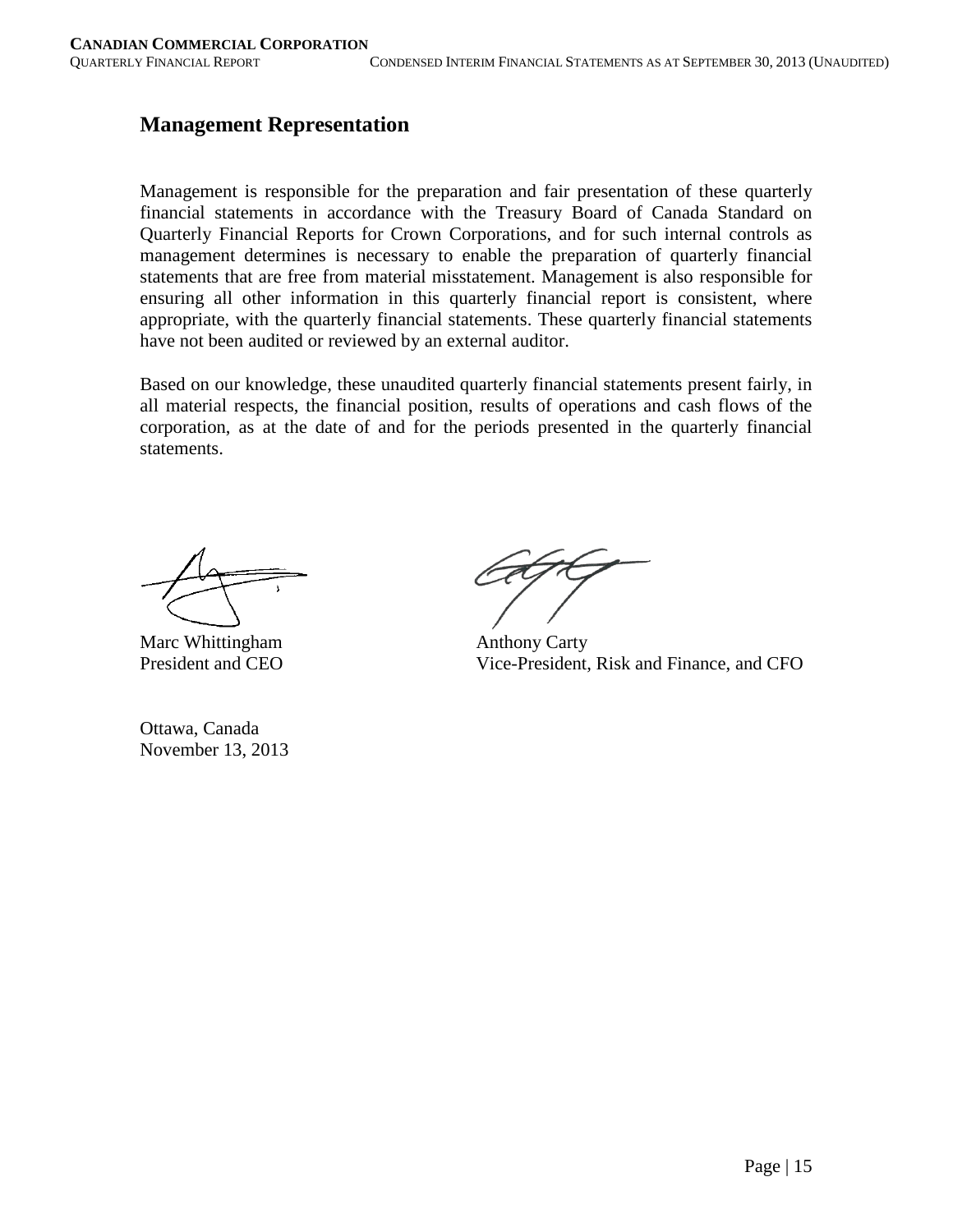# Statement of Financial Position (Unaudited)

|                                                             |    | September 30<br>2013 |      |           |  |  |
|-------------------------------------------------------------|----|----------------------|------|-----------|--|--|
| As at (in thousands of Canadian dollars)                    |    |                      | 2013 |           |  |  |
| <b>Assets</b>                                               |    |                      |      |           |  |  |
| <b>Current assets</b>                                       |    |                      |      |           |  |  |
| Cash and cash equivalents (note 4)                          | \$ | 59,368               | \$   | 61,068    |  |  |
| Trade receivables (notes 5 and 10)                          |    | 110,742              |      | 146,907   |  |  |
| Advances to Canadian exporters                              |    | 107,753              |      | 123,436   |  |  |
| Progress payments to Canadian exporters                     |    | 909,588              |      | 840,148   |  |  |
|                                                             |    | 1,187,451            |      | 1,171,559 |  |  |
| <b>Non-current assets</b>                                   |    |                      |      |           |  |  |
| Property and equipment                                      |    | 961                  |      | 1,046     |  |  |
| Intangible assets                                           |    |                      |      |           |  |  |
|                                                             |    | 961                  |      | 1,046     |  |  |
|                                                             | \$ | 1,188,412            | \$   | 1,172,605 |  |  |
| <b>Liabilities</b>                                          |    |                      |      |           |  |  |
| <b>Current liabilities</b>                                  |    |                      |      |           |  |  |
| Trade payables and accrued liabilities (notes 5 and 10)     | \$ | 95,027               | S    | 120,961   |  |  |
| Advances from foreign customers                             |    | 128,999              |      | 154,799   |  |  |
| Progress payments from foreign customers                    |    | 911,851              |      | 842,769   |  |  |
| Employee benefits (note 6)                                  |    | 541                  |      | 1,984     |  |  |
|                                                             |    | 1,136,418            |      | 1,120,513 |  |  |
| <b>Non-current liabilities</b>                              |    |                      |      |           |  |  |
| Employee benefits (note 6)                                  |    | 1,407                |      | 1,428     |  |  |
| Provision for contract remediation expenses (notes 7 and 8) |    | 267                  |      | 296       |  |  |
|                                                             |    | 1,674                |      | 1,724     |  |  |
|                                                             |    | 1,138,092            |      | 1,122,237 |  |  |
| <b>Shareholder's Equity</b>                                 |    |                      |      |           |  |  |
| Contributed surplus                                         |    | 10,000               |      | 10,000    |  |  |
| Retained earnings                                           |    | 40,320               |      | 40,368    |  |  |
|                                                             |    | 50,320               |      | 50,368    |  |  |
|                                                             | \$ | 1,188,412            | \$   | 1,172,605 |  |  |

Contingencies and guarantees (note 15)

*The accompanying notes are an integral part of the financial statements.*

Authorized for issue on November 13, 2013:

 $\Delta$ 

**Marc Whittingham Anthony Carty** President and CEO Vice-President, Risk and Finance, and CFO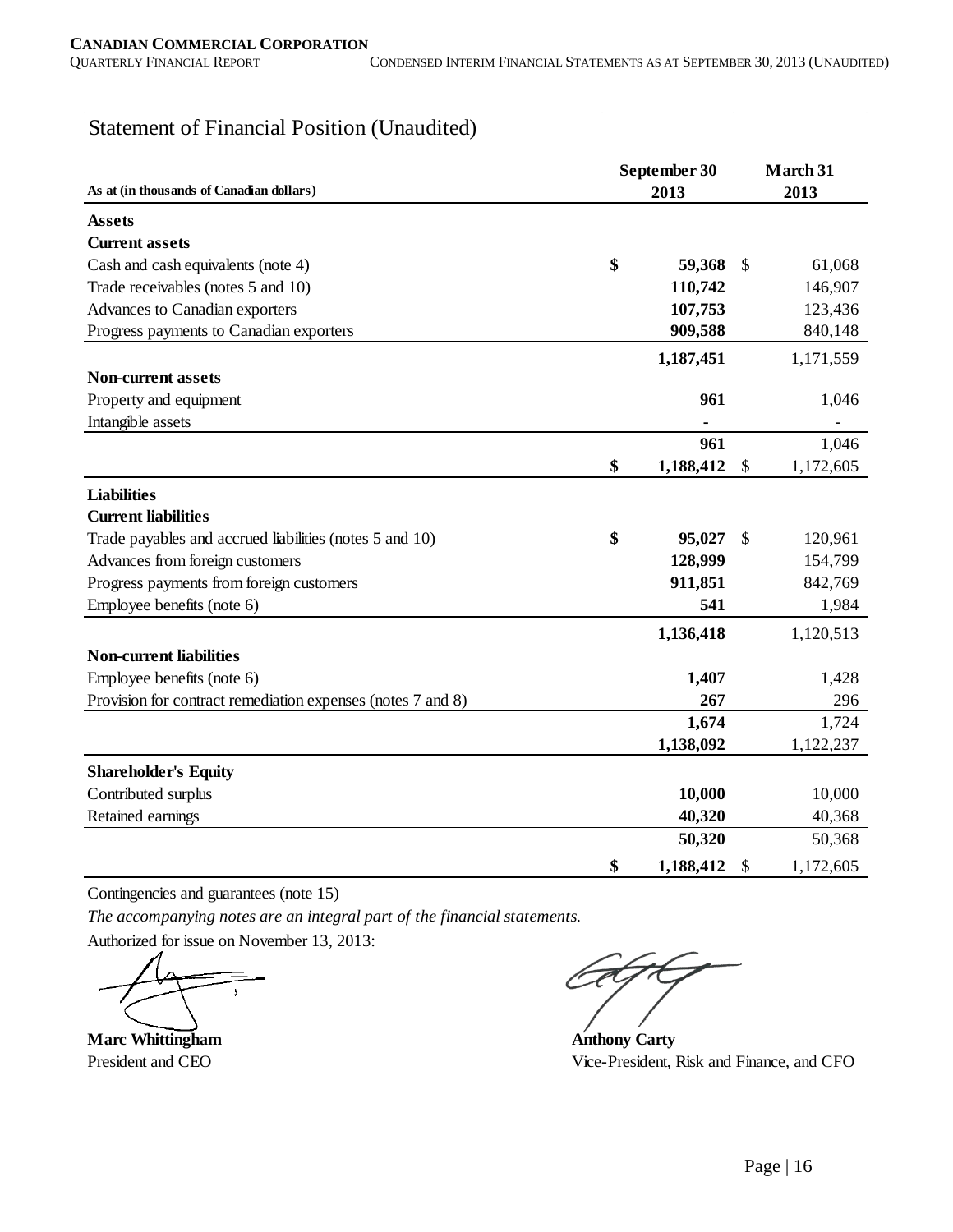| $\alpha$ comprehensive media (character                          |                    | For the three months |              |                   |                    | For the six months |  |                   |  |  |
|------------------------------------------------------------------|--------------------|----------------------|--------------|-------------------|--------------------|--------------------|--|-------------------|--|--|
|                                                                  |                    |                      |              |                   |                    |                    |  |                   |  |  |
|                                                                  | ended September 30 |                      |              |                   | ended September 30 |                    |  |                   |  |  |
| (in thousands of Canadian dollars)                               |                    | 2013                 |              | 2012              |                    | 2013               |  | 2012              |  |  |
|                                                                  |                    |                      |              | Restated (note 3) |                    |                    |  | Restated (note 3) |  |  |
| <b>Revenues</b>                                                  |                    |                      |              |                   |                    |                    |  |                   |  |  |
| Commercial trading transactions - prime contracts (note 9)       | \$                 | 348,113              | \$           | 579,800           | \$                 | 721,851            |  | \$1,272,385       |  |  |
| Less: cost of commercial trading transactions - prime contracts  |                    | (348, 113)           |              | (579, 800)        |                    | (721, 851)         |  | (1,272,385)       |  |  |
| Fees for service (note 9)                                        |                    | 3,436                |              | 2,640             |                    | 6,069              |  | 5,963             |  |  |
| Other income (note 9)                                            |                    | 82                   |              | 25                |                    | 121                |  | 84                |  |  |
| Finance income net (note 12)                                     |                    | 61                   |              | 92                |                    | 123                |  | 168               |  |  |
| Gain (loss) on foreign exchange                                  |                    | (98)                 |              | (162)             |                    | 104                |  | (72)              |  |  |
|                                                                  |                    | 3,481                |              | 2,595             |                    | 6,417              |  | 6,143             |  |  |
| <b>Expenses</b>                                                  |                    |                      |              |                   |                    |                    |  |                   |  |  |
| Administrative expenses (note 11)                                |                    | 6,943                |              | 7,225             |                    | 14,206             |  | 14,774            |  |  |
| Contract remediation expenses                                    |                    |                      |              |                   |                    |                    |  |                   |  |  |
|                                                                  |                    | 6,943                |              | 7,225             |                    | 14,206             |  | 14,774            |  |  |
| International procurement services for government clients        |                    |                      |              |                   |                    |                    |  |                   |  |  |
| Procurement services transactions (note 9)                       |                    | 20,416               |              | 4,622             |                    | 30,613             |  | 9,182             |  |  |
| Less: cost of procurement services transactions                  |                    | (20, 416)            |              | (4,622)           |                    | (30, 613)          |  | (9,182)           |  |  |
|                                                                  |                    |                      |              |                   |                    |                    |  |                   |  |  |
| Net results of operations before Parliamentary appropriations    |                    | (3,462)              |              | (4,630)           |                    | (7,789)            |  | (8,631)           |  |  |
| Parliamentary appropriations (note 13)                           |                    | 3,870                |              | 3,870             |                    | 7,741              |  | 7,741             |  |  |
|                                                                  |                    |                      |              |                   |                    |                    |  |                   |  |  |
| Net results of operations                                        | \$                 | 408                  | $\mathbb{S}$ | $(760)$ \$        |                    | $(48)$ \$          |  | (890)             |  |  |
| Other comprehensive income (loss)                                |                    |                      |              |                   |                    |                    |  |                   |  |  |
| Items that will not be reclassified to net results of operations |                    |                      |              |                   |                    |                    |  |                   |  |  |
| Actuarial loss on employee benefits obligation                   |                    |                      |              |                   |                    |                    |  |                   |  |  |
|                                                                  |                    |                      |              |                   |                    |                    |  |                   |  |  |
| Total comprehensive income (loss)                                | \$                 | 408                  | \$           | $(760)$ \$        |                    | $(48)$ \$          |  | (890)             |  |  |

# Statement of Comprehensive Income (Unaudited)

*The accompanying notes are an integral part of the financial statements.*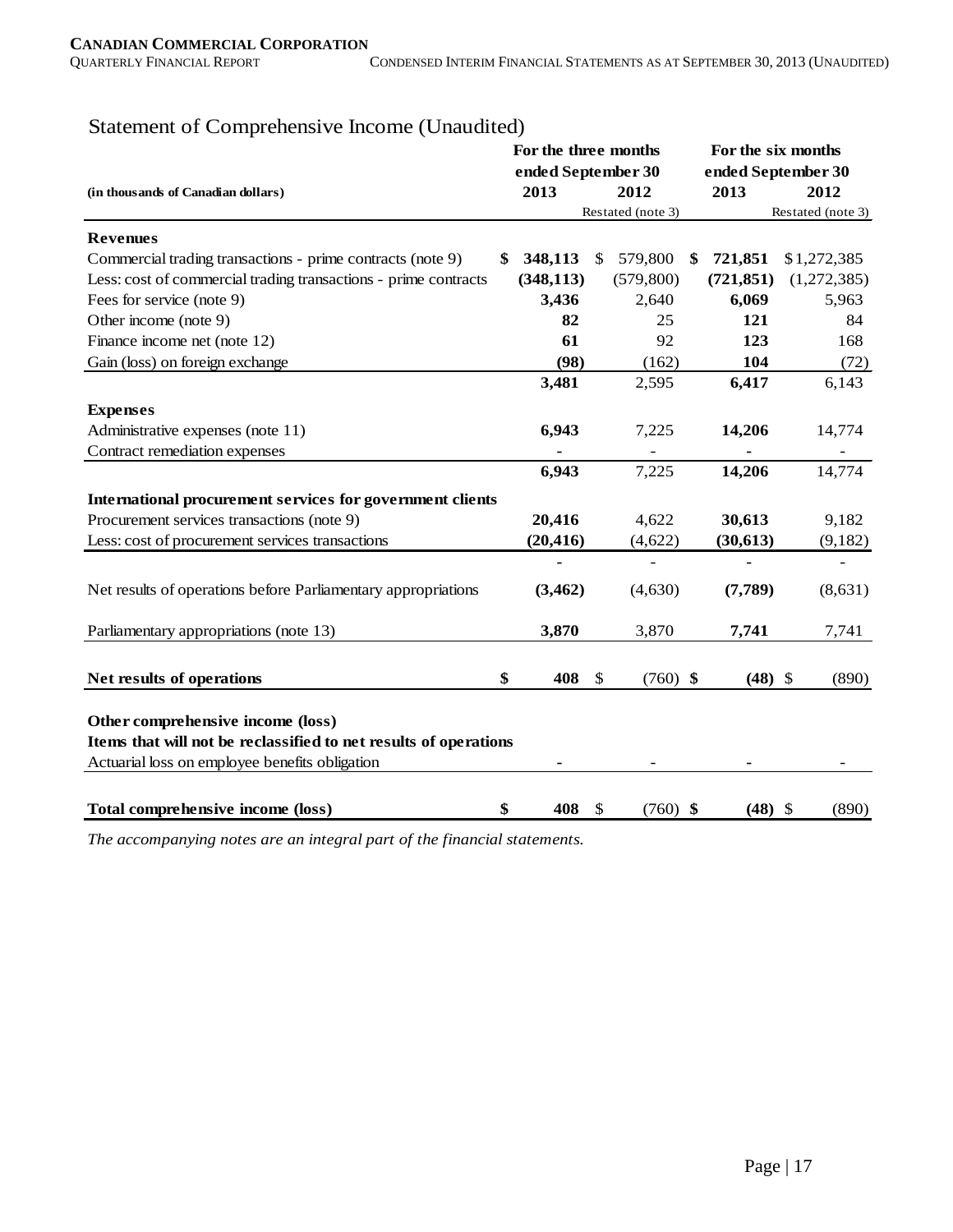# Statement of Changes in Equity ( Unaudited)

#### **For the three and six months ended September 30, 2013**

| (in thousands of Canadian dollars)             | <b>Contributed</b><br><b>Surplus</b> |        |               | <b>Retained</b><br><b>Earnings</b> |               | <b>Total</b> |  |
|------------------------------------------------|--------------------------------------|--------|---------------|------------------------------------|---------------|--------------|--|
| Balance June 30, 2013                          | \$                                   | 10,000 | \$            | 39,912                             | -\$           | 49,912       |  |
| Net results of operations                      |                                      |        |               | 408                                |               | 408          |  |
| Actuarial loss on employee benefits obligation |                                      |        |               |                                    |               |              |  |
| Total comprehensive income                     |                                      |        |               | 408                                |               | 408          |  |
| <b>Balance September 30, 2013</b>              | \$                                   | 10,000 | $\mathbf{\$}$ | 40,320                             | $\mathbf{\$}$ | 50,320       |  |
| <b>Balance March 31, 2013</b>                  | \$                                   | 10,000 | \$            | 40,368                             | S.            | 50,368       |  |
| Net results of operations                      |                                      |        |               | (48)                               |               | (48)         |  |
| Actuarial loss on employee benefits obligation |                                      |        |               |                                    |               |              |  |
| Total comprehensive loss                       |                                      |        |               | (48)                               |               | (48)         |  |
| <b>Balance September 30, 2013</b>              | \$                                   | 10,000 | -\$           | 40,320                             | - \$          | 50,320       |  |

#### **For the three and six months ended September 30, 2012**

|                                                |              | <b>Contributed</b> |               | <b>Retained</b>        |              |
|------------------------------------------------|--------------|--------------------|---------------|------------------------|--------------|
| (in thousands of Canadian dollars)             |              | <b>Surplus</b>     |               | <b>Earnings</b>        | <b>Total</b> |
| Balance June 30, 2012                          | \$           | 10,000             | <sup>\$</sup> | 39,315<br>- \$         | 49,315       |
| Net results of operations                      |              |                    |               | (760)                  | (760)        |
| Actuarial loss on employee benefits obligation |              |                    |               |                        |              |
| Total comprehensive loss                       |              |                    |               | (760)                  | (760)        |
| <b>Balance September 30, 2012</b>              | \$           | 10,000             | -S            | 38,555<br>-S           | 48,555       |
| <b>Balance March 31, 2012</b>                  | $\mathbb{S}$ | 10,000             | -S            | 39,445<br>-S           | 49,445       |
| Net results of operations                      |              |                    |               | (890)                  | (890)        |
| Actuarial loss on employee benefits obligation |              |                    |               |                        |              |
| Total comprehensive loss                       |              |                    |               | (890)                  | (890)        |
| <b>Balance September 30, 2012</b>              | \$           | 10,000             | -S            | 38,555<br><sup>S</sup> | 48,555       |

*The accompanying notes are an integral part of the financial statements.*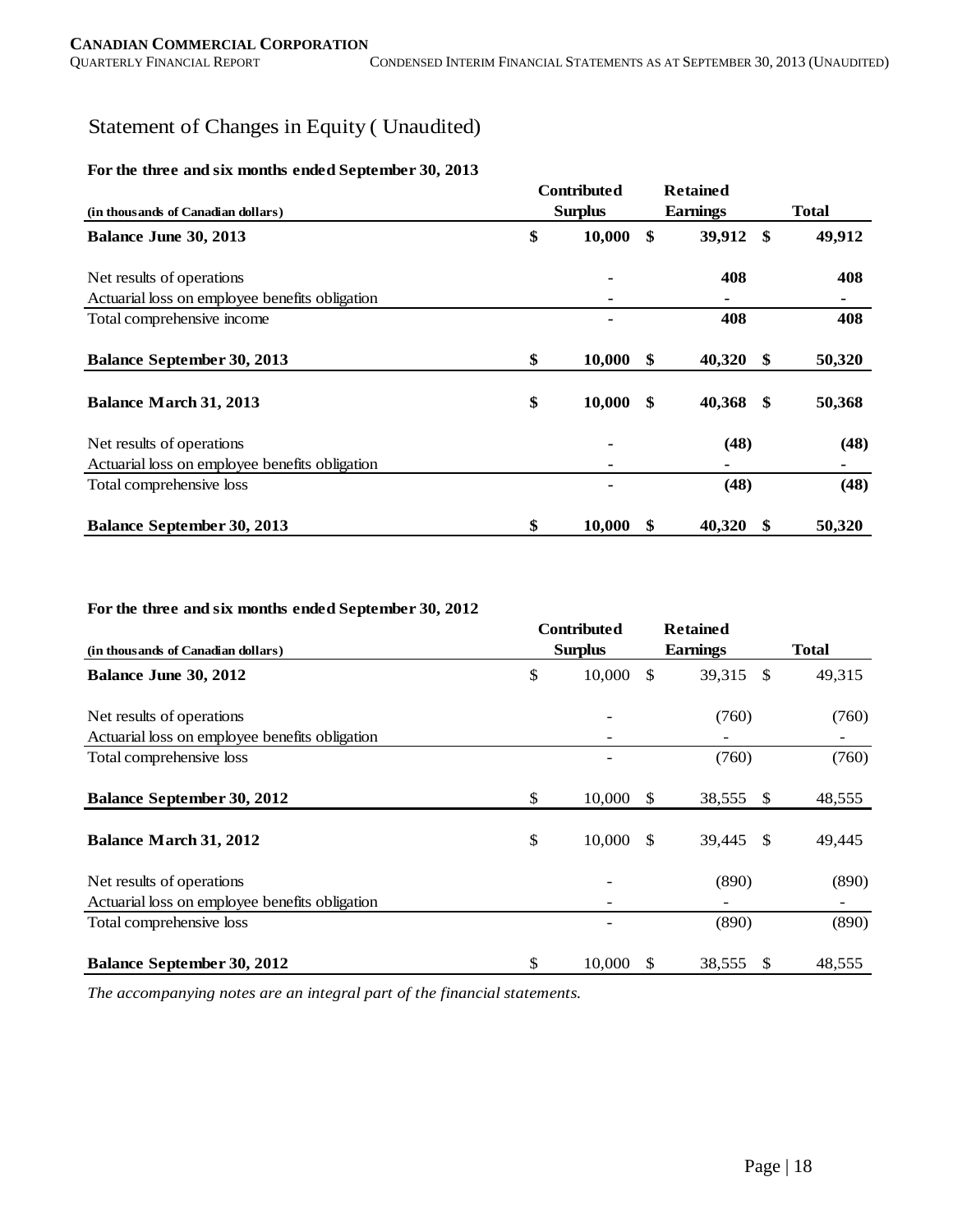|                                                              | For the three months |      |            |                    | For the six months |              |             |  |
|--------------------------------------------------------------|----------------------|------|------------|--------------------|--------------------|--------------|-------------|--|
|                                                              | ended September 30   |      |            | ended September 30 |                    |              |             |  |
| (in thousands of Canadian dollars)                           | 2013                 | 2012 |            | 2013               |                    |              | 2012        |  |
| Cash flows from operating activities                         |                      |      |            |                    |                    |              |             |  |
| Receipts from foreign customers                              | \$<br>378,539        | \$   | 764,517    | \$                 | 831,911            |              | \$1,634,860 |  |
| Finance income, net (note 12)                                | 61                   |      | 92         |                    | 123                |              | 168         |  |
| Fees for service and other income received                   | 3,518                |      | 3,217      |                    | 6,190              |              | 6,047       |  |
| Payments to Canadian exporters                               | (396, 517)           |      | (754, 823) |                    | (832, 183)         |              | (1,600,782) |  |
| Administrative payments                                      | (6,944)              |      | (8,296)    |                    | (15,586)           |              | (14,271)    |  |
| Parlimentary appropriations                                  | 3,870                |      | 3,870      |                    | 7,741              |              | 7,741       |  |
| Cash provided by (used in) operating activities              | (17, 473)            |      | 8,577      |                    | (1,804)            |              | 33,763      |  |
|                                                              |                      |      |            |                    |                    |              |             |  |
| <b>Cash flows from investing activities</b>                  |                      |      |            |                    |                    |              |             |  |
| Acquisition of property and equipment                        |                      |      | (74)       |                    |                    |              | (79)        |  |
| Acquisition of intangible assets                             |                      |      | (6)        |                    |                    |              | (6)         |  |
| Cash used in investing activities                            |                      |      | (80)       |                    | $\blacksquare$     |              | (85)        |  |
|                                                              |                      |      |            |                    |                    |              |             |  |
| Effect of exchange rate changes on cash and cash equivalents | (98)                 |      | (162)      |                    | 104                |              | (72)        |  |
|                                                              |                      |      |            |                    |                    |              |             |  |
| Increase (decrease) in cash and cash equivalents             | (17,571)             |      | 8,335      |                    | (1,700)            |              | 33,606      |  |
|                                                              |                      |      |            |                    |                    |              |             |  |
| Cash and cash equivalents at the beginning of period         | 76,939               |      | 83,756     |                    | 61,068             |              | 58,485      |  |
|                                                              |                      |      |            |                    |                    |              |             |  |
| Cash and cash equivalents at the end of period (note 4)      | \$<br>59,368         | \$   | 92,091     | \$                 | 59,368             | $\mathbb{S}$ | 92,091      |  |

# Statement of Cash Flows (Unaudited)

*The accompanying notes are an integral part of the financial statements.*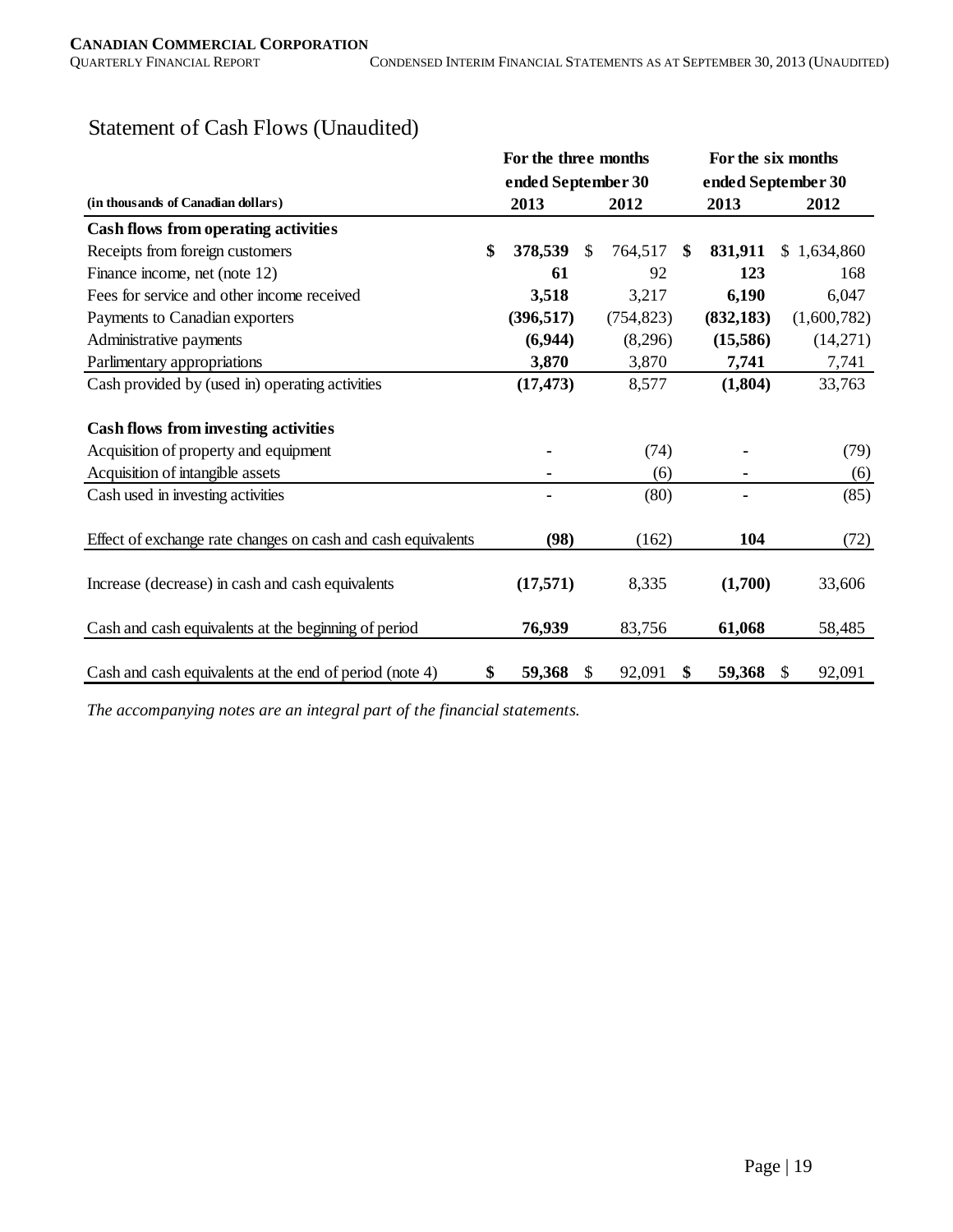# **Notes to Unaudited Condensed Interim Financial Statements**

# **September 30, 2013**

# **1. Nature, organization and funding**

The Canadian Commercial Corporation (the "Corporation") was established in 1946 by the *Canadian Commercial Corporation Act* (the "Act") and is an agent Crown corporation listed in Part I of Schedule III of the *Financial Administration Act*. The Corporation is a company domiciled in Canada with a head office located at 50 O'Connor Street, Ottawa, Ontario. The Corporation operates primarily in Canada with representative offices in Asia and representation in the Caribbean.

The Corporation generally acts as the prime contracting agency when foreign governments, international organizations, or foreign private sector buyers wish to purchase products and services from Canada through the Canadian Government. The Corporation enters into contracts with these foreign customers and into corresponding supply contracts with Canadian exporters. Additionally, the Corporation enters into procurement services agreements to procure goods and services for international end use on behalf of Canadian and foreign governments.

The Corporation's operations are funded primarily by a parliamentary appropriation, and fees for service.

In September 2008, the Corporation, together with a number of other Crown corporations, was issued a directive (P.C. 2008-1598) pursuant to Section 89 of the *Financial Administration Act*, entitled *Order giving a direction to parent Crown corporations involved in commercial lending to give due consideration to the personal integrity of those they lend to or provide benefits to in accordance with Government's policy to improve the accountability and integrity of federal institutions*. The Corporation has since implemented the directive effective January 1, 2010.

The Corporation is not subject to the provisions of the *Income Tax Act*.

# **2. Basis of preparation**

# *Compliance with International Financial Reporting Standards (IFRS)*

These condensed interim financial statements have been prepared in accordance with the Treasury Board of Canada *Standard on Quarterly Financial Reports for Crown Corporations* using the International Financial Reporting Standards ("IFRS") accounting policies adopted in the Corporation's audited annual financial statements as at and for the year ended March 31, 2013. These condensed interim financial statements do not include all of the information required for full annual financial statements and should be read in conjunction with the Corporation's annual report and audited financial statements for the year ended March 31, 2013.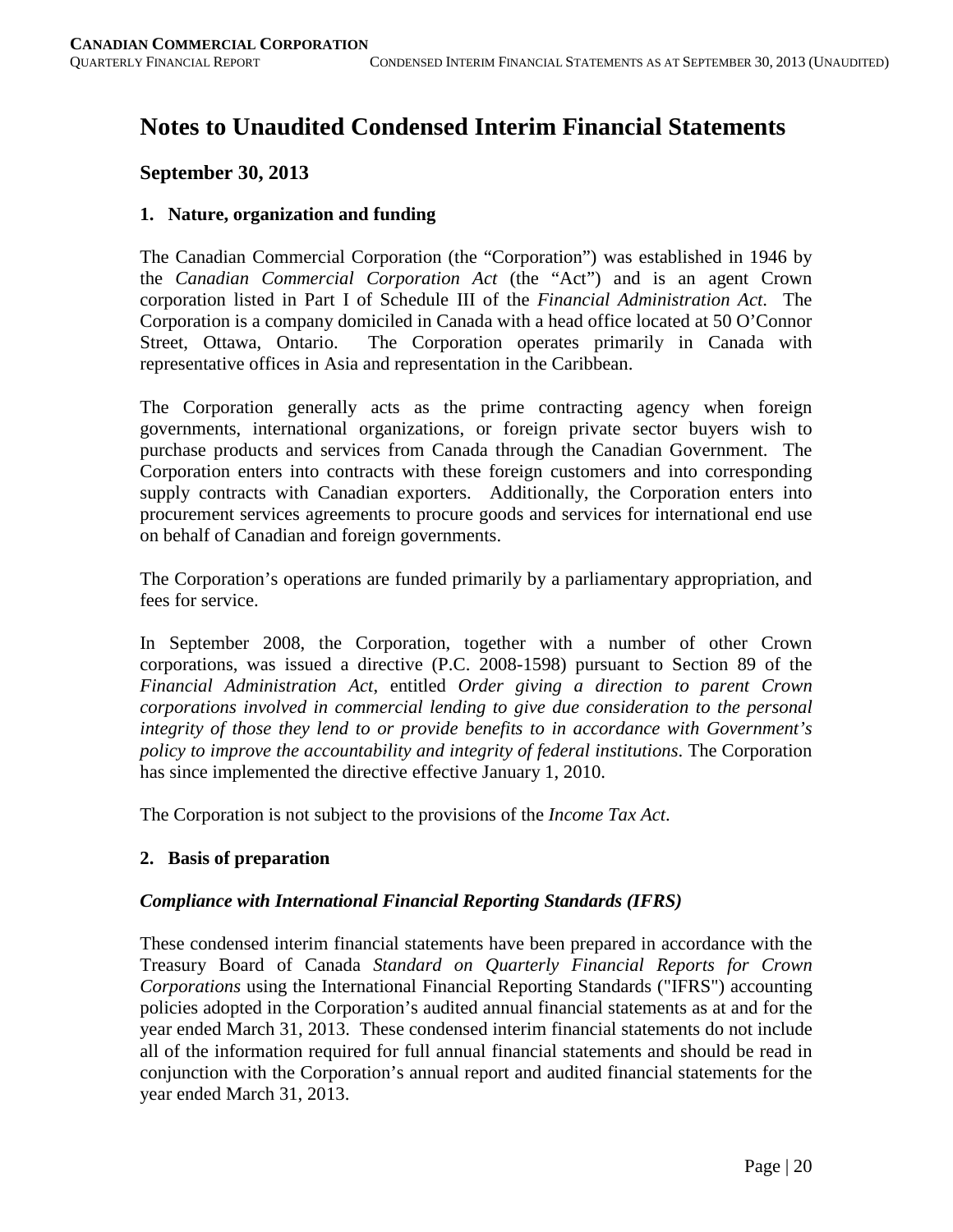#### *Basis of measurement*

The financial statements have been prepared on the historical cost basis except for, as permitted by IFRS and to the extent material, the following items in the Statement of Financial Position:

- derivative financial instruments are measured at fair value
- financial instruments at fair value through profit or loss are measured at fair value
- accrued employee benefit liabilities for post-employment benefit plans are recognized at the present value of the defined benefit obligations
- provision for contract remediation expense measured at the present value of future expected cash flows

# *Use of estimates and judgments*

The preparation of financial statements in accordance with IFRS requires management to make judgments, estimates and assumptions that affect the application of accounting policies and the reported amounts of assets and liabilities and the disclosure of contingent assets and liabilities at the date of the financial statements and the reported amounts of revenues and expenses during the year. Actual results could differ significantly from estimates resulting in significant differences in the related financial statement balances.

Estimates and underlying assumptions are reviewed on an ongoing basis and in detail as at the date of the financial statements. Any changes in estimates are reflected in the financial statements in the period in which they become known and in any future periods affected. Management has used estimates in determining the useful lives of property and equipment, intangible assets, in accounting for the employee benefits liabilities, the provision for contract remediation expenses, lease commitments and contingencies and used judgment in accounting for the provision for contract remediation expenses.

Information about areas where management has exercised judgment and made significant use of estimates and assumptions are included in the following notes:

Note  $6$  – pension and employee benefits Note 7 – provision for contract remediation expenses Note 15 – guarantees

#### *Functional and presentation currency*

The Corporation's functional and presentation currency is the Canadian dollar.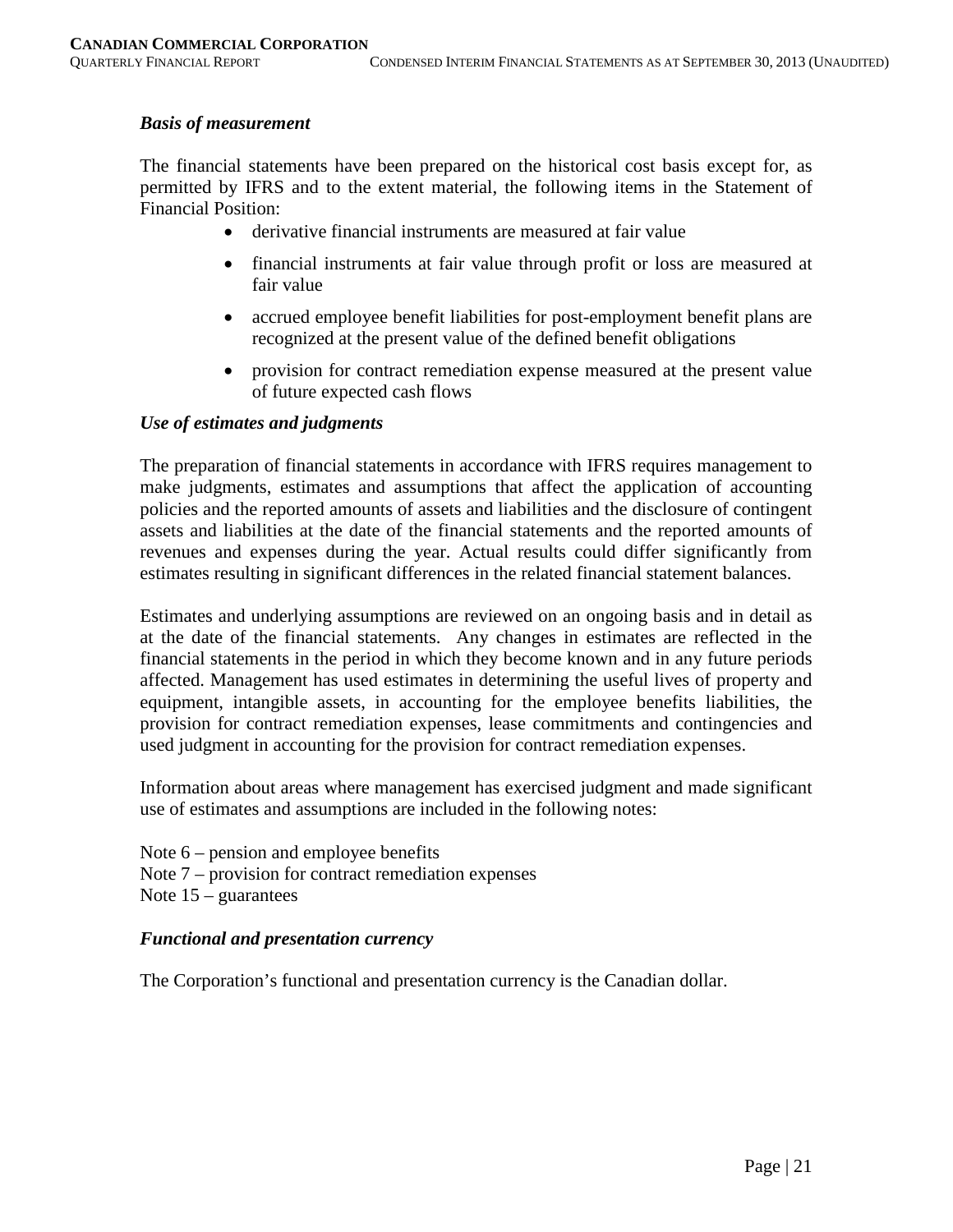# **3. Significant accounting policies**

The accounting policies applied in the preparation of these condensed interim financial statements are consistent with those disclosed in the Corporation's audited annual financial statements for the year ended March 31, 2013.

#### **Correction of prior period accounting errors**

The Corporation retrospectively restated the comparatives as of March 31, 2012 in the audited financial statements for the year ended March 31, 2013 to correct the following prior period accounting errors which also impacted previously issued unaudited interim financial statements for fiscal year 2012-2013:

**i)** On March 15, 2012 an Incremental Contract Price (ICP) agreement of \$65,000,000 USD was signed to settle a claim as a result of a political event that caused unforeseen delays in a construction contract. The ICP claim was not considered a contract amendment at the time and therefore not originally fully recorded in the books of the Corporation as of March 31, 2012.

The ICP claim should have been considered a contract amendment and consequently resulted in restatement of the following line items and disclosures for the three months ended September 30, 2012:

- Advances to Canadian exporters and advances from foreign customers were overstated in the Statement of Financial Position and both decreased by \$42,278,000.
- **ii)** As a result of the review of transactions for year-end cut-off purposes, errors were identified that individually were not material but, in the aggregate, required correction in the Corporation's previously issued financial statements.

These cut-off issues consequently resulted in restatement of the following line items and disclosures for the three months ended September 30, 2012:

- Trade receivables and trade payables and accrued liabilities were understated in the Statement of Financial Position and both were increased by \$628,000.
- Supplier progress payments and Customer progress payments were overstated in the Statement of Financial Position and both were decreased by \$6,570,000.
- Commercial trading transactions-prime and the cost of commercial trading transactions-prime contracts were overstated in the Statement of Comprehensive Income and both were decreased by \$5,389,000.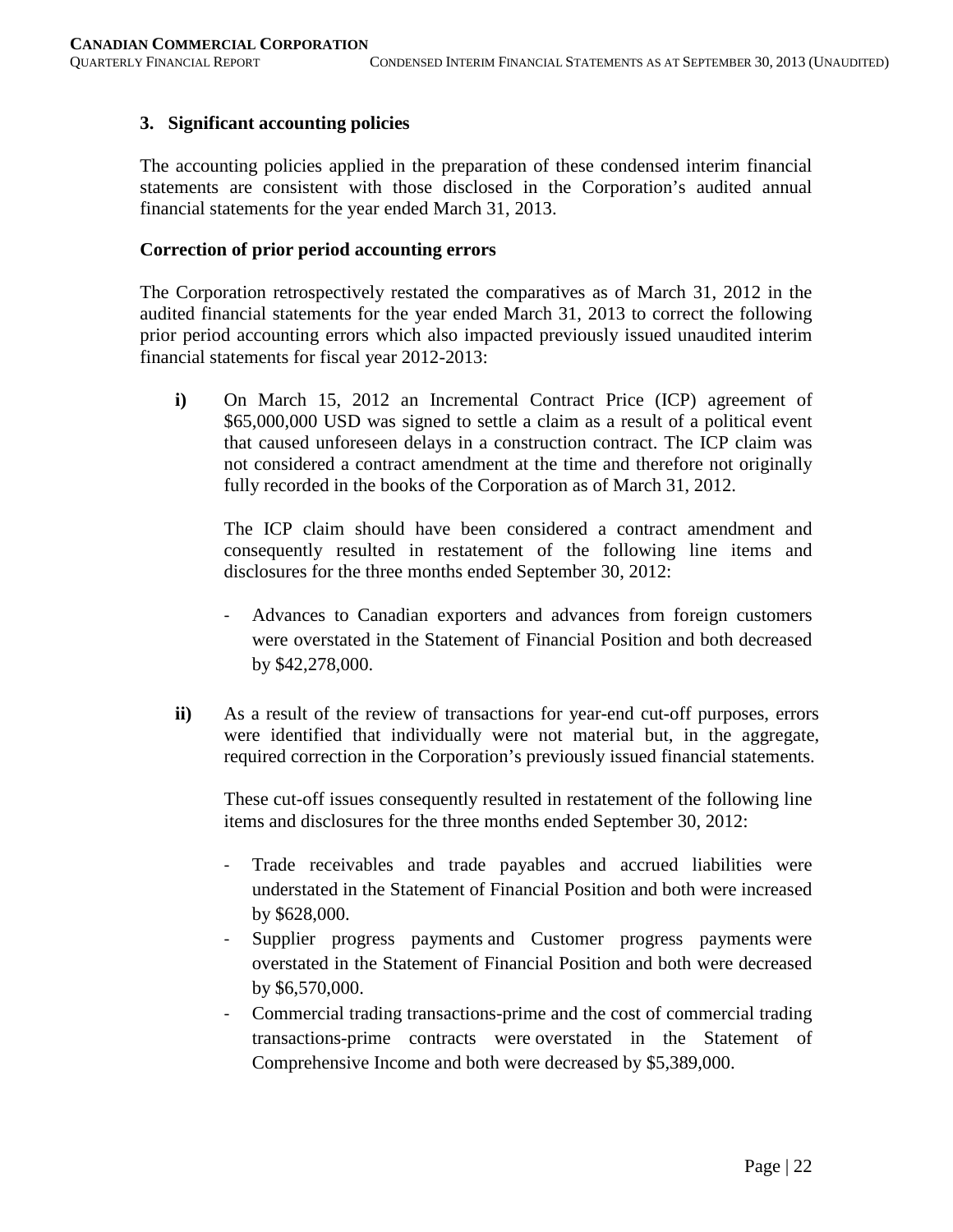Overall, there is no impact on the previously reported total comprehensive income (previously in prior year: net results of operations and comprehensive income) and retained earnings.

The following table summarizes the restatements made to the Statement of Financial Position for the six months ended September 30 2012:

Restatement of Statement of Financial Position (Unaudited)

| As at (in thousands of Canadian dollars)    | September 30,<br>2012 |           | <b>Impact of</b><br>restatement |                | September 30,<br>2012 |           |
|---------------------------------------------|-----------------------|-----------|---------------------------------|----------------|-----------------------|-----------|
|                                             |                       |           |                                 |                |                       | Restated  |
| <b>Assets</b>                               |                       |           |                                 |                |                       |           |
| <b>Current assets</b>                       |                       |           |                                 |                |                       |           |
| Cash and cash equivalents                   | \$                    | 92,091    | \$                              |                | \$                    | 92,091    |
| Trade receivables                           |                       | 281,943   |                                 | 628            |                       | 282,571   |
| Advances to Canadian exporters              |                       | 126,490   |                                 | (42, 278)      |                       | 84,212    |
| Progress payments to Canadian exporters     |                       | 856,402   |                                 | (6,570)        |                       | 849,832   |
|                                             |                       | 1,356,926 |                                 | (48, 220)      |                       | 1,308,706 |
| <b>Non-current assets</b>                   |                       |           |                                 |                |                       |           |
| Property and equipment                      |                       | 1,137     |                                 |                |                       | 1,137     |
| Intangible assets                           |                       | 340       |                                 |                |                       | 340       |
|                                             |                       | 1,477     |                                 |                |                       | 1,477     |
|                                             |                       |           |                                 |                |                       |           |
|                                             | \$                    | 1,358,403 | \$                              | (48,220)       | $\mathcal{S}$         | 1,310,183 |
| <b>Liabilities</b>                          |                       |           |                                 |                |                       |           |
| <b>Current liabilities</b>                  |                       |           |                                 |                |                       |           |
| Trade payables and accrued liabilities      | \$                    | 298,582   | \$                              | 628            | $\mathbb{S}$          | 299,210   |
| Advances from foreign customers             |                       | 151,419   |                                 | (42, 278)      |                       | 109,141   |
| Progress payments from foreign customers    |                       | 856,690   |                                 | (6,570)        |                       | 850,120   |
| Employee benefits                           |                       | 308       |                                 |                |                       | 308       |
|                                             |                       | 1,306,999 |                                 | (48,220)       |                       | 1,258,779 |
| <b>Non-current liabilities</b>              |                       |           |                                 |                |                       |           |
| Employee benefits                           |                       | 2,526     |                                 | 254            |                       | 2,780     |
| Provision for contract remediation expenses |                       | 323       |                                 | $\blacksquare$ |                       | 323       |
|                                             |                       | 2,849     |                                 | 254            |                       | 3,103     |
|                                             |                       |           |                                 |                |                       |           |
|                                             |                       | 1,309,848 |                                 | (47,966)       |                       | 1,261,882 |
| <b>Shareholder's Equity</b>                 |                       |           |                                 |                |                       |           |
| Contributed surplus                         |                       | 10,000    |                                 |                |                       | 10,000    |
| Retained earnings                           |                       | 38,555    |                                 | (254)          |                       | 38,301    |
|                                             |                       | 48,555    |                                 | (254)          |                       | 48,301    |
|                                             |                       |           |                                 |                |                       |           |
|                                             | \$                    | 1,358,403 | \$                              | $(48,220)$ \$  |                       | 1,310,183 |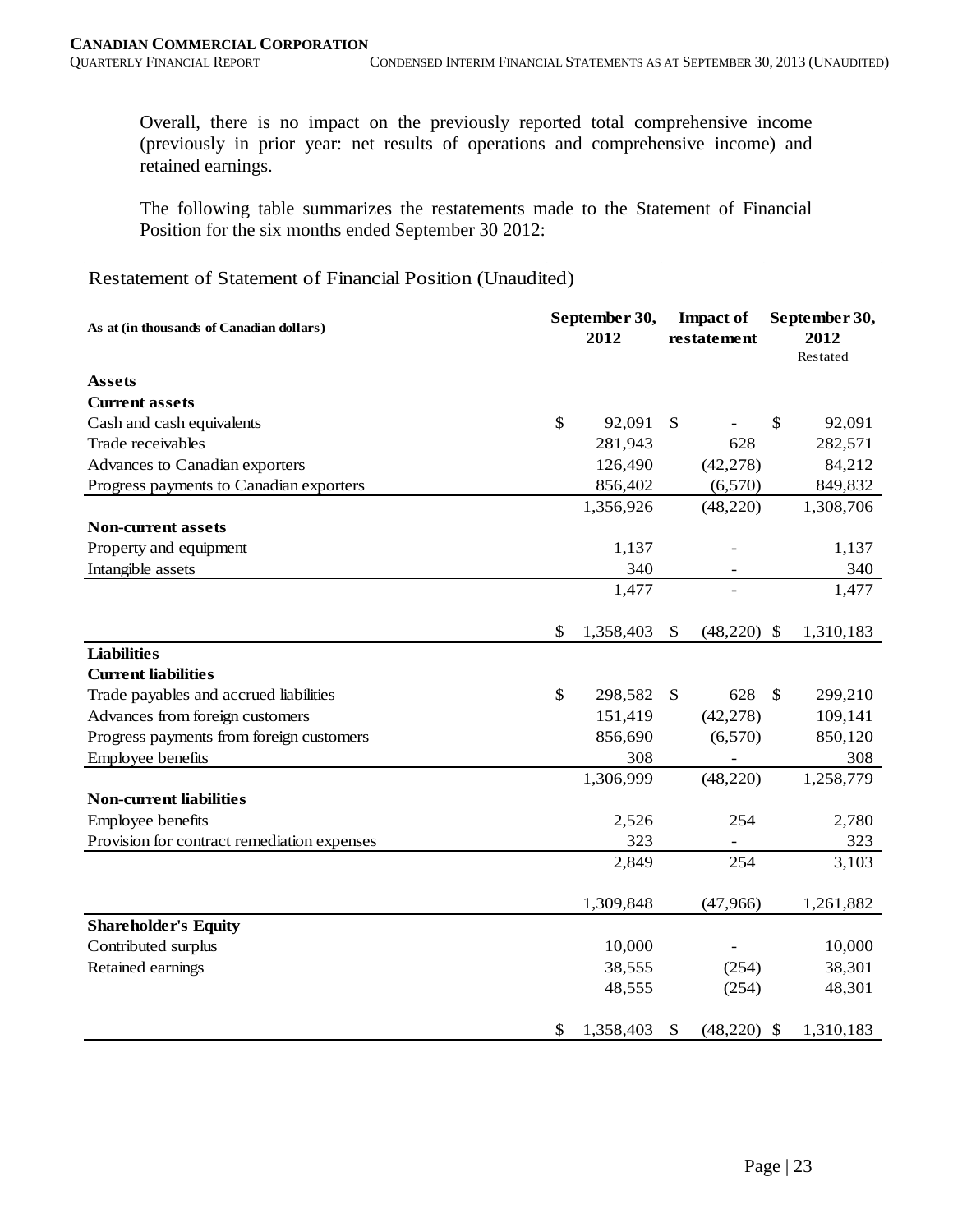The following tables summarize the restatements made to Statement of Comprehensive Income for the three and six months ended September 30 2012:

# Restatement of Statement of Comprehensive Income (Unaudited)

| For the three months ended September 30 (in thousands of Canadian dollars) |               | 2012       | <b>Impact of</b>          |              | 2012        |
|----------------------------------------------------------------------------|---------------|------------|---------------------------|--------------|-------------|
|                                                                            |               |            | restatement               |              | Restated    |
| <b>Revenues</b>                                                            |               |            |                           |              |             |
| Commercial trading transactions - prime contracts (note 9)                 | $\mathcal{S}$ | 582,521    | $\mathbb{S}$              | $(2,721)$ \$ | 579,800     |
| Less: cost of commercial trading transactions - prime contracts            |               | (582, 521) |                           | 2,721        | (579, 800)  |
| Fees for service                                                           |               | 2,640      |                           |              | 2,640       |
| Other income                                                               |               | 25         |                           |              | 25          |
| Finance income, net                                                        |               | 92         |                           |              | 92          |
| Loss on foreign exchange                                                   |               | (162)      |                           |              | (162)       |
|                                                                            |               | 2,595      |                           |              | 2,595       |
| <b>Expenses</b>                                                            |               |            |                           |              |             |
| Administrative expenses                                                    |               | 7,225      |                           |              | 7,225       |
| Contract remediation expenses                                              |               |            |                           |              |             |
|                                                                            |               | 7,225      |                           |              | 7,225       |
| International procurement services for government clients                  |               |            |                           |              |             |
| Procurement services transactions                                          |               | 4,622      |                           |              | 4,622       |
| Less: cost of procurement services transactions                            |               | (4,622)    |                           |              | (4,622)     |
|                                                                            |               |            |                           |              |             |
| Net results of operations before Parliamentary appropriations              |               | (4,630)    |                           |              | (4,630)     |
| Parliamentary appropriations                                               |               | 3,870      |                           |              | 3,870       |
| Net results of operations                                                  | \$            | $(760)$ \$ |                           |              | \$<br>(760) |
| Other comprehensive income                                                 |               |            |                           |              |             |
| Items that will not be reclassified to net results of operations           |               |            |                           |              |             |
| Actuarial loss on employee benefits obligation                             |               |            |                           |              |             |
| <b>Total comprehensive loss</b>                                            | \$            | (760)      | $\boldsymbol{\mathsf{S}}$ |              | \$<br>(760) |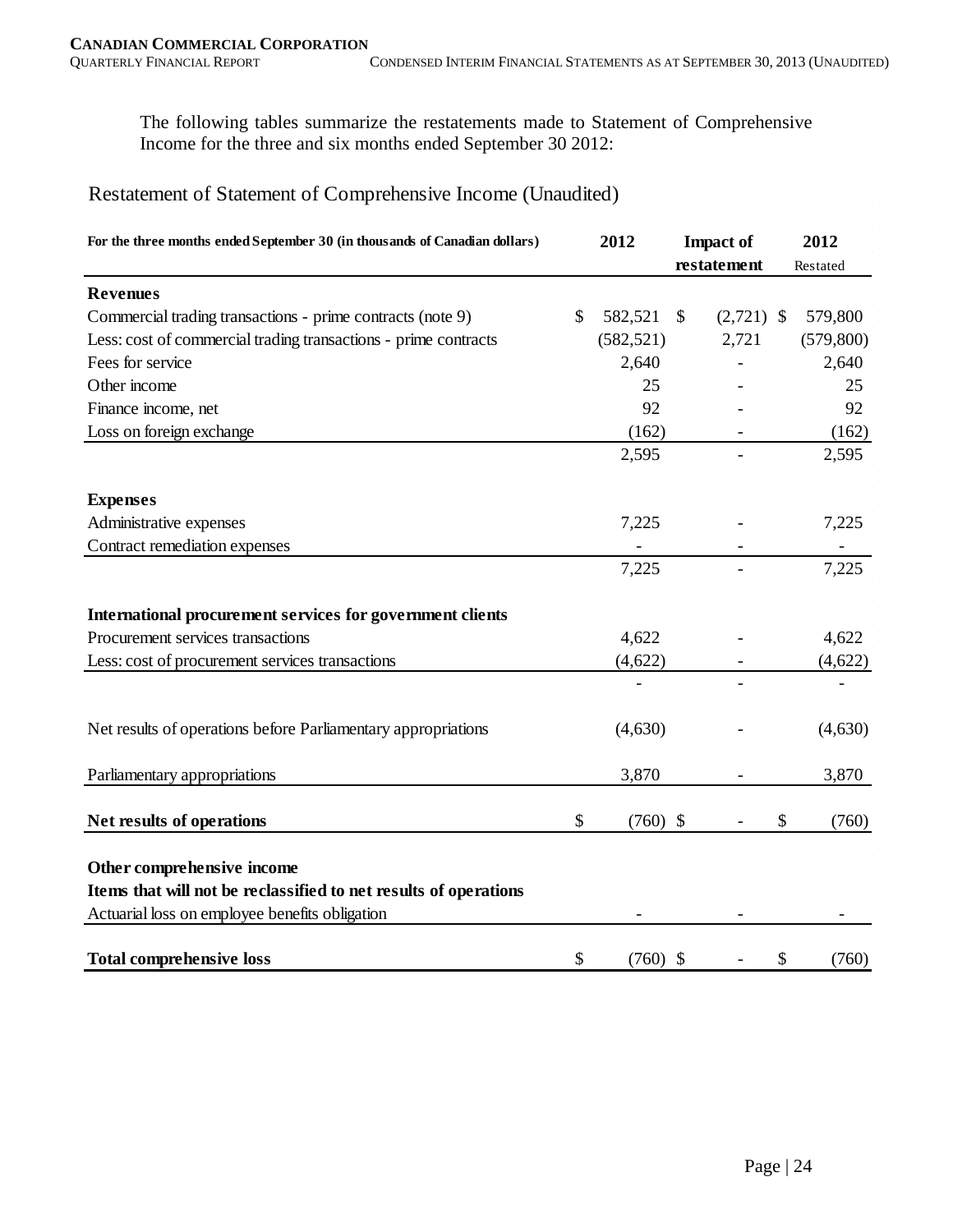# Restatement of Statement of Comprehensive Income (Unaudited)

| For the six months ended Septemer 30 (in thousands of Canadian dollars)                                                                          | 2012             | <b>Impact of</b>         | 2012                   |
|--------------------------------------------------------------------------------------------------------------------------------------------------|------------------|--------------------------|------------------------|
| <b>Revenues</b>                                                                                                                                  |                  | restatement              | Restated               |
| Commercial trading transactions - prime contracts (note 9)                                                                                       | \$1,277,774      | $\mathbb{S}$             | $(5,389)$ \$ 1,272,385 |
| Less: cost of commercial trading transactions - prime contracts                                                                                  | (1,277,774)      | 5,389                    | (1,272,385)            |
| Fees for service                                                                                                                                 | 5,963            |                          | 5,963                  |
| Other income                                                                                                                                     | 84               |                          | 84                     |
| Finance income, net                                                                                                                              | 168              |                          | 168                    |
| Loss on foreign exchange                                                                                                                         | (72)             |                          | (72)                   |
|                                                                                                                                                  | 6,143            | $\overline{\phantom{0}}$ | 6,143                  |
| <b>Expenses</b>                                                                                                                                  |                  |                          |                        |
| Administrative expenses                                                                                                                          | 14,774           |                          | 14,774                 |
| Contract remediation expenses                                                                                                                    |                  |                          |                        |
|                                                                                                                                                  | 14,774           |                          | 14,774                 |
| International procurement services for government clients                                                                                        |                  |                          |                        |
| Procurement services transactions                                                                                                                | 9,182            |                          | 9,182                  |
| Less: cost of procurement services transactions                                                                                                  | (9,182)          |                          | (9,182)                |
|                                                                                                                                                  |                  |                          |                        |
| Net results of operations before Parliamentary appropriations                                                                                    | (8,631)          |                          | (8,631)                |
| Parliamentary appropriations                                                                                                                     | 7,741            |                          | 7,741                  |
| Net results of operations                                                                                                                        | \$<br>$(890)$ \$ |                          | \$<br>(890)            |
| Other comprehensive income<br>Items that will not be reclassified to net results of operations<br>Actuarial loss on employee benefits obligation |                  |                          |                        |
| <b>Total comprehensive loss</b>                                                                                                                  | \$<br>$(890)$ \$ |                          | \$<br>(890)            |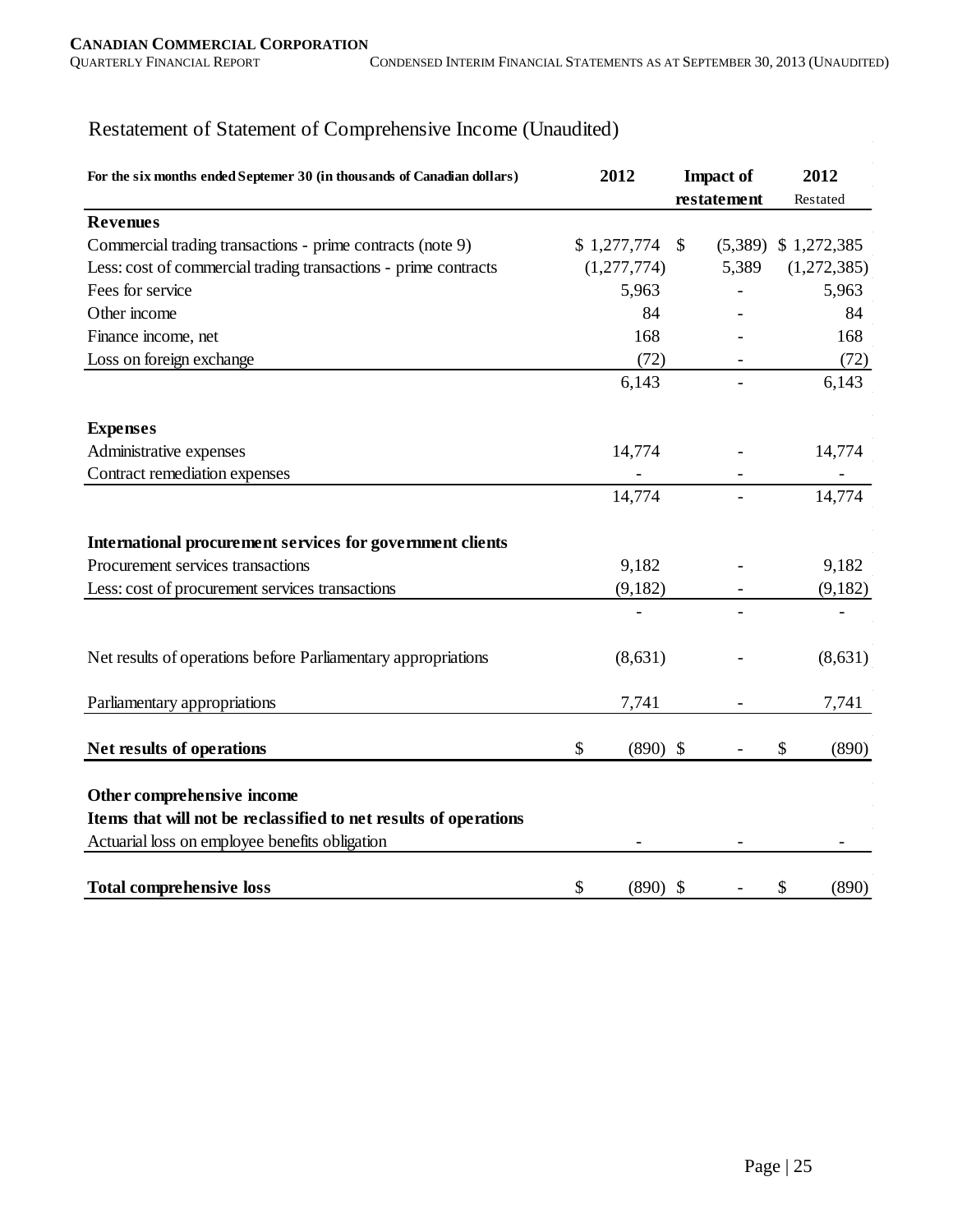## **4. Cash and cash equivalents**

Cash and cash equivalents included:

|                    | September 30, 2013   |                           |          | <b>March 31, 2013</b> |          |        |
|--------------------|----------------------|---------------------------|----------|-----------------------|----------|--------|
|                    | Original<br>Canadian |                           | Original |                       | Canadian |        |
| (in thousands)     | currency             |                           | dollars  | currency              | dollars  |        |
| Canadian dollars   | 31,868               | $\boldsymbol{\mathsf{s}}$ | 31,868   | 38,975                | -S       | 38,975 |
| U.S. dollars       | 25,944               |                           | 26,730   | 21,515                |          | 21,859 |
| Chinese renminbi   | 3,822                |                           | 642      | 568                   |          | 93     |
| Australian dollars | 133                  |                           | 128      | 133                   |          | 141    |
|                    |                      | \$                        | 59,368   |                       | \$       | 61,068 |

The Corporation invests in short-term deposits in Canadian banks. At September 30, 2013, the average term to maturity of short-term deposits was one day (March 31, 2013 - five days) and the portfolio yield to maturity was 0.03% as at September 30, 2013 (March 31, 2013 - 0.08%).

Of the cash and cash equivalents, \$30,762,000 as at September 30, 2013 (March 31, 2013 - \$40,745,000) represents advances and holdbacks received from foreign customers which will be remitted to Canadian exporters at later dates in accordance with contracts. Where contracted, these funds may accrue interest to the credit of the Canadian exporter or foreign customer.

#### **5. Trade receivables and trade payables and accrued liabilities**

Trade receivables are based on normal international trade terms and are generally noninterest bearing. The currency profile of the Corporation's trade receivables was as follows:

|                    |                      | September 30, 2013 |          |          | <b>March 31, 2013</b> |         |  |  |
|--------------------|----------------------|--------------------|----------|----------|-----------------------|---------|--|--|
|                    | Canadian<br>Original |                    | Original |          | Canadian              |         |  |  |
| (in thousands)     | currency             | dollars            |          | currency |                       | dollars |  |  |
| U.S. dollars       | 70,753               | \$                 | 72,896   | 100,167  | \$                    | 101,770 |  |  |
| Canadian dollars   | 37,759               |                    | 37,759   | 45,127   |                       | 45,127  |  |  |
| Australian dollars | 48                   |                    | 46       |          |                       |         |  |  |
| Chinese renminbi   | 244                  |                    | 41       | 29       |                       |         |  |  |
|                    |                      |                    | 110,742  |          |                       | 146,907 |  |  |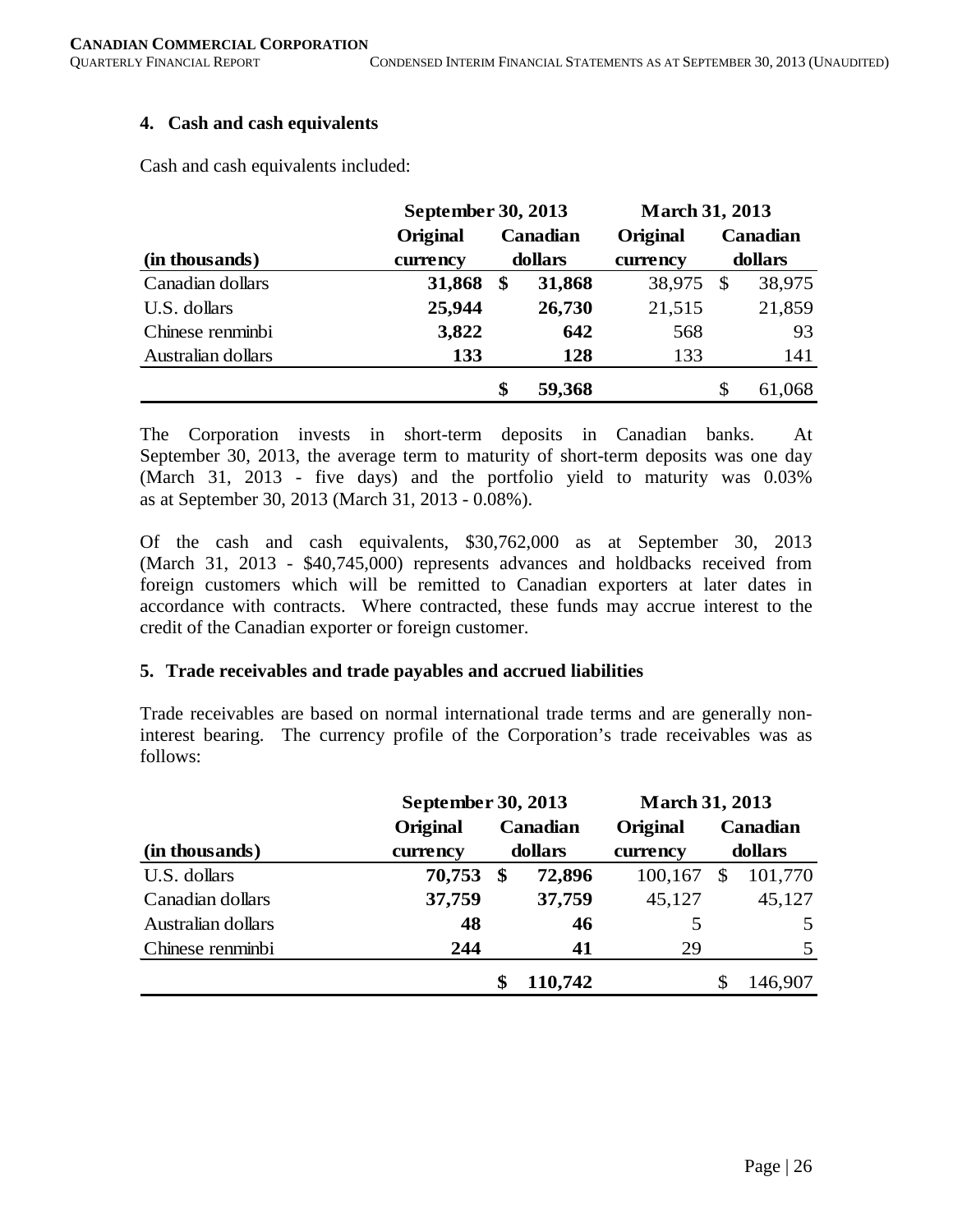Trade payables and accrued liabilities are due on normal trade terms. The currency profile of the Corporation's trade payables and accrued liabilities was as follows:

|                    |          | September 30, 2013 |          |          | <b>March 31, 2013</b> |                 |  |  |
|--------------------|----------|--------------------|----------|----------|-----------------------|-----------------|--|--|
|                    | Original |                    | Canadian | Original |                       | <b>Canadian</b> |  |  |
| (in thousands)     | currency | dollars            |          | currency | dollars               |                 |  |  |
| U.S. dollars       | 81,713   | $\mathbf{\$}$      | 84,189   | 105,601  | \$                    | 107,291         |  |  |
| Canadian dollars   | 10,623   |                    | 10,624   | 13,480   |                       | 13,480          |  |  |
| Australian dollars | 181      |                    | 174      | 138      |                       | 146             |  |  |
| Chinese renminbi   | 239      |                    | 40       | 208      |                       | 34              |  |  |
| British pounds     |          |                    |          | 6        |                       | 10              |  |  |
|                    |          | \$                 | 95,027   |          |                       | 120,961         |  |  |

#### **6. Employee benefits**

The Corporation provides non-vested sick leave benefits to its employees, as provided for under labour contracts and conditions of employment, as well as severance benefits to its employees based on years of service and final salary. These benefit plans are unfunded and thus have no assets, resulting in a plan deficit equal to the accrued benefit obligation.

The sick leave and severance employee benefits have a current (payable within 12 months) and non-current portion and are presented on the Statement of Financial Position as follows:

|                           | September 30, 2013<br><b>March 31, 2013</b> |             |    |                  |    |                 |    |             |    |                  |     |                 |
|---------------------------|---------------------------------------------|-------------|----|------------------|----|-----------------|----|-------------|----|------------------|-----|-----------------|
| (in thousands of          |                                             | <b>Sick</b> |    |                  |    | Total           |    | <b>Sick</b> |    |                  |     | <b>Total</b>    |
| <b>Canadian dollars</b> ) |                                             | Leave       |    | <b>Severance</b> |    | <b>Benefits</b> |    | Leave       |    | <b>Severance</b> |     | <b>Benefits</b> |
| Total employee benefits   | \$                                          | 1.133       | \$ | 815              | \$ | 1,948           | \$ | 1.083       | \$ | 2.329            | \$. | 3.412           |
| Less: current portion     |                                             |             |    |                  |    |                 |    |             |    |                  |     |                 |
| employee benefits         |                                             | (72)        |    | (469)            |    | (541)           |    | (69)        |    | (1,915)          |     | (1,984)         |
| Non-current portion       |                                             |             |    |                  |    |                 |    |             |    |                  |     |                 |
| employee benefits         |                                             | 1.061       |    | 346              |    | 1.407           | S  | 1.014       | -8 | 414              |     | 1.428           |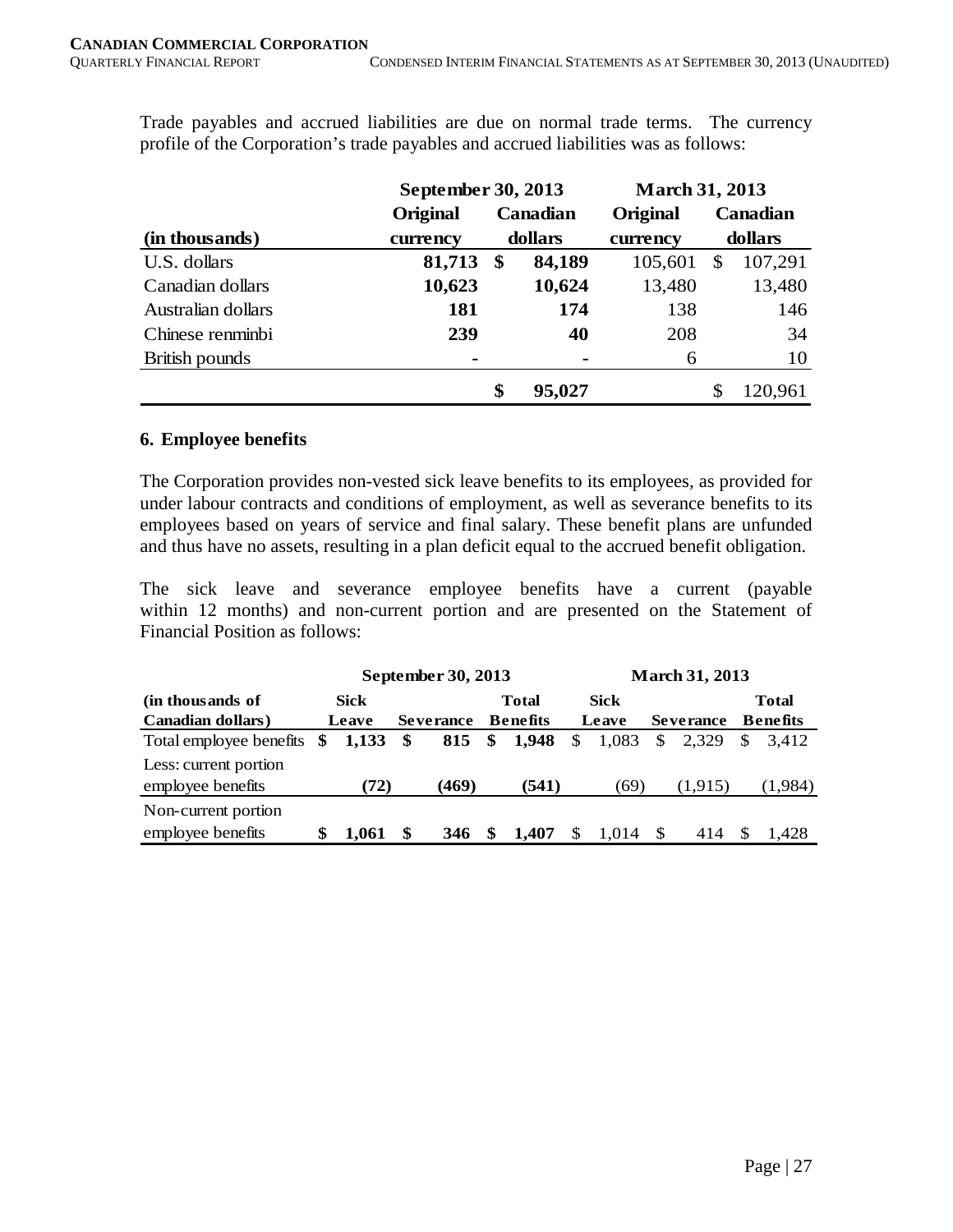Information about the sick leave long-term benefit plan and severance post-employment defined benefit plan, as at March 31 is as follows:

|                                           | <b>Sick leave benefits</b> |          |    |       | <b>Severance benefits</b> |         |                |         |
|-------------------------------------------|----------------------------|----------|----|-------|---------------------------|---------|----------------|---------|
| (in thousands of Canadian dollars)        |                            | 2013     |    | 2012  |                           | 2013    |                | 2012    |
| <b>Accrued benefit obligation</b>         |                            |          |    |       |                           |         |                |         |
| Balance at beginning of year              | \$                         | 909      | \$ | 746   |                           | \$2,079 |                | \$1,818 |
| Current service cost                      |                            | 106      |    | 87    |                           | 188     |                | 165     |
| Interest cost                             |                            | 36       |    | 36    |                           | 84      |                | 87      |
| Benefits paid                             |                            | (113)    |    | (42)  |                           | (170)   |                | (148)   |
| <b>Actuarial loss</b>                     |                            | 145      |    | 82    |                           | 148     |                | 157     |
| Total accrued benefits at end of year     |                            | \$1,083  | \$ | 909   |                           | \$2,329 | $\mathbb{S}^-$ | 2,079   |
|                                           |                            |          |    |       |                           |         |                |         |
| <b>Economic assumptions</b>               |                            |          |    |       |                           |         |                |         |
| Accrued benefit obligation as of March 31 |                            |          |    |       |                           |         |                |         |
| Discount rate                             |                            | $3.76\%$ |    | 4.01% |                           | 3.40%   |                | 3.98%   |
| Rate of economic salary increase          |                            | 1.50%    |    | 1.50% |                           | 1.50%   |                | 1.50%   |
| Benefit costs for year ended March 31     |                            |          |    |       |                           |         |                |         |
| Discount rate                             |                            | 3.76%    |    | 4.01% |                           | 3.40%   |                | 3.98%   |
| Rate of economic salary increase          |                            | 1.50%    |    | 1.50% |                           | 1.50%   |                | 1.50%   |

Demographic assumptions including seniority and promotional salary increases, withdrawal rates, rates of retirement, pensionable disability, mortality and longevity improvement factors, taken from the actuarial report on the pension plan for the Public Service of Canada, are also considered in the actuarial valuation of accrued employee sick leave benefits. The underlying assumptions adopted in measuring the Corporation's sick leave and severance benefits are reviewed annually by management and have been consistently applied. Changes in these assumptions can have a significant impact on the related financial statement balances.

Included in administrative expenses as workforce compensation and related expenses for the three months ended September 30, 2013 was a charge of \$25,000 (September 30, 2012 – \$25,000), \$50,000 for the six months ended September 30, 2013 (September 30, 2012 – \$50,000) for sick leave benefits and for the three months ended September 30, 2013 was a charge of nil (September 30, 2012 – \$25,000), nil for the six months ended September 30, 2013 (September 30, 2012 – \$50,000) for severance benefits related to the change in liability of these benefits in the reporting period and changes in management estimates.

# **7. Provision for contract remediation expenses**

The Corporation may incur contract remediation expenses should Canadian exporters fail to fulfill the terms and conditions of their contracts. The Corporation is the claimant or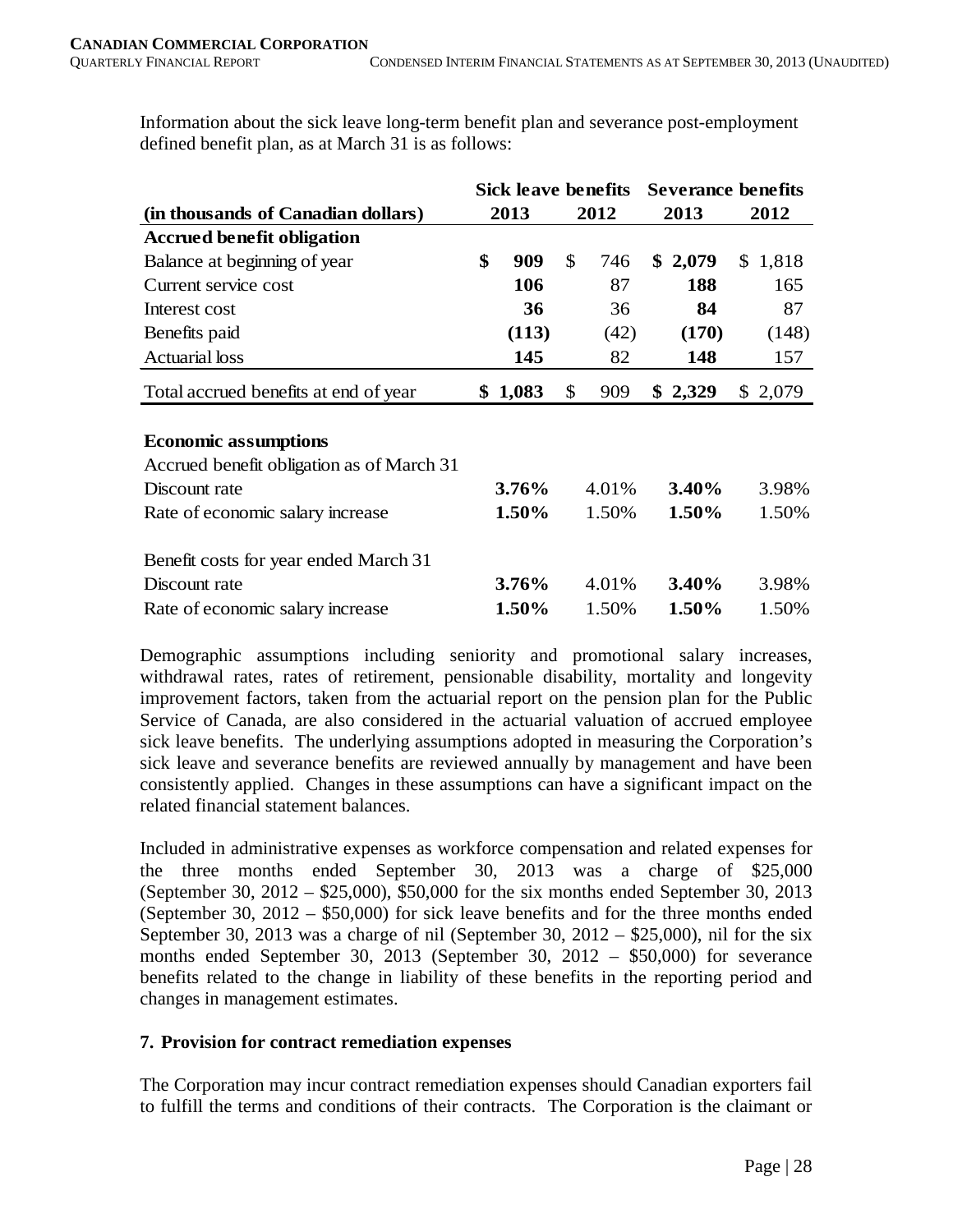defendant in certain pending claims and lawsuits. While the damages being claimed by the plaintiffs can be significant, management has, based on advice from legal counsel, recorded in the period a liability when damages are considered more likely than not and the associated costs can be reliably estimated.

|                                    | Contract       |       |       |
|------------------------------------|----------------|-------|-------|
| (in thousands of Canadian dollars) | re-procurement | Legal | Total |
| Balance, March 31, 2013            |                | 296   | 296   |
| Provision used during the year     |                | .29   | (29)  |
| Balance, September 30, 2013        | -              | 267   | 267   |

Management used judgment in determining whether a provision should be recognized or disclosed considering the probability that a payment will be required to settle the obligation and that a reliable estimate of the amount can be made. Management's estimate of the provision is subject to many uncertainties, including the timing and the actual amount of the payout.

No onerous contracts have been identified as at September 30, 2013 and March 31, 2013.

#### **8. Capital management**

The Corporation's objective with respect to capital is to preserve and strengthen its capital base through prudent risk management. This, coupled with the implementation of strategies to optimize operating surpluses ensures that capital is available to facilitate investments and to mitigate any potential losses related to operational, supplier performance and credit risk.

Key strategies used by the Corporation to manage its capital base include: controlling contract remediation expenses; balancing smart growth with operating expenses; minimizing foreign exchange exposure; optimizing interest income; and ensuring that appropriation funding is sufficient to cover Defence Production Sharing Agreement activities and service offerings related to public policy. The Corporation may return any part of capital to the Government deemed to be in excess of the amount required for the purposes for which it was constituted.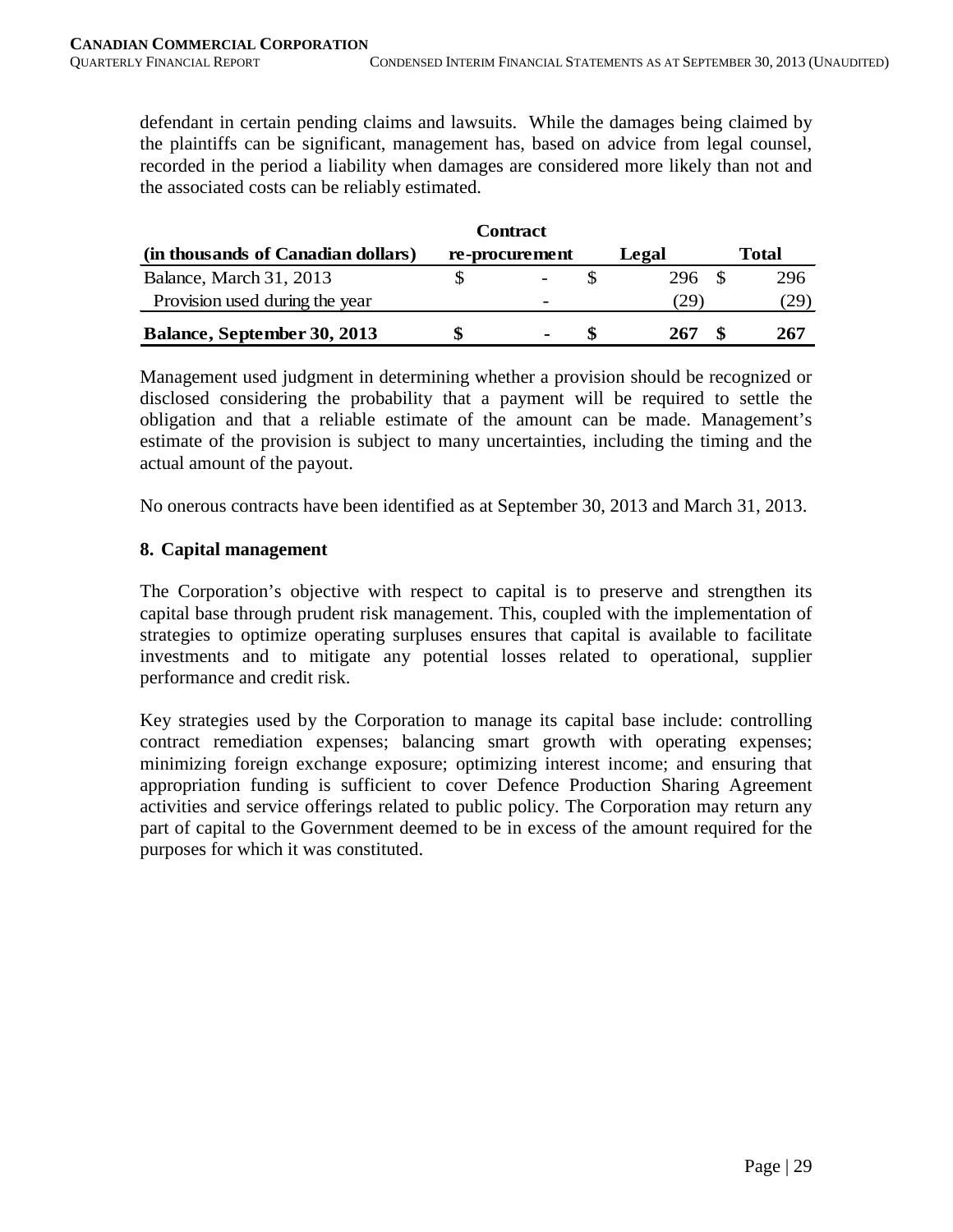The Corporation is not subject to externally imposed capital requirements. The Corporation's breakdown of supply of capital is as follows:

|                                             | September 30, March 31, |        |   |        |  |
|---------------------------------------------|-------------------------|--------|---|--------|--|
| (in thousands of Canadian dollars)          |                         | 2013   |   | 2013   |  |
| Contributed surplus                         | \$                      | 10,000 | S | 10,000 |  |
| Retained earnings                           |                         | 40,320 |   | 40,368 |  |
| Provision for contract remediation expenses |                         | 267    |   | 296    |  |
|                                             | \$                      | 50,587 |   | 50,664 |  |

# **9. Commercial trading transactions, fees for service, other income and procurement services transactions**

The Corporation facilitates sales of Canadian goods to foreign customers including governments, international agencies and other buyers and receives revenues from commercial trading transactions related to prime contracts, fees for service and other income. The Corporation also engages in procurement services transactions related to international procurement services for government clients.

The profile by geographic region is as follows:

| For the three months |            |               |           |                      |           |    |                   |    |              |  |
|----------------------|------------|---------------|-----------|----------------------|-----------|----|-------------------|----|--------------|--|
| ended September 30   |            | 2013          |           | 2012                 |           |    |                   |    |              |  |
|                      |            |               |           |                      |           |    | Restated (note 3) |    |              |  |
|                      |            | International |           | <b>International</b> |           |    |                   |    |              |  |
| (in thousands of     |            | procure me nt |           |                      |           |    | procure ment      |    |              |  |
| Canadian dollars)    | Revenues*  | services      | Total     |                      | Revenues* |    | services          |    | <b>Total</b> |  |
| <b>United States</b> | \$259,090  | \$            | \$259,090 | \$.                  | 515,120   | \$ |                   | \$ | 515,120      |  |
| Central America      |            |               |           |                      |           |    |                   |    |              |  |
| & Caribbean          | 45,138     | 2,536         | 47,674    |                      | 41,862    |    | 1,586             |    | 43,448       |  |
| South America        | 42,389     | 271           | 42,660    |                      | 20,084    |    |                   |    | 20,084       |  |
| Europe               | 1,288      | 15,597        | 16,885    |                      | 47        |    | 2,677             |    | 2,724        |  |
| Asia                 | 3,026      | 114           | 3,140     |                      | 4,722     |    | 12                |    | 4,734        |  |
| Canada               | 483        | 1,412         | 1,895     |                      | 461       |    | 341               |    | 802          |  |
| Africa               | <b>140</b> | 486           | 626       |                      | 27        |    | 6                 |    | 33           |  |
| Other                | 77         | ۰             | 77        |                      | 142       |    |                   |    | 142          |  |
|                      | \$351,631  | \$<br>20,416  | \$372,047 | \$                   | 582,465   | \$ | 4.622             | \$ | 587,087      |  |

\* Revenues include revenue related to Commercial Trading Transactions, Fees for Service and Other Income.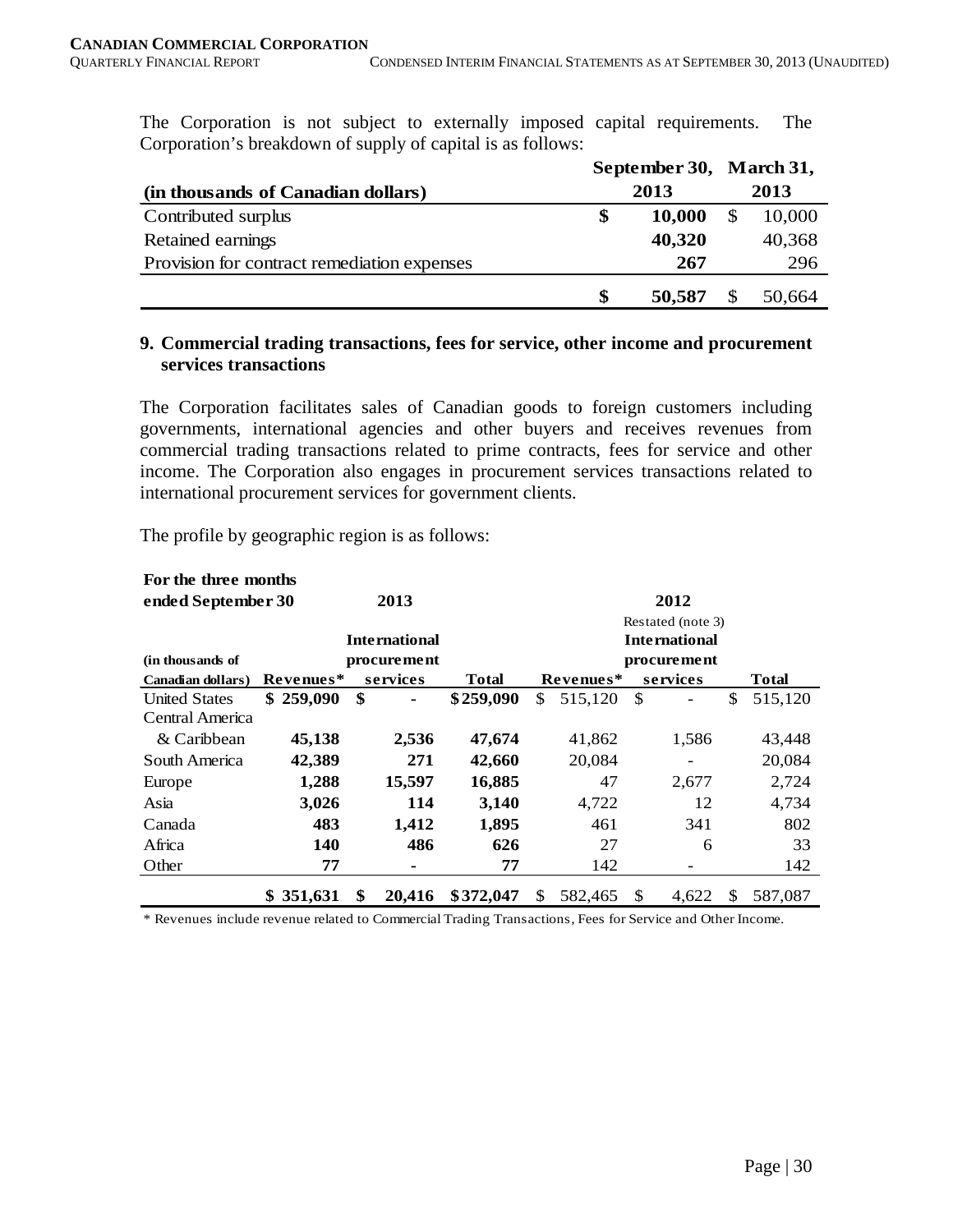**For the six months** 

| FOR the SIX HIOHUIS  |               |      |                      |              |                      |               |                   |              |  |
|----------------------|---------------|------|----------------------|--------------|----------------------|---------------|-------------------|--------------|--|
| ended September 30   |               |      | 2013                 |              |                      |               | 2012              |              |  |
|                      |               |      |                      |              |                      |               | Restated (note 3) |              |  |
|                      |               |      | <b>International</b> |              | <b>International</b> |               |                   |              |  |
| (in thousands of     |               |      | procurement          |              |                      |               | procurement       |              |  |
| Canadian dollars)    | Revenues*     |      | services             | <b>Total</b> | Revenues*            |               | services          | <b>Total</b> |  |
| <b>United States</b> | \$559,652     | - \$ | -                    | \$559,652    | \$1,102,318          | <sup>\$</sup> |                   | \$1,102,318  |  |
| Central America      |               |      |                      |              |                      |               |                   |              |  |
| & Caribbean          | 93,476        |      | 5,227                | 98,703       | 73,529               |               | 2,196             | 75,725       |  |
| South America        | 61,773        |      | 525                  | 62,298       | 64,081               |               | $\qquad \qquad$   | 64,081       |  |
| Europe               | 1,800         |      | 19,889               | 21,689       | 124                  |               | 6,530             | 6,654        |  |
| Asia                 | 8,466         |      | 931                  | 9,397        | 12,529               |               | 51                | 12,580       |  |
| Canada               | 869           |      | 3,320                | 4,189        | 942                  |               | 380               | 1,322        |  |
| Africa               | 1,628         |      | 721                  | 2,349        | 23,956               |               | 25                | 23,981       |  |
| Other                | 377           |      | ۰                    | 377          | 953                  |               | $\qquad \qquad$   | 953          |  |
|                      | \$<br>728,041 | \$   | 30,613               | \$758,654    | \$1,278,432          | \$.           | 9,182             | \$1,287,614  |  |

\* Revenues include revenue related to Commercial Trading Transactions, Fees for Service and Other Income.

Value of contracts signed is distinct from revenues. Value of contracts signed describes the value of contracts and amendments signed and effective which amounted to \$457 million for the six months ended September 30, 2013 (September 30, 2012 - \$354 million).

#### **10. Risk management and financial instruments**

The Corporation is exposed to credit risk, market risk and liquidity risk as a result of holding financial instruments. The Board of Directors has responsibility for the oversight of the Corporation's risk management framework and the review, approval and monitoring the Corporation's risk management policies including the development of an Enterprise Risk Management program which involves establishing corporate risk tolerance, identifying and measuring the impact of various risks and developing risk management action plans to mitigate risks that exceed corporate risk tolerance.

The Audit Committee of the Corporation provides oversight of management's compliance with the Corporation's risk management policies and procedures, and periodically reviews the adequacy of the risk management framework in relation to the risk exposure of the Corporation. The Audit Committee is assisted in its oversight role by the Internal Audit function of the Corporation. Internal audits of the Corporation are performed as both regular and ad hoc reviews of risk management controls and procedures, the results of which are reported to the Audit Committee.

The following is a description of risks associated with financial instruments and how the Corporation manages its risk exposure: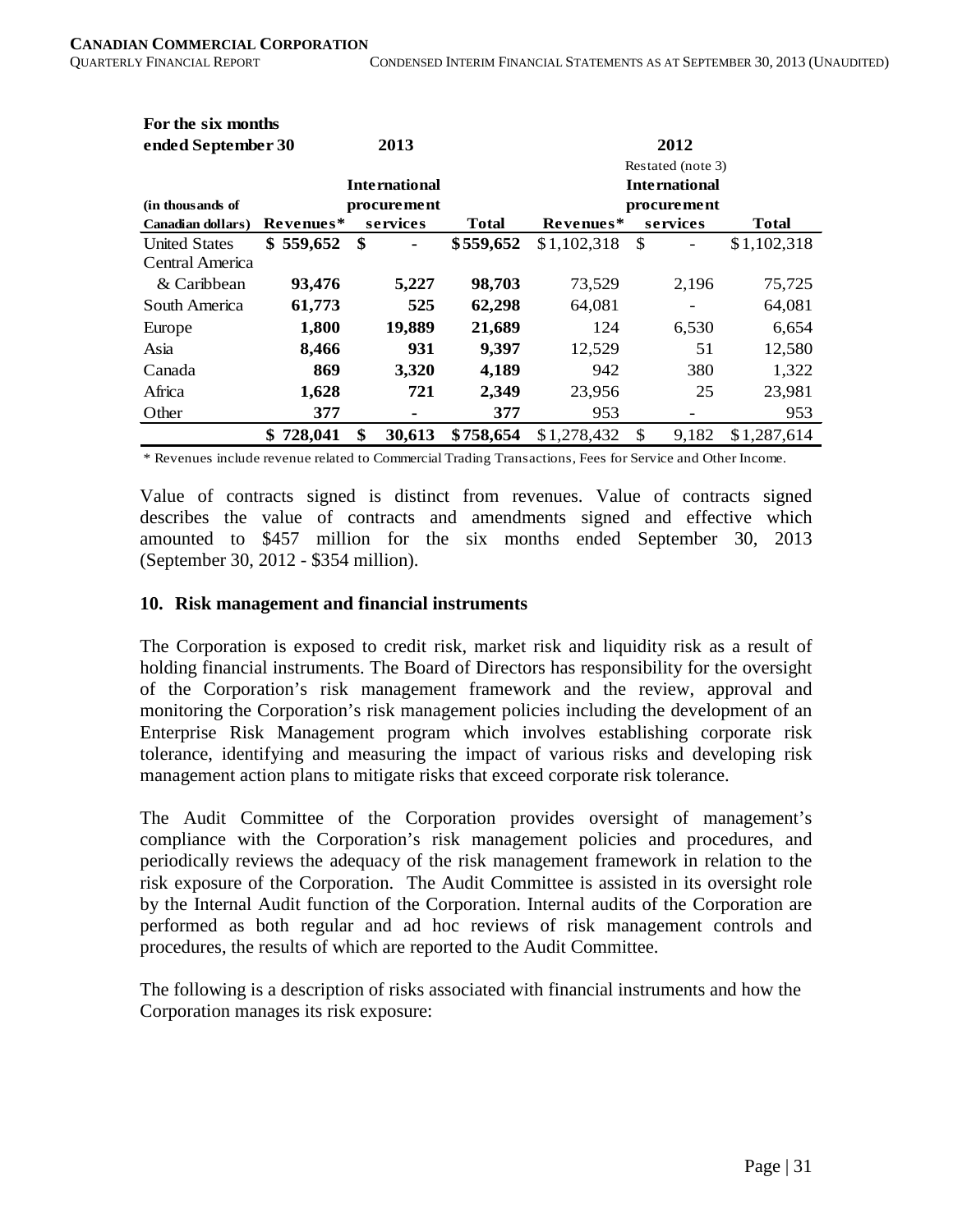# **(a) Credit risk**

Credit risk is the risk that one party to a financial instrument will cause a financial loss for the other party by failing to discharge an obligation and arises principally from the Corporation's cash and cash equivalents and trade receivables from customers. The carrying amount of financial assets recorded in the financial statements represents the maximum exposure to credit risk.

#### *Cash and cash equivalents*

The Corporation invests surplus funds to earn investment income with the objective of maintaining safety of principal and providing adequate liquidity to meet cash flow requirements. The Corporation's exposure to credit risk from investing cash and cash equivalents is minimized through compliance with the Corporation's investment policy which includes approved investment instruments and portfolio limits. The Corporation invests cash and cash equivalents in highly liquid temporary deposits with a Canadian chartered bank. Investments must maintain credit ratings at or above thresholds identified from at least two of the agencies listed below:

Moody's rating of P1 Standard and Poor's (S&P) rating of A1 Dominion Bond Rating Service (DBRS) rating of R1 (low)

# *Trade receivables*

The Corporation's exposure to credit risk associated with trade receivables are influenced mainly by the demographics of the Corporation's customer base. The Corporation generally manages foreign customer credit risk by extending open account terms to parties with a Moody's credit rating of at least AAA, and seeks security where the rating falls below this threshold. During the six months ended September 30, 2013, 77% (September 30, 2012 – 87%) of the Corporation's revenues were from AAA customers.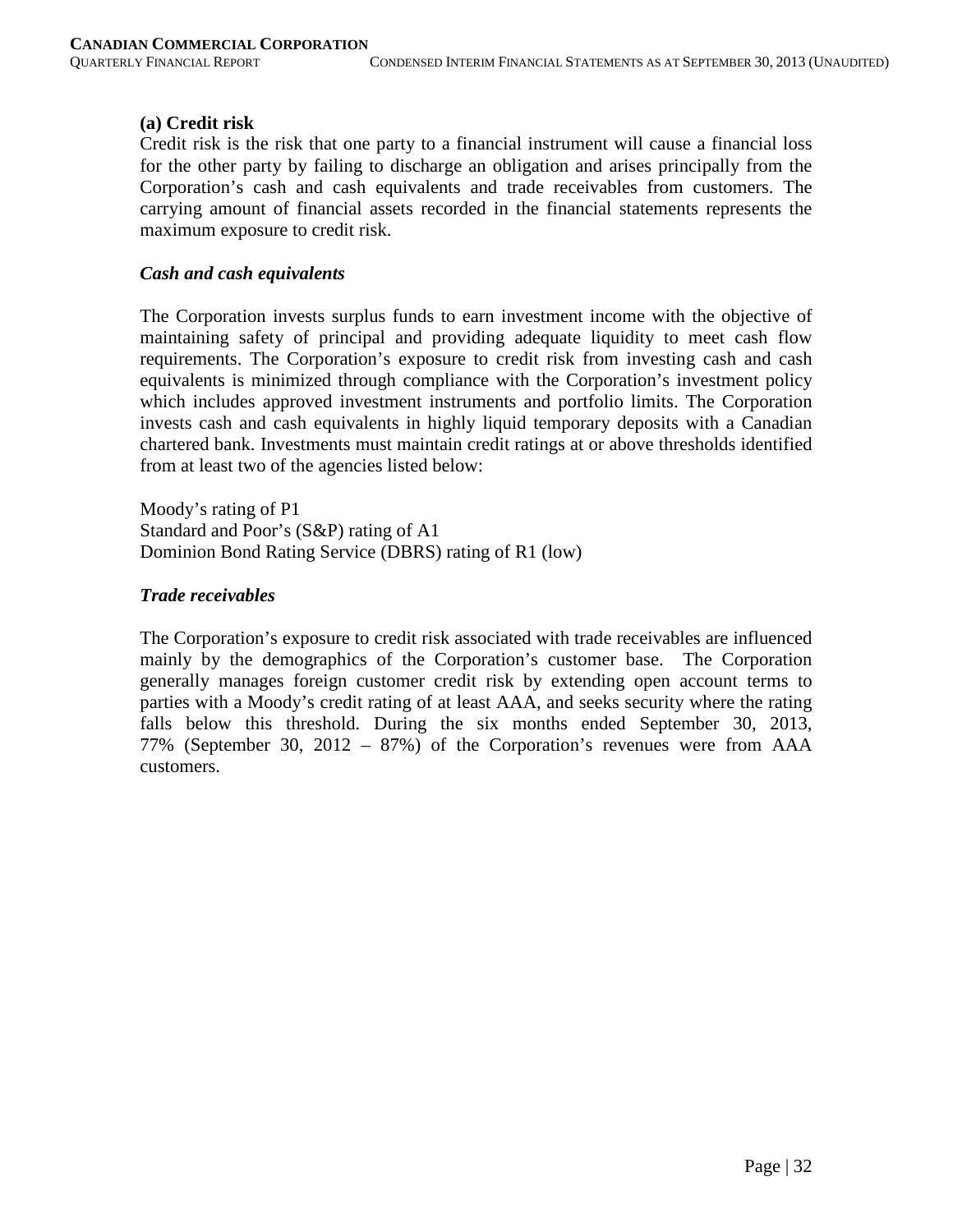The maximum exposure to credit risk for trade receivables by geographic region was as follows: **March 31,** 

|                                    |      | September 30, | March 31, |         |  |  |
|------------------------------------|------|---------------|-----------|---------|--|--|
| (in thousands of Canadian dollars) | 2013 |               |           | 2013    |  |  |
| <b>United States</b>               | \$   | 71,966        | \$        | 96,867  |  |  |
| Central America and Caribbean      |      | 32,118        |           | 37,746  |  |  |
| Canada                             |      | 2,408         |           | 2,813   |  |  |
| Europe                             |      | 1,544         |           | 1,769   |  |  |
| Asia                               |      | 1,334         |           | 3,136   |  |  |
| South America                      |      | 1,162         |           | 4,436   |  |  |
| Africa                             |      | 129           |           | 132     |  |  |
| Other                              |      | 82            |           | 8       |  |  |
|                                    | \$   | 110,742       | S         | 146,907 |  |  |

Trade receivables are based on normal international trade terms and are generally noninterest bearing. The maturity profile of the Corporation's trade receivables was as follows:

|                                    |  | September 30, March 31, |  |     |
|------------------------------------|--|-------------------------|--|-----|
| (in thousands of Canadian dollars) |  | 2013                    |  |     |
| $\langle 1 \rangle$ year           |  | 109,811 \$ 146,019      |  |     |
| $> 1$ and $<$ 3 years              |  | 932                     |  | 888 |
|                                    |  | 110,742 \$ 146,907      |  |     |

Trade receivables are considered past due when the payor has failed to make the payment by the contractual due date. The aging profile of the Corporation's past due trade receivables was as follows:

|                                    |      | September 30,       |  |        |  |  |
|------------------------------------|------|---------------------|--|--------|--|--|
| (in thousands of Canadian dollars) | 2013 |                     |  | 2013   |  |  |
| $<$ 30 days                        |      | 4,581 $\frac{1}{2}$ |  | 19,146 |  |  |
| $>$ 30 days and $<$ 180 days       |      | 2,102               |  | 15,273 |  |  |
| $> 180$ days                       |      | 2,784               |  | 4,496  |  |  |
|                                    |      | 9.468               |  | 38,915 |  |  |

# *Advances and progress payments to Canadian exporters*

Credit risk exposure related to advances and progress payments to Canadian exporters is mitigated by the back to back nature of the Corporation's contractual obligations and supplemented by collateral held.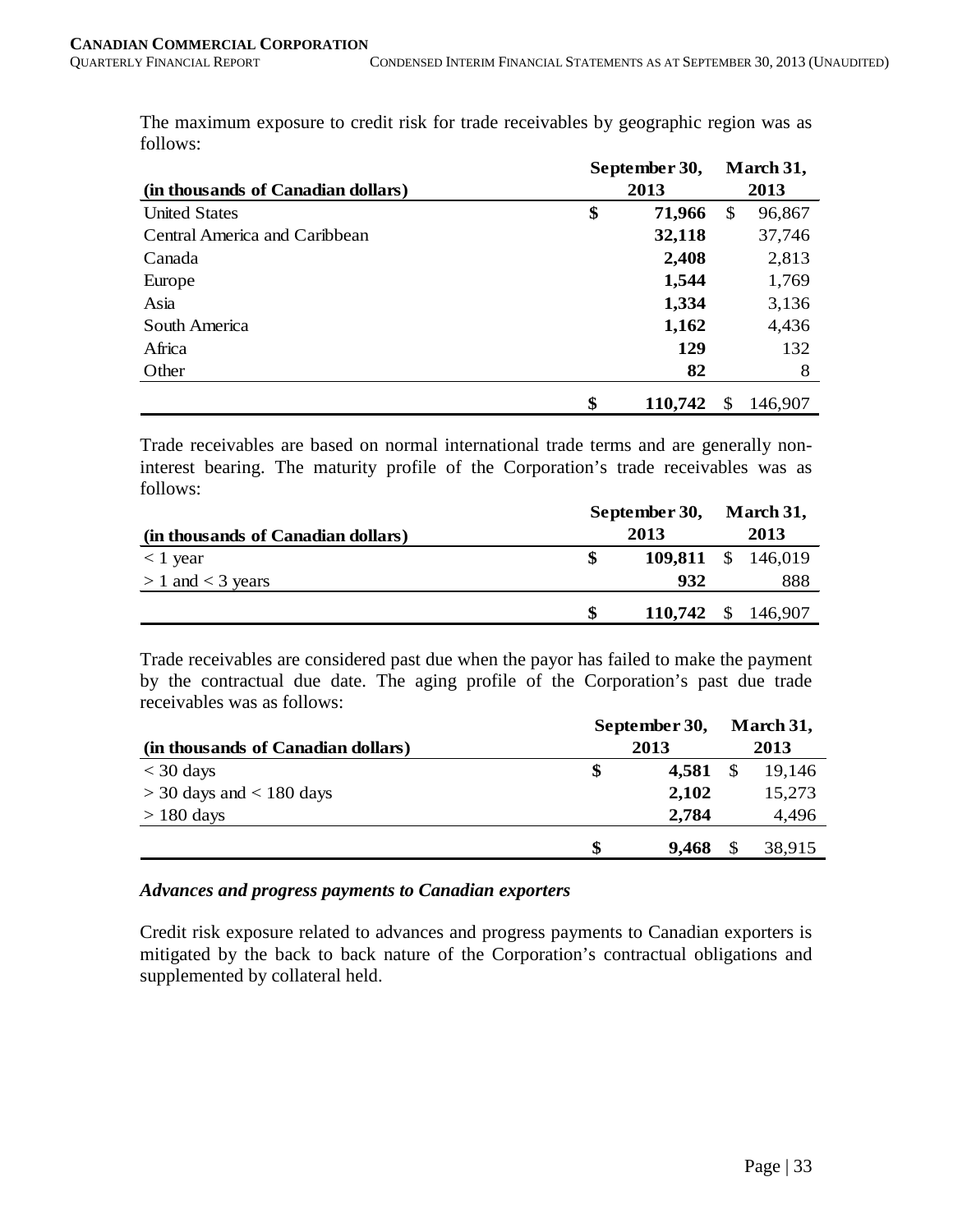# *Collateral*

With respect to managing credit risk related to its outstanding contractual obligations, the Corporation has contractual recourse that consists, in all material respects, of corresponding contractual obligations against Canadian exporters in the same amount. In addition, in order to further mitigate its overall credit risk exposure, depending upon the results of its due diligence, the Corporation may supplement this recourse by requiring commercial securities including holdbacks, bank guarantees, surety bonds, parent guarantees, insurance assignments, property liens, personal guarantees and shareholder cash held in trust with the Corporation.

The profile of the Corporation's total collateral held with respect to its contractual obligations in the unlikely event of contractual non-performance by Canadian companies was as follows:

|                                    | September 30, March 31, |                    |               |        |  |  |
|------------------------------------|-------------------------|--------------------|---------------|--------|--|--|
| (in thousands of Canadian dollars) |                         | 2013               | 2013          |        |  |  |
| Holdbacks                          | S                       | $9,516$ \$         |               | 9,381  |  |  |
| Bank guarantees                    | \$                      | 24,807             | $\mathcal{S}$ | 39,146 |  |  |
| Surety bonds                       | \$                      | 85,247             | <sup>\$</sup> | 84,064 |  |  |
| Parent guarantees                  | S                       | 291,174 \$ 346,125 |               |        |  |  |
| Other                              | \$                      | 8.484              | \$            | 12.897 |  |  |

The above amounts approximate the fair values of collateral held.

# **(b) Market risk**

Market risk is the risk that the fair value or future cash flows of a financial instrument will fluctuate because of changes in market rates. Market risk comprises three types of risk: currency risk, interest rate risk and other price risk. The Corporation is not exposed to significant other price risk.

# **i) Currency risk**

Currency risk is the risk that the fair value or future cash flows of a financial instrument will fluctuate because of changes in foreign exchange rates. To address foreign exchange risks, contracts with foreign customers and corresponding contracts with Canadian exporters are generally transacted in the same currency. In some cases where payment between parties is made in a different currency the Corporation may enter into forward contracts. The Corporation uses these strategies to effectively transfer the currency risk to the Canadian exporter resulting in minimal net exposure.

#### **ii) Interest rate risk**

Interest rate risk is the risk that the fair value or future cash flows of a financial instrument will fluctuate because of changes in market interest rates. The Corporation's exposure to fair-value interest rate risk arises from investing cash and cash equivalents. The risks associated with fluctuations in interest rates are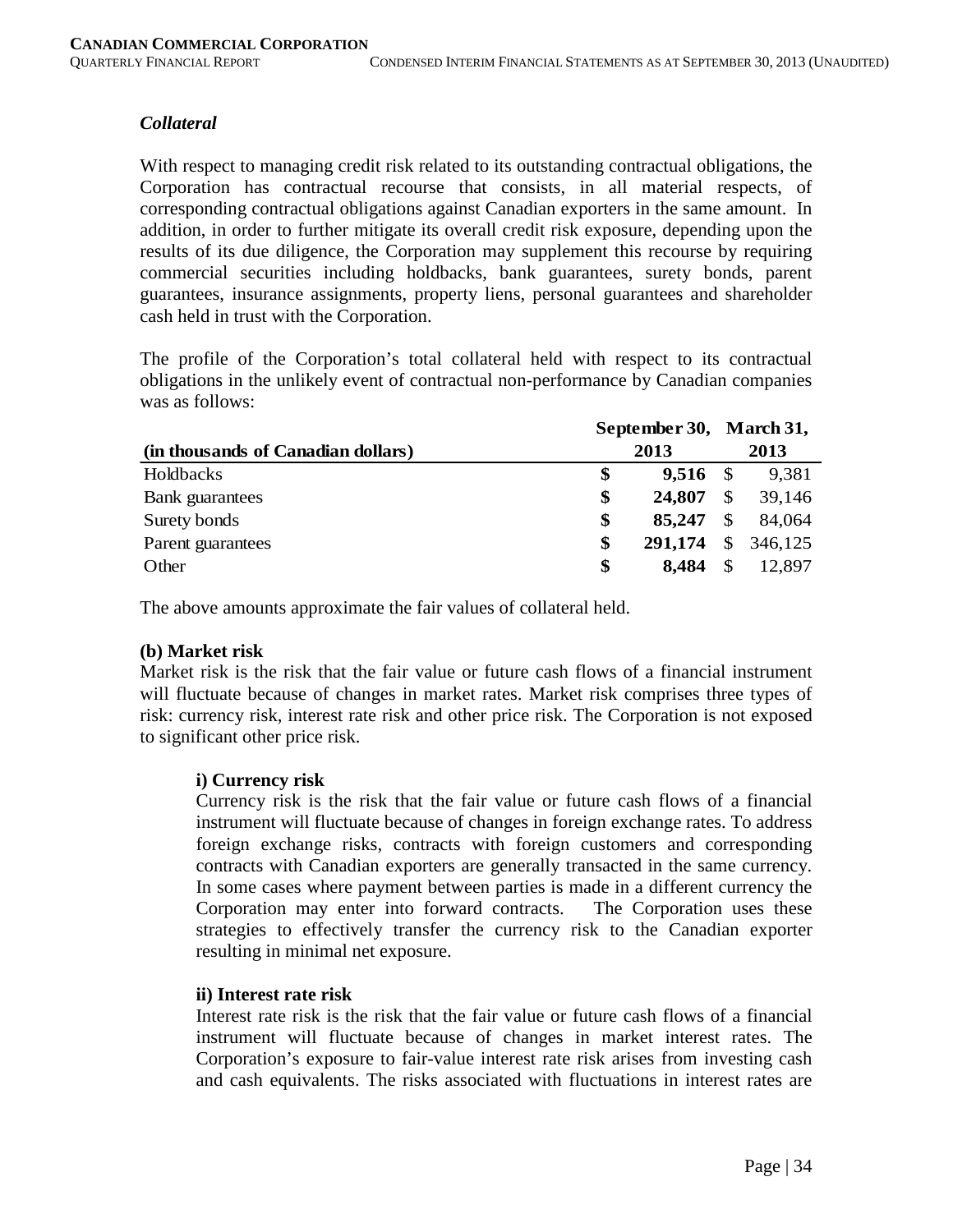minimized by investing in highly liquid temporary deposits with a Canadian chartered bank.

Under a specific series of financing contracts, included in trade payables and accrued liabilities the Corporation owed nil as at September 30, 2013 (March 31, 2013 - nil) of which nil as at September 30, 2013 (March 31, 2013 - nil) bears interest at the cost of funds plus 0.20%.

#### **(c) Liquidity risk**

Liquidity risk is the risk that an entity will encounter difficulty in meeting obligations associated with financial liabilities that are settled by delivering cash or another financial asset.

Liquidity risk related to cash and cash equivalents is minimized through compliance with the Corporation's investment policy whereby cash and cash equivalents are invested in highly liquid temporary deposits with a Canadian chartered bank.

With respect to outstanding contractual obligations, the Corporation has contractual recourse that consists of, in all material respects, back to back contractual obligations against Canadian exporters in the same amount. In addition, in order to further mitigate its overall liquidity risk exposure, depending upon the results of its due diligence, the Corporation may supplement this recourse by requiring commercial securities including holdbacks, bank guarantees, surety bonds, parent guarantees, insurance assignments, property liens and shareholder cash held in trust with the Corporation.

The *Canadian Commercial Corporation Act* permits the Corporation to borrow from the Consolidated Revenue Fund or enter into other credit arrangements or indemnities from other sources for an amount not to exceed \$90 million:

- i) The Corporation has a revolving credit facility providing access to funds in the amount of \$40 million Canadian or its U.S. dollar equivalent. Indebtedness under this agreement is unsecured and this credit facility has no expiry date. As at September 30, 2013, there were no draws on this line of credit (March 31, 2013 – nil).
- ii) The Corporation enters into discounting arrangements with recourse with a financial institution, up to a maximum of \$15 million as at September 30, 2013 (September 30, 2012 - \$15 million) to support its trade financing program.

In addition, the Corporation enters into further credit arrangements up to a maximum of \$25 million as at September 30, 2013 (March 30, 2013 - \$25 million) where transactions are fully insured by a related Crown corporation with a Moody's credit rating of AAA, thereby mitigating all liquidity risk related to its trade financing program. The Corporation incurred an expense of nil for the three months ended September 30, 2013 (September 30, 2012 – nil) and an expense of nil for the six months ended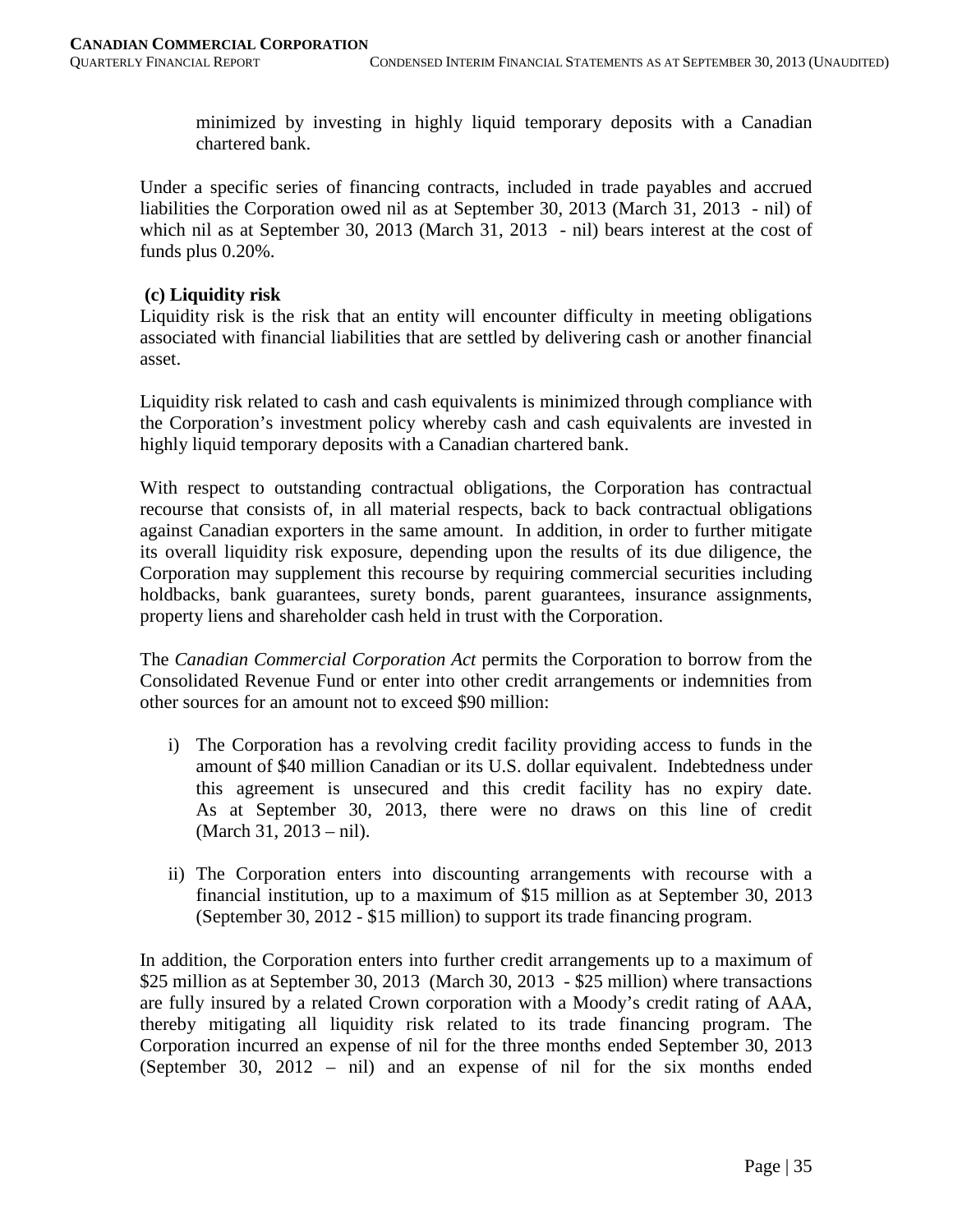September 30, 2013 (September 30, 2012 – expense recovery of \$16,000) related to this trade financing program.

#### *Trade payables and accrued liabilities*

Trade payables are due on normal trade terms. The maturity profile of the Corporation's trade payables was as follows:

|                                    | September 30, March 31, |                          |  |                          |
|------------------------------------|-------------------------|--------------------------|--|--------------------------|
| (in thousands of Canadian dollars) | 2013                    | 2013                     |  |                          |
| $<$ 1 year                         |                         |                          |  | <b>95,027</b> \$ 120,961 |
|                                    |                         | <b>95,027</b> \$ 120,961 |  |                          |

Under a specific series of financing contracts related to the Corporation's trade financing program, included in trade payables and accrued liabilities, the Corporation owed nil as at September 30, 2013 (March 31, 2013 - nil) of which nil as at September 30, 2013 (March 31, 2013 - nil) bears interest at the cost of funds plus 0.20%. The Corporation also has access to a number of commercial securities should the foreign party fail to repay these trade receivables. The amount of outstanding trade receivables pledged as securities under these arrangements was \$30,770,000 as at September 30, 2013 (March 31, 2013 - \$36,706,000) and was profiled as follows:

|                                    | September 30, |           | March 31, |        |
|------------------------------------|---------------|-----------|-----------|--------|
| (in thousands of Canadian dollars) |               | 2013      |           |        |
| $<$ 1 year                         |               | 29,838 \$ |           | 35,818 |
| $> 1$ and $<$ 3 years              |               | 932       |           | 888    |
|                                    |               | 30,770    | - \$      | 36,706 |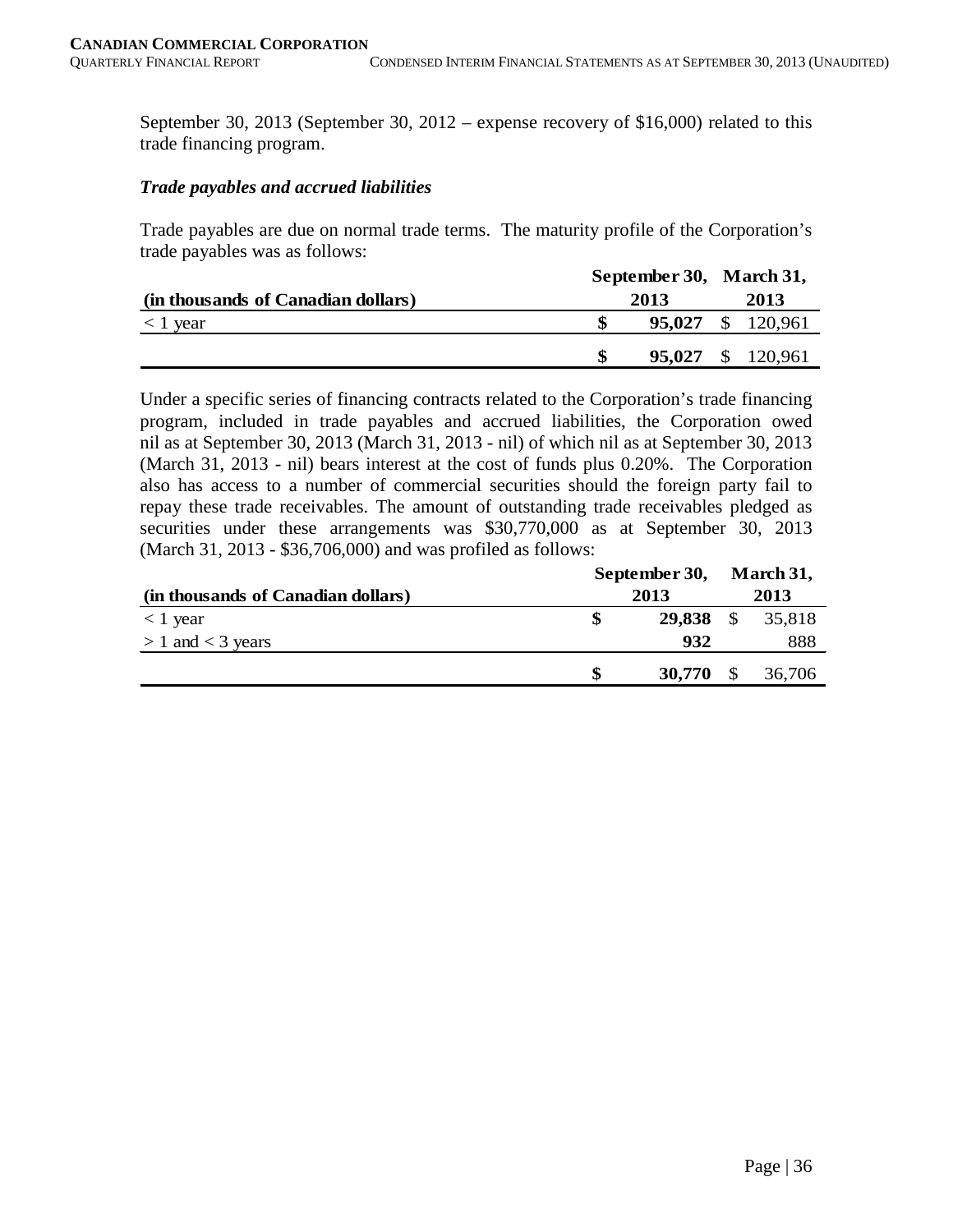#### **11. Administrative expenses**

Administrative expenses included the following:

|                                             | For the three months |                    |    |                    | For the six months |            |      |        |  |
|---------------------------------------------|----------------------|--------------------|----|--------------------|--------------------|------------|------|--------|--|
|                                             |                      | ended September 30 |    | ended September 30 |                    |            |      |        |  |
| (in thousands of Canadian dollars)          |                      | 2013<br>2012       |    |                    |                    | 2013       | 2012 |        |  |
| Workforce compensation and related expenses | \$                   | 4,691              | \$ | 4,429              | \$                 | 9,290      | \$   | 8,859  |  |
| Contract management services                |                      | 1,037              |    | 1,230              |                    | 2,075      |      | 2,253  |  |
| Rent and related expenses                   |                      | 547                |    | 630                |                    | 1,106      |      | 1,212  |  |
| Travel and hospitality                      |                      | 274                |    | 263                |                    | 604        |      | 784    |  |
| Consultants                                 |                      | 195                |    | 234                |                    | <b>362</b> |      | 516    |  |
| Software, hardware and support              |                      | (21)               |    | 38                 |                    | 304        |      | 306    |  |
| Amortization and depreciation               |                      | 42                 |    | 201                |                    | 84         |      | 402    |  |
| Corporate communications                    |                      | 29                 |    | 20                 |                    | 68         |      | 40     |  |
| Other expenses                              |                      | 149                |    | 180                |                    | 313        |      | 402    |  |
|                                             | \$                   | 6.943              | S  | 7,225              | S.                 | 14,206     | S.   | 14.774 |  |

#### **12. Finance income, net**

The Corporation has recorded finance income and cost in relation to the following financial instruments:

| (in thousands of Canadian dollars)                      |  |       |       | For the three months For the six months<br>ended September 30 ended September 30 |       |      |     |
|---------------------------------------------------------|--|-------|-------|----------------------------------------------------------------------------------|-------|------|-----|
|                                                         |  | 2013  | 2012  | 2013                                                                             |       | 2012 |     |
| Financial assets                                        |  |       |       |                                                                                  |       |      |     |
| - Finance income earned on cash and cash equivalents \$ |  | 61 \$ | 92 \$ |                                                                                  | 123 S |      | 168 |
| Financial liabilities                                   |  |       |       |                                                                                  |       |      |     |
| - Finance cost on payables and other liabilities        |  |       |       |                                                                                  |       |      |     |
|                                                         |  | 61    | 92    | - \$                                                                             |       |      | 168 |

#### **13. Parliamentary appropriations**

Appropriations authorized by the Parliament of Canada are included in the net results of operations for the three months ended September 30, 2013 in the amount of \$3,870,000 (September 30, 2012 - \$3,870,000) and for the six months ended September 30, 2012 in the amount of \$7,741,000 (September 30, 2012 - \$7,741,000)

#### **14. Related party transactions**

The Corporation is related in terms of common ownership to all Government of Canada departments, agencies and Crown corporations. The Corporation enters into transactions with these entities in the normal course of business, under the same terms and conditions that apply to unrelated parties, and as such the transactions approximate fair value.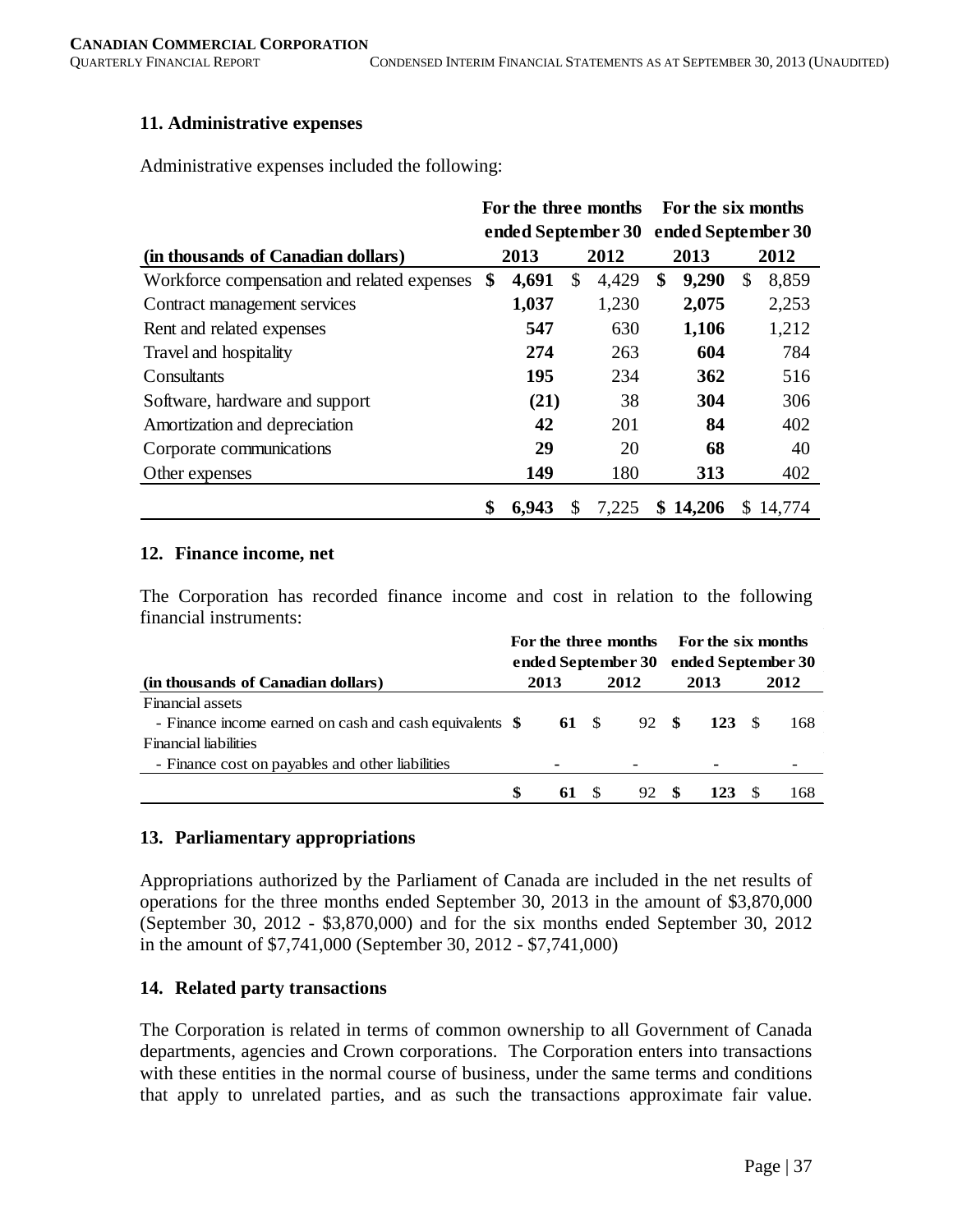Individually significant transactions and transactions that are collectively significant are listed below.

As a result of all related party transactions, the amounts due from and to these parties included in trade receivables and trade payables respectively were as follows:

|                                    |      |       | September 30, March 31, |      |  |
|------------------------------------|------|-------|-------------------------|------|--|
| (in thousands of Canadian dollars) | 2013 |       |                         | 2013 |  |
| Trade receivables                  |      |       |                         | 891  |  |
| Trade payables                     |      | 485 S |                         | 477  |  |

# **(a) Public Works and Government Services Canada**

Public Works and Government Services Canada provides contract management and other administrative services to the Corporation at negotiated rates which reflect fair value.

For the three months ended September 30, 2013, the cost of these services amounted to \$1,046,000 (September 30, 2012 - \$1,239,000) and \$2,093,000 for the six months ended September 30, 2013 (September 30, 2012 - \$2,274,000 and is included in administrative expenses.

# **(b) PPP Canada Inc.**

The Corporation has a Memorandum of Understanding with PPP Canada Inc. for the provision of shared services primarily in the areas of information technology, human resource management, finance and procurement, legal services, research and communications, governance and facilities management. This arrangement generates savings through economies of scale for both organizations.

For the three months ended September 30, 2013, revenues related to the provision of these services amounted to \$187,500 (September 30, 2012 - \$187,500) and \$375,000 for the six months ended September 30, 2013 (September 30, 2012 - \$375,000) and are included in fees for service.